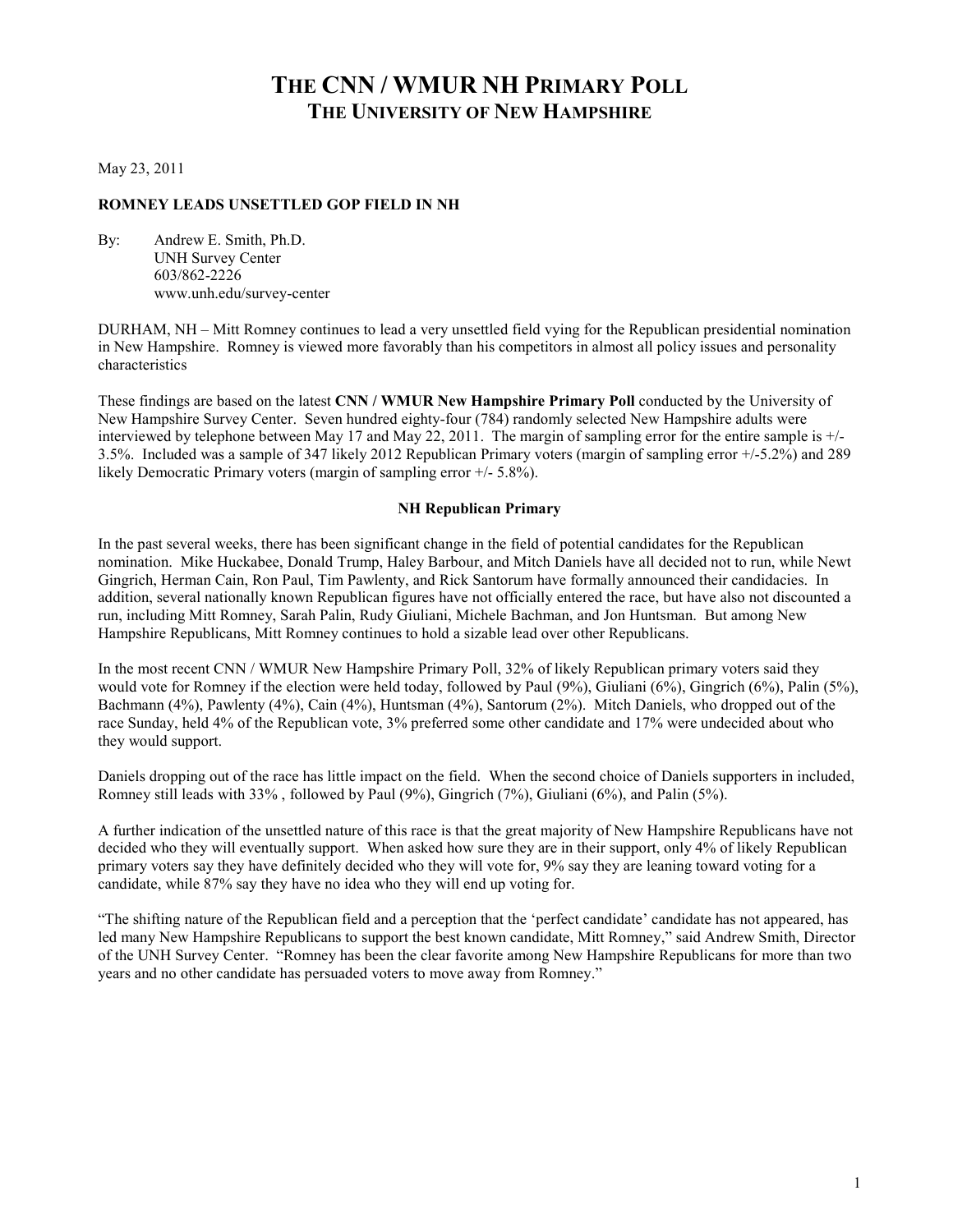



### **Candidate Qualities**

Likely Republican primary voters were asked several questions about characteristics of the Republican candidates. Romney leads the Republican field in each category. Romney is seen as the strongest leader, named by 40% of likely GOP primary voters, followed by Giuliani (12%) and Gingrich (11%). He is also seen as the candidate with the right experience (37%), and most importantly, as the candidate who can beat President Obama in November (42%).

"Republicans are looking for someone who can take on President Obama, and right now, Romney is seen as the only Republican who can do that," said Smith.

In other characteristics, Romney is seen by 29% as the most likeable candidate, followed by Palin (10%), Giuliani (8%), and Paul (7%). Romney is also seen to be the best representative of Republican values, named by 24% of likely Republican primary voters, followed by Paul (9%), Gingrich (8%), and Bachmann (7%).

Romney's greatest difficulty comes in the area of believability. When asked which candidate is most believable, Romney is named by 20% followed by Paul  $(12\%)$ , Gingrich  $(7\%)$ , and Palin  $(6\%)$ .

#### **Issues**

Likely Republican voters were also asked about which candidate they thought could best handle several issues facing the country and Romney leads the Republican field in three out of four of these issues. Romney is seen as the best person handle the economy, named by 44% of likely GOP Primary voters, followed by Gingrich (7%), Paul (6%), and Cain (4%).

When asked which candidate could best handle the budget deficit, Romney is named by 37%, followed by Paul (7%), Gingrich (7%), and Daniels (5%).

Despite Republican's animosity toward national health care reform and his Massachusetts version of health reform, Romney is seen by 31% of likely Republican primary voters to be the best candidate to handle health care issues, followed by Paul  $(8\%)$ , Gingrich  $(7\%)$ , and Palin  $(5\%)$ .

When asked which candidate can best handle terrorism, Giuliani is named by 19%, followed by Romney (16%), Gingrich (13%), and Paul (5%).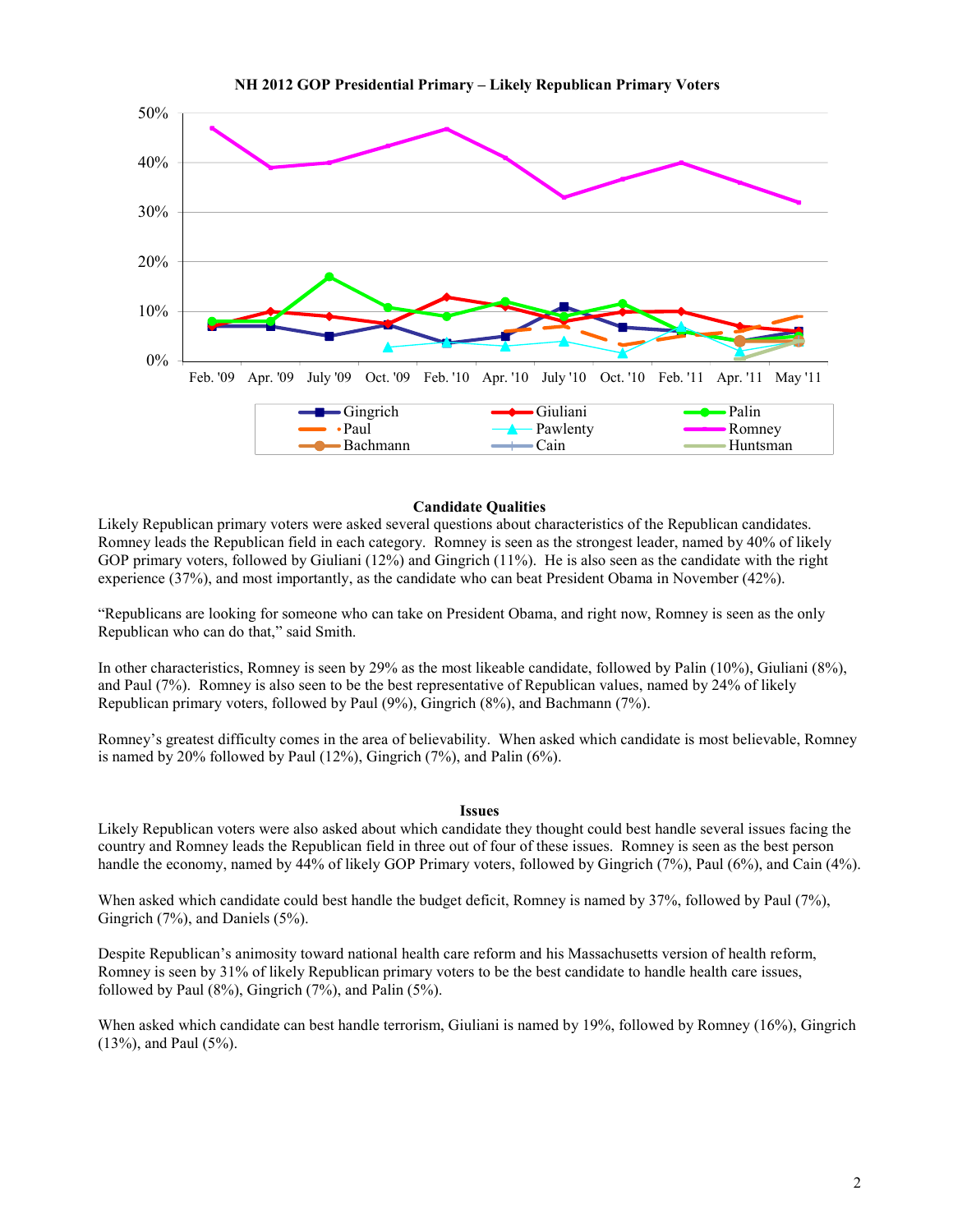#### **A Democratic Primary?**

New Hampshire Democrats are solidly behind President Obama as their 2012 candidate. When asked if they would vote for President Obama or another Democratic candidate, 73% of likely Democratic primary voters said they will vote for Obama, only 6% said they would vote for another Democrat, and 21% are unsure. The percentage of Democrats who say they will vote for Obama is at its highest point, and indication that there is little support for a Democratic challenge.

#### **CNN / WMUR NH Primary Poll Methodology**

Seven hundred eighty-four (784) randomly selected New Hampshire adults were interviewed by telephone between May 17 and May 22, 2011. The margin of sampling error for the entire sample is +/- 3.5%. Included was a sample of 347 likely 2012 Republican Primary voters (margin of sampling error +/-5.2%) and 289 likely Democratic Primary voters (margin of sampling error  $+/- 5.8\%$ ). Results reported for other subgroups have potential for somewhat larger variation than those for the entire population.

The data have been weighted to adjust for numbers of voters and telephone lines within households, respondent sex, and region of the state. In addition to potential sampling error, all surveys have other potential sources of non-sampling error including question order effects, question wording effects, and non-response.

### **Interest in 2012 NH Primary (All NH Adults)**

|                 | <b>Extremely</b>  | <b>Very</b>       | Somewhat          | <b>Not Very</b>   |        |
|-----------------|-------------------|-------------------|-------------------|-------------------|--------|
|                 | <b>Interested</b> | <b>Interested</b> | <b>Interested</b> | <b>Interested</b> | $(N=)$ |
| May $`11$       | 32%               | 32%               | 26%               | 11%               | (780)  |
| Apr. '11        | 44%               | 33%               | 16%               | 6%                | (896)  |
| Feb. '11        | 40%               | 33%               | 18%               | 9%                | (756)  |
| Oct. '10        | 47%               | 33%               | 12%               | 8%                | (513)  |
| July '10        | 50%               | 27%               | 14%               | 9%                | (504)  |
| Apr. '10        | 48%               | 32%               | 12%               | 8%                | (511)  |
| <b>Feb.</b> '10 | 40%               | 34%               | 16%               | 10%               | (497)  |
| Oct. '09        | 40%               | 37%               | 13%               | 11%               | (499)  |
| <b>Jun. '09</b> | 37%               | 31%               | 16%               | 16%               | (557)  |
| Apr. '09        | 35%               | 28%               | 18%               | 19%               | (501)  |
| Feb. '09        | 29%               | 28%               | 18%               | 25%               | (614)  |

#### **Interest in 2012 NH Primary (Likely GOP Voters)**

|                 | <b>Extremely</b>  | <b>Very</b> | Somewhat   | <b>Not Very</b>   |        |
|-----------------|-------------------|-------------|------------|-------------------|--------|
|                 | <b>Interested</b> | Interested  | Interested | <b>Interested</b> | $(N=)$ |
| May $`11$       | 42%               | 32%         | 23%        | 4%                | (351)  |
| Apr. '11        | 52%               | 34%         | 11%        | 4%                | (418)  |
| Feb. '11        | 45%               | 32%         | 17%        | 6%                | (243)  |
| Oct. '10        | 58%               | $30\%$      | 8%         | $4\%$             | (227)  |
| July '10        | 61%               | 24%         | 11%        | $4\%$             | (211)  |
| Apr. '10        | 56%               | 34%         | 8%         | $2\%$             | (227)  |
| Feb. '10        | 47%               | 37%         | 12%        | 3%                | (201)  |
| Oct. '09        | 52%               | 35%         | 10%        | $5\%$             | (202)  |
| <b>Jun. '09</b> | 43%               | 34%         | 11%        | 11%               | (236)  |
| Apr. '09        | 42%               | 28%         | 17%        | 14%               | (193)  |
| Feb. $99$       | 29%               | 34%         | 19%        | 19%               | (218)  |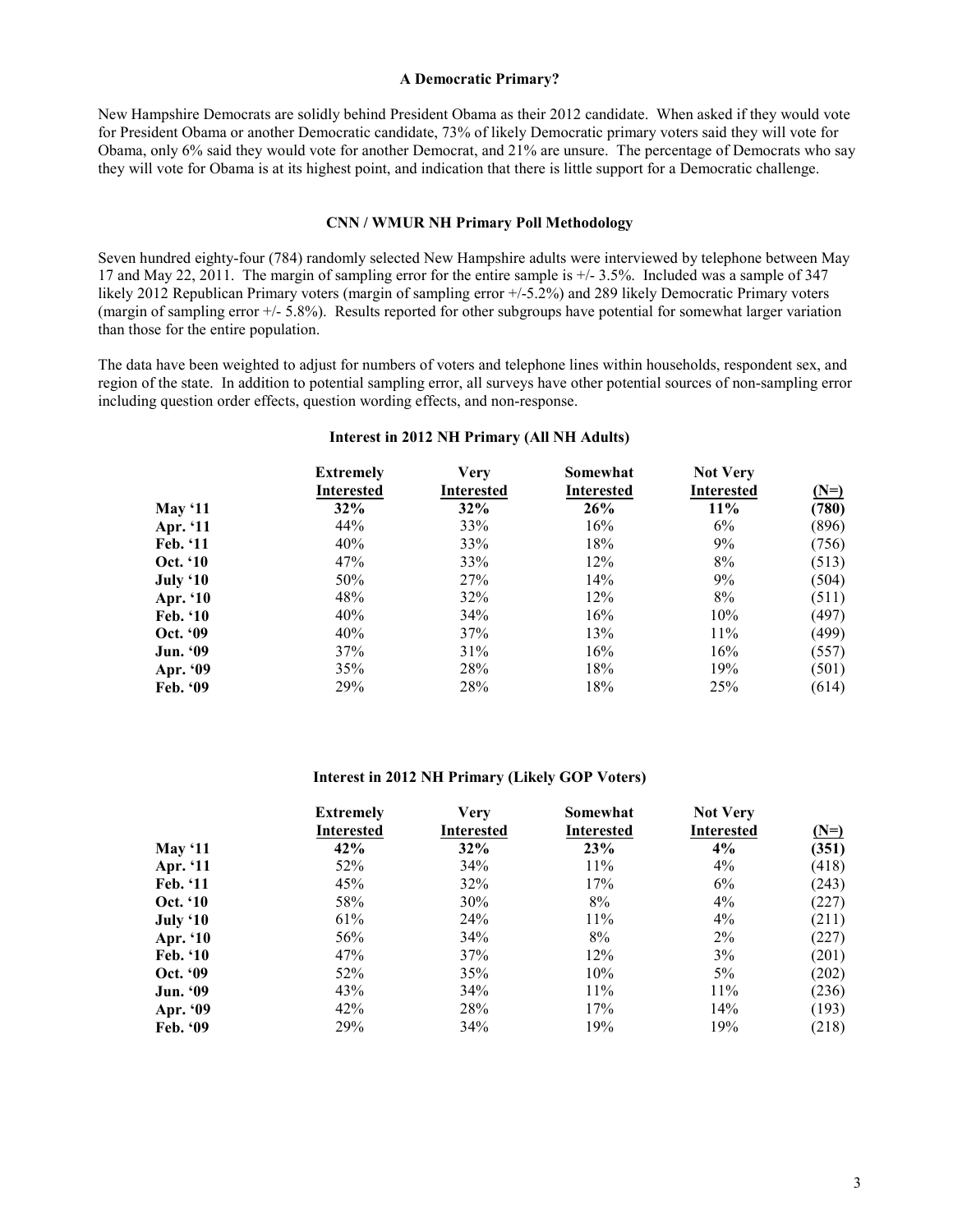## **Likelihood of Voting in 2012 NH Primary (All NH Adults)**

|                 | <b>Definitely</b> | <b>Vote Unless</b> | May         | Won't Vote/ |        |
|-----------------|-------------------|--------------------|-------------|-------------|--------|
|                 | <b>Vote</b>       | Emergency          | <u>Vote</u> | Unsure      | $(N=)$ |
| <b>May</b> '11  | 65%               | 18%                | 6%          | 11%         | (782)  |
| Apr. '11        | 81%               | 9%                 | $4\%$       | 7%          | (895)  |
| Feb. '11        | 82%               | 10%                | $4\%$       | 4%          | (757)  |
| <b>Oct.</b> '10 | 76%               | 13%                | $4\%$       | 7%          | (512)  |
| <b>July '10</b> | 77%               | 12%                | $4\%$       | 7%          | (504)  |
| Apr. '10        | 83%               | 9%                 | 3%          | 6%          | (510)  |
| Feb. '10        | 79%               | 10%                | 3%          | 8%          | (496)  |
| Oct. '09        | 84%               | 8%                 | $2\%$       | 5%          | (497)  |
| <b>Jun. '09</b> | 80%               | 12%                | 3%          | 5%          | (557)  |
| Apr. '09        | 79%               | 12%                | 3%          | 7%          | (499)  |
| Feb. $99$       | 81%               | 10%                | $2\%$       | 7%          | (615)  |

**Which Primary Will You Vote In? – Registered Undeclared (Independent) Voters (Likely Voters)** 

|                 | <b>GOP</b> | DEM     |        |        |
|-----------------|------------|---------|--------|--------|
|                 | Primary    | Primary | Unsure | $(N=)$ |
| May $11$        | 49%        | 35%     | 16%    | (291)  |
| Apr. '11        | 48%        | 28%     | 24%    | (398)  |
| Feb. '11        | 42%        | 29%     | 29%    | (335)  |
| Oct. '10        | 42%        | 31%     | 27%    | (232)  |
| July '10        | 37%        | 35%     | 28%    | (222)  |
| Apr. '10        | 43%        | 34%     | 23%    | (232)  |
| <b>Feb.</b> '10 | 38%        | 31%     | 31%    | (213)  |
| Oct. '09        | 27%        | 35%     | 38%    | (208)  |
| <b>Jun. '09</b> | 28%        | 38%     | 34%    | (244)  |
| Apr. '09        | 26%        | 30%     | 44%    | (186)  |
| Feb. $99$       | 26%        | 36%     | 38%    | (206)  |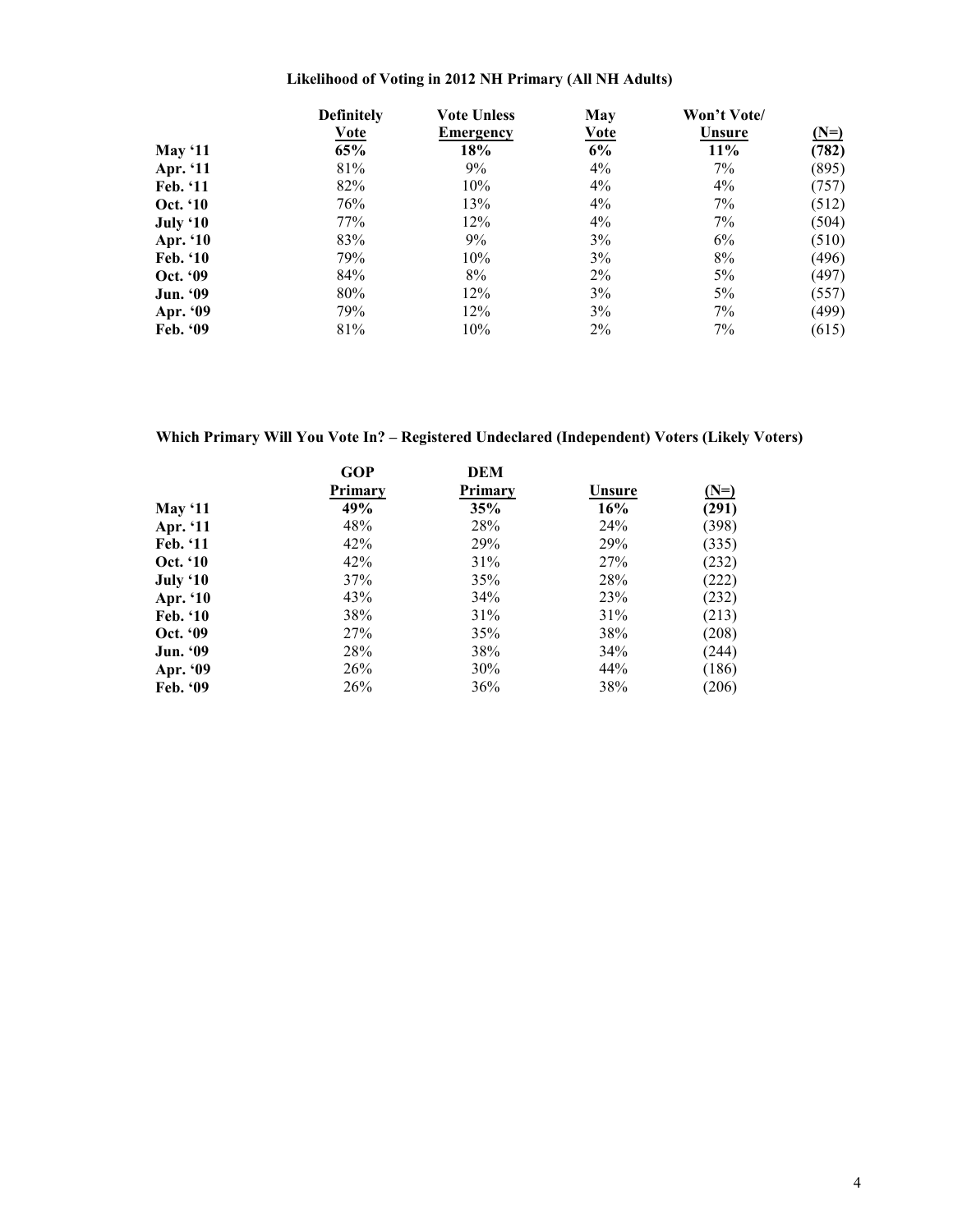### **Obama Reelection**  (Likely 2012 Democratic Primary Voters)

"Do you plan on voting for Barack Obama in the 2012 New Hampshire Democratic primary or do you plan to vote for another Democratic candidate?"

|                                 | July '09 | Oct. '09 | Feb. '10 | Apr. '10 | July '10 | <b>Oct.</b> '10 | Feb. '11 | Apr. '11 | May $`11$ |
|---------------------------------|----------|----------|----------|----------|----------|-----------------|----------|----------|-----------|
| <b>Vote for Obama</b>           | 66%      | 64%      | 56%      | 68%      | 63%      | 63%             | 66%      | 69%      | 73%       |
| <b>Vote for Other Candidate</b> | $4\%$    | 6%       | 9%       | 6%       | 12%      | 9%              | 10%      | 9%       | 6%        |
| Don't Know / Undecided          | 29%      | 31%      | 36%      | 26%      | 25%      | 29%             | 24%      | 22%      | 21%       |
| $(N=)$                          | (215)    | (202)    | (182)    | (193)    | 195)     | (175)           | (255)    | (303)    | (289)     |

### **Decided Who to Vote for in 2012 GOP Primary?**  (Likely NH GOP Primary Voters)

"Have you definitely decided who you will vote for in the New Hampshire primary … are you leaning toward someone … or have you considered some candidates but are still trying to decide?"

|                | Def. Decided | <b>Leaning Toward</b> | <b>Still Trying</b> |        |
|----------------|--------------|-----------------------|---------------------|--------|
|                | Vote         | <b>Someone</b>        | <b>To Decide</b>    | $(N=)$ |
| <b>May '11</b> | 4%           | 9%                    | 87%                 | (350)  |
| Apr. '11       | 5%           | 16%                   | 79%                 | (416)  |
| Feb. '11       | 7%           | 15%                   | 78%                 | (345)  |
| Oct. '10       | 15%          | 12%                   | 73%                 | (224)  |
| July '10       | $7\%$        | 15%                   | 77%                 | (208)  |
| Apr. '10       | 9%           | 7%                    | 85%                 | (223)  |
| Feb. '10       | 7%           | 9%                    | 83%                 | (197)  |
| Oct. '09       | 7%           | 9%                    | 84%                 | (201)  |
| Jun. '09       | 7%           | 7%                    | 86%                 | (227)  |
| Apr. '09       | 5%           | 7%                    | 88%                 | (185)  |
| Feb. '09       | 8%           | 11%                   | 81%                 | (208)  |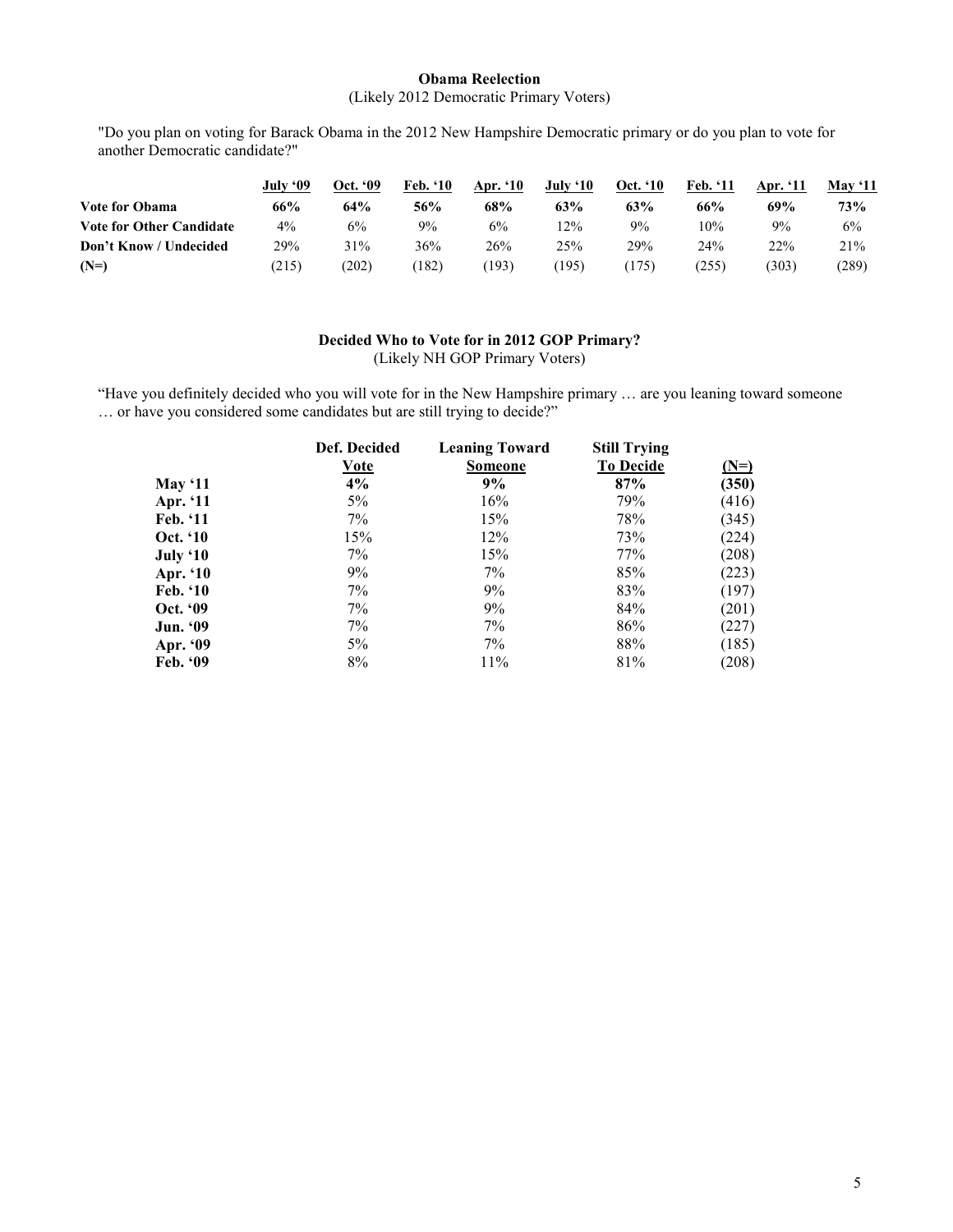### **Republican Nomination in 2012 NH Primary**

(Likely NH GOP Primary Voters)

"I'm going to read you the names of the candidates who are either running or considering running for the Republican nomination. If the Republican primary for president were held today, which of the following would you support for the Republican nomination … Michele Bachmann … Herman Cain … Mitch Daniels … Newt Gingrich … Rudy Giuliani … Jon Huntsman … Gary Johnson … Fred Karger … Andy Martin … Sarah Palin … Ron Paul … Tim Pawlenty … Buddy Roemer (ROE – mer) … Mitt Romney … Rick Santorum … or someone else?" RANDOMIZE CANDIDATES

|                       | Feb. '09                              | Apr. '09                 | <b>July '09</b>          | Oct. '09          | Feb. '10                 | <u>Apr. '10</u>          | <b>July '10</b>   | Oct. '10 | Feb. '11 | Apr. '11                 | <b>May '11</b>           |
|-----------------------|---------------------------------------|--------------------------|--------------------------|-------------------|--------------------------|--------------------------|-------------------|----------|----------|--------------------------|--------------------------|
| Romney                | 47%                                   | 39%                      | 40%                      | 43%               | 47%                      | 41%                      | 33%               | 36%      | 40%      | 36%                      | 32%                      |
| Paul†                 | $-$                                   | $\overline{\phantom{a}}$ | $- -$                    | $-$               | $\overline{\phantom{a}}$ | 6%                       | 7%                | 3%       | 5%       | 6%                       | 9%                       |
| Giuliani              | 7%                                    | 10%                      | 9%                       | 8%                | 13%                      | 11%                      | 8%                | 10%      | 10%      | 7%                       | 6%                       |
| Gingrich              | 7%                                    | 6%                       | 5%                       | 7%                | 4%                       | 5%                       | $11\%$            | 7%       | 6%       | 4%                       | 6%                       |
| Palin                 | 3%                                    | 8%                       | 17%                      | 11%               | 9%                       | 12%                      | 9%                | 11%      | 6%       | 4%                       | 5%                       |
| Bachmann $\phi$       | --                                    | $\overline{\phantom{a}}$ | $- -$                    | $\qquad \qquad -$ | $\overline{\phantom{a}}$ | $\overline{\phantom{a}}$ | $\qquad \qquad -$ | --       | $-$      | 4%                       | 4%                       |
| Pawlenty #            | $\overline{\phantom{a}}$              | $- -$                    | $\overline{\phantom{a}}$ | 3%                | 4%                       | 3%                       | 4%                | 2%       | 7%       | 2%                       | 4%                       |
| $Cain +$              | $\overline{\phantom{a}}$              | $\qquad \qquad -$        | $- -$                    | $- -$             | $\overline{\phantom{a}}$ | $\overline{\phantom{a}}$ | $- -$             | --       | $-$      | $\qquad \qquad -$        | 4%                       |
| Huntsman $\phi$       | $\overline{\phantom{m}}$              | $\qquad \qquad -$        | $- -$                    | $-$               | $-$                      | $\overline{\phantom{a}}$ | $- -$             | --       | $-$      | $\ast$                   | 4%                       |
| Santorum <sup>†</sup> | $\overline{\phantom{a}}$              | $\qquad \qquad -$        | $- -$                    | $-$               | $\overline{\phantom{a}}$ | 2%                       | 2%                | $1\%$    | $1\%$    | *                        | 2%                       |
| Johnson†              | $\hspace{0.05cm} \ldots$              | $\qquad \qquad -$        | $- -$                    | $-$               | $\overline{\phantom{a}}$ | 0%                       | $0\%$             | 2%       | 0%       | $0\%$                    | $\ast$                   |
| Roemer +              | $\overline{\phantom{a}}$              | $\qquad \qquad -$        | $- -$                    | $-$               | $-$                      | $\overline{\phantom{a}}$ | --                | --       | $-$      | $\overline{\phantom{m}}$ | $0\%$                    |
| Karger +              | $\hspace{0.05cm}$ – $\hspace{0.05cm}$ | $\qquad \qquad -$        | $- -$                    | $- -$             | $-$                      | $\overline{\phantom{a}}$ | $- -$             | --       | $-$      | $\overline{\phantom{m}}$ | $0\%$                    |
| Martin +              | $\overline{\phantom{a}}$              | $- -$                    | $- -$                    | $-$               | $-$                      | $-$                      | --                | --       | $-$      | $\overline{\phantom{m}}$ | $0\%$                    |
| Daniels \$            | $\overline{\phantom{a}}$              | $\overline{\phantom{a}}$ | --                       | $-$               | $-$                      | $\overline{\phantom{a}}$ | $- -$             | --       | 0%       | 2%                       | 4%                       |
| Huckabee              | 9%                                    | 12%                      | 11%                      | $9\%$             | $7\%$                    | 9%                       | 7%                | 12%      | 7%       | 6%                       | $\overline{\phantom{a}}$ |
| Trump \$              | $\overline{\phantom{m}}$              | $\qquad \qquad -$        | $-$                      | $-$               | $\overline{\phantom{a}}$ | $\overline{\phantom{a}}$ | $- -$             | --       | 3%       | 11%                      | $\overline{\phantom{a}}$ |
| <b>Barbour</b> @      | $\hspace{0.05cm}$ – $\hspace{0.05cm}$ | $\overline{\phantom{a}}$ | $-$                      | $-$               | $-$                      | $-$                      | $\qquad \qquad -$ | $1\%$    | $1\%$    | $1\%$                    | $- -$                    |
| Crist                 | $\ast$                                | 0%                       | 2%                       | $\ast$            | $1\%$                    | $\overline{\phantom{a}}$ | --                | $-$      | $- -$    | $\overline{\phantom{a}}$ | $- -$                    |
| Jindal                | 4%                                    | 4%                       | $2\%$                    | 4%                | 3%                       | $\overline{\phantom{a}}$ | --                | --       | $-$      | $-$                      | $-$                      |
| <b>Thune</b>          | $\overline{\phantom{a}}$              | $\overline{\phantom{a}}$ | $-$                      | $\qquad \qquad -$ | $0\%$                    | $0\%$                    | *                 | $\ast$   | $\ast$   | $-$                      | $-$                      |
| <b>Someone Else</b>   | 5%                                    | 7%                       | 4%                       | 4%                | 3%                       | 3%                       | 3%                | 3%       | 4%       | $1\%$                    | 3%                       |
| Don't Know Yet        | 12%                                   | 13%                      | 10%                      | 11%               | 11%                      | 9%                       | 16%               | 11%      | 10%      | 14%                      | 17%                      |
| $(N=)$                | (218)                                 | (189)                    | (233)                    | (201)             | (201)                    | (228)                    | (210)             | (227)    | (355)    | (415)                    | (347)                    |

# Added October, 2009

**†** Added April, 2010

@ Added October, 2010

\$ Added February, 2011

¢ Added April, 2011

**+** Added May 2011

 $* =$  Less than  $1\%$ 

 $--$  Not asked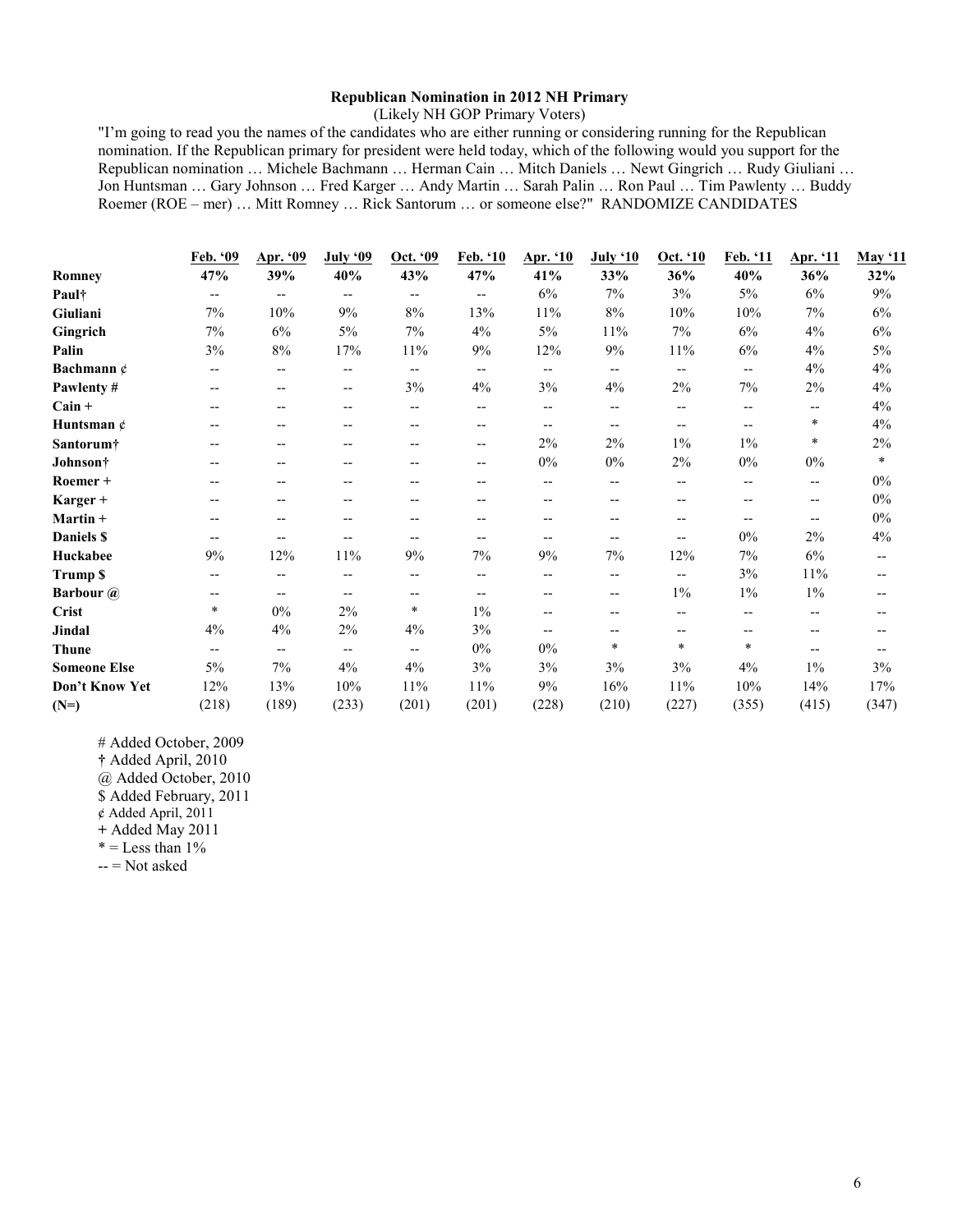## **First, Second and Third Choice**

|                          | <b>First Choice</b> | <b>Second Choice</b> | <b>Third Choice</b> |
|--------------------------|---------------------|----------------------|---------------------|
| Romney                   | 32%                 | 20%                  | 9%                  |
| Paul                     | 9%                  | 4%                   | 2%                  |
| Giuliani                 | 6%                  | 6%                   | 3%                  |
| Gingrich                 | 6%                  | 5%                   | 4%                  |
| Palin                    | 5%                  | 10%                  | 6%                  |
| <b>Bachmann</b>          | 4%                  | 7%                   | 5%                  |
| Pawlenty                 | 4%                  | 8%                   | 5%                  |
| Cain                     | 4%                  | 3%                   | 2%                  |
| Huntsman                 | 4%                  | 2%                   | $1\%$               |
| <b>Santorum</b>          | 2%                  | $2\%$                | 3%                  |
| Johnson                  | $\ast$              | $1\%$                | $0\%$               |
| Roemer                   | $0\%$               | $0\%$                | 0%                  |
| <b>Karger</b>            | $0\%$               | $0\%$                | $\ast$              |
| Martin                   | 0%                  | 0%                   | $\ast$              |
| <b>Daniels</b>           | 4%                  | $2\%$                | $2\%$               |
| <b>Someone Else</b>      | 3%                  | 3%                   | $1\%$               |
| No Second / Third Choice | $-$                 | 21%                  | 52%                 |
| Don't Know Yet           | 17%                 | 5%                   | 4%                  |
| $(N=)$                   | (347)               | (302)                | (285)               |

"Overall, how satisfied or dissatisfied are you with the choice of candidates for the Republican nomination for President next year? Are you very satisfied, somewhat satisfied, somewhat dissatisfied, or very dissatisfied?"

|                           | May $`11$ |
|---------------------------|-----------|
| VERY SATISFIED            | 9%        |
| <b>SOMEWHAT SATISFIED</b> | 42%       |
| SOMEWHAT DISSATISFIED     | 28%       |
| <b>VERY DISSATISFIED</b>  | 15%       |
| DK / NOT SURE             | 6%        |
| 'N=)                      | (353)     |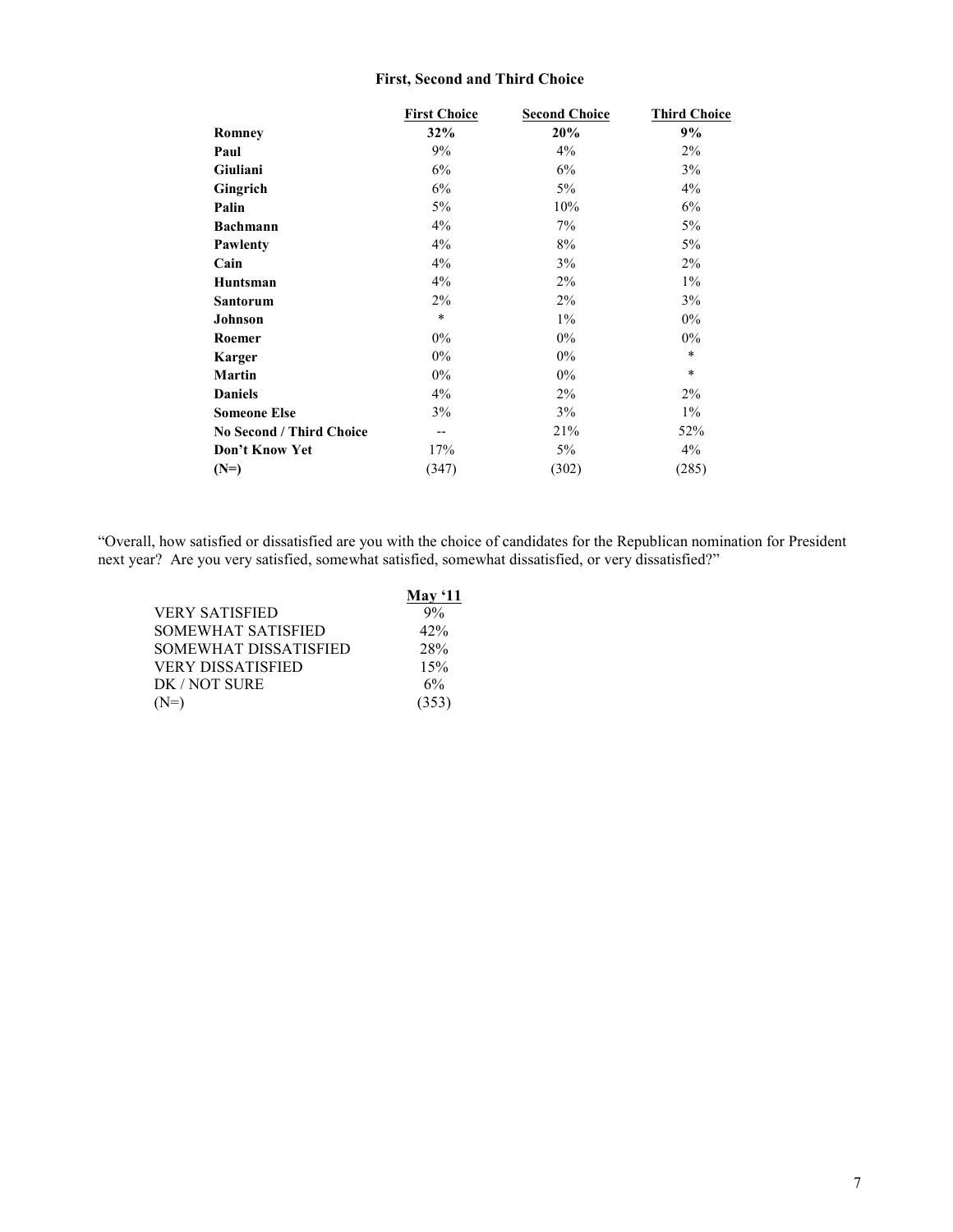"Now I'm going to read you a few phrases which describe the candidates, and for each one, tell me who you think that phrase best describes, regardless of who you are voting for. Please feel free to name a candidate even if you may not be voting for that person."

- "Which Republican candidate do you think is the strongest leader?"
- "Which Republican candidate do you think is most believable?"
- "Which Republican candidate do you think is most likeable?"
- "Which Republican candidate do you think has the best chance of beating Barack Obama in the general election next November?"
- "Which Republican candidate do you think represents the values of Republicans like yourself?"
- "Which Republican candidate do you think has the right experience to be President?"

|                                               | <b>Strongest</b><br>Leader    | <b>Most</b><br><b>Believable</b> | <b>Most</b><br>Likeable | <b>Can Beat</b><br>Obama | <b>Has Values</b><br><b>Like Me</b> | Right<br><b>Experience</b> |
|-----------------------------------------------|-------------------------------|----------------------------------|-------------------------|--------------------------|-------------------------------------|----------------------------|
| <b>Romney</b>                                 | 40%                           | 20%                              | 29%                     | 42%                      | 24%                                 | 37%                        |
| <b>Giuliani</b>                               | 12%                           | 5%                               | 8%                      | $4\%$                    | 5%                                  | 6%                         |
| Gingrich                                      | 11%                           | 7%                               | 4%                      | 3%                       | 8%                                  | 13%                        |
| Paul                                          | 3%                            | 12%                              | 7%                      | $1\%$                    | 9%                                  | 6%                         |
| Palin                                         | 3%                            | 6%                               | 10%                     | 3%                       | 7%                                  | $2\%$                      |
| Pawlenty                                      | 3%                            | 5%                               | 6%                      | $4\%$                    | 5%                                  | 3%                         |
| <b>Bachmann</b>                               | $2\%$                         | 5%                               | 6%                      | $2\%$                    | $7\%$                               | $1\%$                      |
| Cain                                          | $1\%$                         | 5%                               | 3%                      | $2\%$                    | $2\%$                               | $2\%$                      |
| Huntsman                                      | $\ast$                        | 4%                               | $2\%$                   | $2\%$                    | $2\%$                               | $2\%$                      |
| <b>Someone Else</b>                           | 5%                            | 8%                               | 8%                      | 6%                       | 8%                                  | 4%                         |
| DK / Unsure                                   | 20%                           | 23%                              | 17%                     | 31%                      | 23%                                 | 24%                        |
| (N)<br>$\mathbf{A}$ . The set of $\mathbf{A}$ | (348)<br>$\sim$ $\sim$ $\sim$ | (349)                            | (347)                   | (348)                    | (348)                               | (349)                      |

\* Less than 1%

"Now please tell me which Republican candidate can best handle these major issues."

- "Which Republican candidate do you think can best handle the economy?"
- "Which Republican candidate do you think can best handle the budget deficit?"
- "Which Republican candidate do you think is best able to handle health care issues?"
- "Which Republican candidate do you think can best handle terrorism?"

|                     | <b>Economy</b> | <b>Deficit</b> | <b>Health Care</b> | <b>Terrorism</b> |
|---------------------|----------------|----------------|--------------------|------------------|
| Romney              | 44%            | 37%            | 31%                | 16%              |
| Giuliani            | 3%             | 3%             | 3%                 | 19%              |
| Gingrich            | $7\%$          | 7%             | 7%                 | 13%              |
| Paul                | 6%             | 7%             | 8%                 | $5\%$            |
| Palin               | 3%             | $4\%$          | $5\%$              | 3%               |
| <b>Pawlenty</b>     | $1\%$          | 3%             | 3%                 | $2\%$            |
| <b>Bachmann</b>     | $1\%$          | 3%             | 3%                 | $2\%$            |
| Cain                | $4\%$          | 3%             | $2\%$              | $1\%$            |
| Huntsman            | $2\%$          | $1\%$          | $\ast$             | 3%               |
| <b>Someone Else</b> | 6%             | 10%            | 6%                 | 4%               |
| DK / Unsure         | <b>23%</b>     | $22\%$         | 32%                | 32%              |
| (N)                 | (347)          | (348)          | (348)              | (348)            |
| * Less than 1%      |                |                |                    |                  |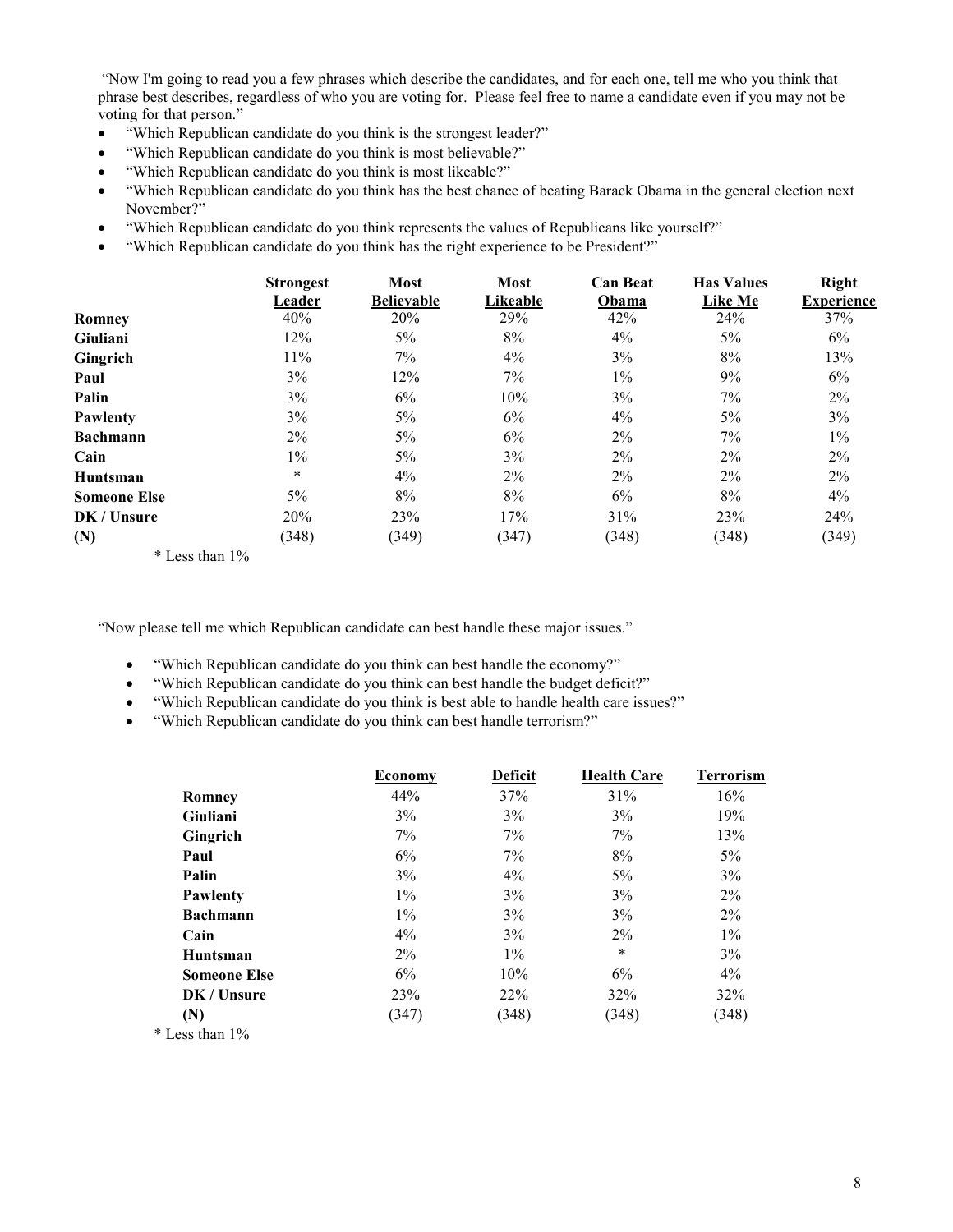## **2012 Presidential Primary – Undeclared Voters Primary Choice**

|                                  | Vote in            | Vote in            |                           |                  |
|----------------------------------|--------------------|--------------------|---------------------------|------------------|
|                                  | <b>GOP Primary</b> | <b>DEM Primary</b> | $\overline{\mathbf{D}}$ K | <u>(N)</u>       |
| <b>STATEWIDE</b>                 | 49%                | 35%                | 16%                       | $\overline{291}$ |
| Registered Undeclared            | 48%                | 35%                | 17%                       | 281              |
| Democrat                         | 25%                | 69%                | $6\%$                     | 117              |
| Independent                      | 32%                | 22%                | 46%                       | 68               |
| Republican                       | 87%                | 6%                 | 7%                        | 103              |
| Extremely interested             | 70%                | 23%                | $7\%$                     | 90               |
| Very interested                  | 38%                | 41%                | 21%                       | 110              |
| Somewhat/Not very interested     | 40%                | 39%                | 21%                       | 91               |
| Liberal                          | 33%                | 55%                | 12%                       | 39               |
| Moderate                         | 41%                | 41%                | $18\%$                    | 161              |
| Conservative                     | 75%                | 15%                | 10%                       | 79               |
| <b>Support Tea Party</b>         | 89%                | 9%                 | 2%                        | 52               |
| Oppose Tea Party                 | 35%                | 56%                | $9\%$                     | 100              |
| Neutral                          | 46%                | 28%                | 26%                       | 125              |
|                                  |                    |                    |                           |                  |
| Read Union Leader                | 53%                | 36%                | 11%                       | 81               |
| Read Boston Globe                | 51%                | 36%                | 13%                       | 54               |
| Watch WMUR                       | 49%                | 33%                | $18\%$                    | 169              |
| Listen to NHPR                   | 51%                | 36%                | 13%                       | 83               |
| 18 to 34                         | 33%                | 37%                | 30%                       | 35               |
| 35 to 49                         | 56%                | 35%                | $9\%$                     | 69               |
| 50 to 64                         | 46%                | 41%                | 14%                       | 111              |
| 65 and over                      | 52%                | 25%                | 23%                       | 70               |
| Male                             | 53%                | 35%                | 12%                       | 152              |
| Female                           | 43%                | 35%                | 21%                       | 139              |
|                                  |                    |                    |                           |                  |
| High school or less              | 51%                | 35%                | 14%                       | 53               |
| Some college                     | 41%                | 44%                | 15%                       | 71               |
| College graduate                 | 46%                | 37%                | 17%                       | 92               |
| Post graduate                    | 58%                | 23%                | 18%                       | 73               |
| Protestant                       | $50\%$             | 32%                | 18%                       | 102              |
| Catholic                         | 57%                | 26%                | $18\%$                    | 93               |
| Other                            | 39%                | 48%                | 13%                       | 84               |
| Attend services 1 or more a week | 38%                | 36%                | 26%                       | 24               |
| 1 2 times a month                | 57%                | 21%                | 22%                       | 13               |
| Less often                       | 45%                | 44%                | $11\%$                    | 37               |
| Never                            | 41%                | 45%                | 14%                       | 34               |
| North Country                    | 39%                | 43%                | 18%                       | 17               |
| Central / Lakes                  | 39%                | 39%                | 21%                       | 55               |
| <b>Connecticut Valley</b>        | 37%                | 43%                | 20%                       | 34               |
|                                  | 56%                | 24%                |                           |                  |
| Mass Border                      |                    |                    | 20%                       | 82               |
| Seacoast                         | 54%                | 30%                | 16%                       | 51               |
| Manchester Area                  | 51%                | 46%                | $4\%$                     | 52               |
| First Cong. Dist                 | 50%                | 35%                | 16%                       | 138              |
| Second Cong. Dist                | 48%                | 35%                | 17%                       | 153              |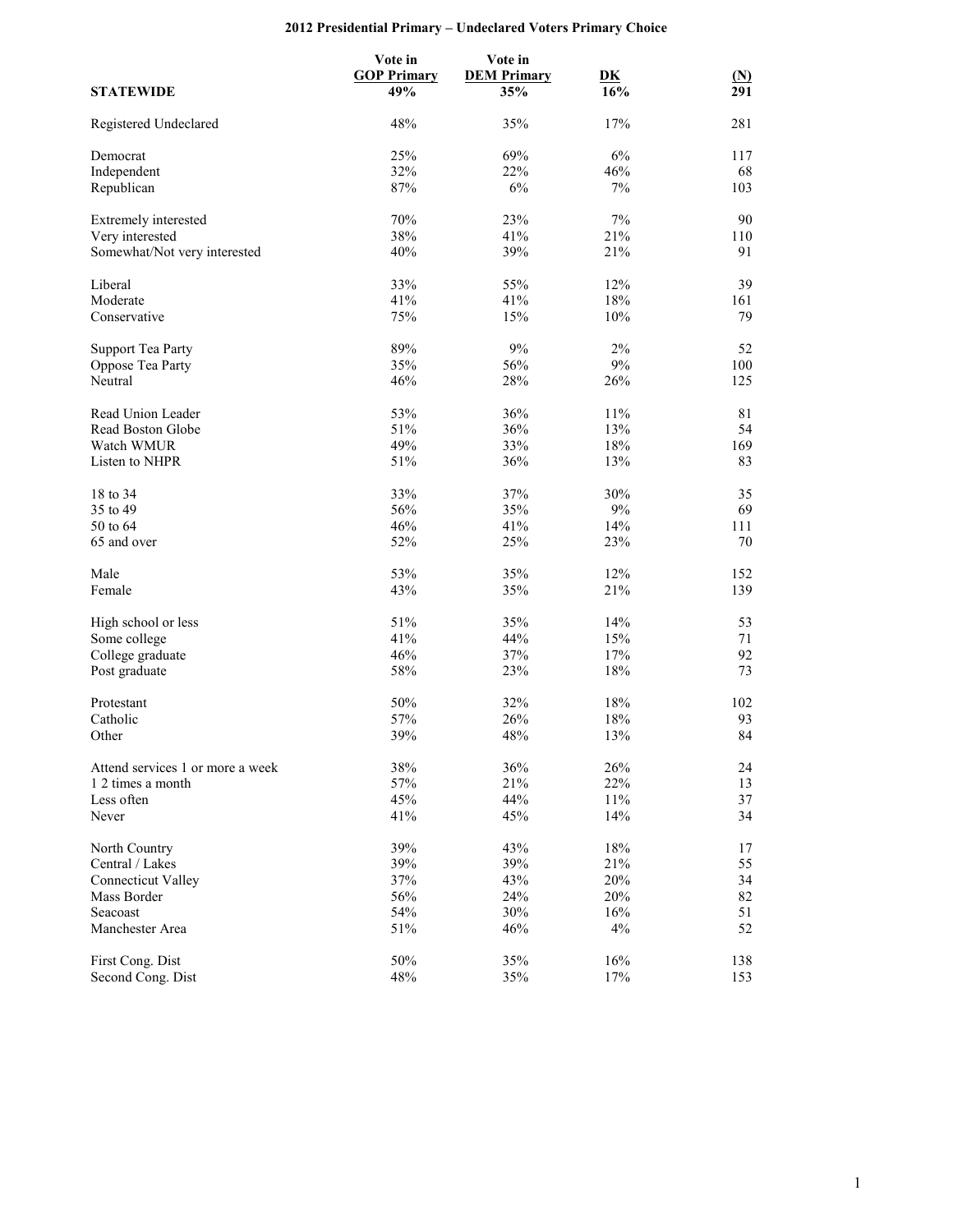## **2012 Presidential Primary – Democratic Voters Primary Choice**

|                                  | Vote for | Vote for            |           |            |
|----------------------------------|----------|---------------------|-----------|------------|
|                                  | Obama    | <b>Someone Else</b> | <u>DK</u> | <u>(N)</u> |
| <b>STATEWIDE</b>                 | 73%      | 6%                  | 21%       | 287        |
| Registered Democrat              | 75%      | 6%                  | 19%       | 184        |
| Registered Undeclared            | 68%      | $8\%$               | 24%       | 98         |
| Democrat                         | 78%      | 4%                  | 18%       | 247        |
| Independent                      | 54%      | 11%                 | 35%       | 28         |
| Republican                       | 19%      | 50%                 | 31%       | 9          |
| Extremely interested             | 78%      | 3%                  | 19%       | 85         |
| Very interested                  | 83%      | 6%                  | 11%       | 97         |
| Somewhat/Not very interested     | 59%      | 9%                  | 32%       | 101        |
| Liberal                          | 84%      | $3\%$               | 13%       | 102        |
| Moderate                         | 71%      | $6\%$               | 23%       | 148        |
| Conservative                     | 39%      | 23%                 | 38%       | 25         |
| <b>Support Tea Party</b>         | 47%      | 21%                 | 32%       | 17         |
| Oppose Tea Party                 | 85%      | $1\%$               | 14%       | 184        |
| Neutral                          | 52%      | 16%                 | 32%       | 76         |
| Read Union Leader                | 67%      | 11%                 | 22%       | 66         |
| Read Boston Globe                | 82%      | $0\%$               | $18\%$    | 73         |
| Watch WMUR                       | 64%      | $8\%$               | 27%       | 159        |
| Listen to NHPR                   | 85%      | 2%                  | 12%       | 128        |
| 18 to 34                         | 67%      | 12%                 | 21%       | 29         |
| 35 to 49                         | 71%      | 4%                  | 25%       | 68         |
| 50 to 64                         | 74%      | $8\%$               | 18%       | 114        |
| 65 and over                      | 77%      | 5%                  | 18%       | 73         |
| Male                             | 76%      | 7%                  | 17%       | 123        |
| Female                           | 71%      | 6%                  | 24%       | 164        |
| High school or less              | 61%      | 14%                 | 25%       | 58         |
| Some college                     | 62%      | 9%                  | 29%       | 62         |
| College graduate                 | 77%      | 5%                  | 18%       | 82         |
| Post graduate                    | 86%      | $1\%$               | 13%       | 84         |
| Protestant                       | 65%      | 9%                  | 26%       | 94         |
| Catholic                         | 68%      | 9%                  | 23%       | 92         |
| Other                            | 84%      | $1\%$               | 16%       | $\rm 87$   |
| Attend services 1 or more a week | 83%      | 4%                  | 12%       | 24         |
| 1 2 times a month                | 83%      | 11%                 | $5\%$     | 9          |
| Less often                       | 68%      | $0\%$               | 32%       | 42         |
| Never                            | 68%      | 4%                  | 29%       | 33         |
| North Country                    | 67%      | $5\%$               | $28\%$    | 28         |
| Central / Lakes                  | 59%      | 5%                  | 36%       | 45         |
| <b>Connecticut Valley</b>        | 81%      | $4\%$               | 15%       | 52         |
| Mass Border                      | 81%      | $5\%$               | 14%       | 62         |
| Seacoast                         | 77%      | $3\%$               | $20\%$    | 52         |
| Manchester Area                  | 66%      | 16%                 | 18%       | 48         |
| First Cong. Dist                 | 74%      | $9\%$               | 16%       | 137        |
| Second Cong. Dist                | 72%      | 4%                  | 25%       | 150        |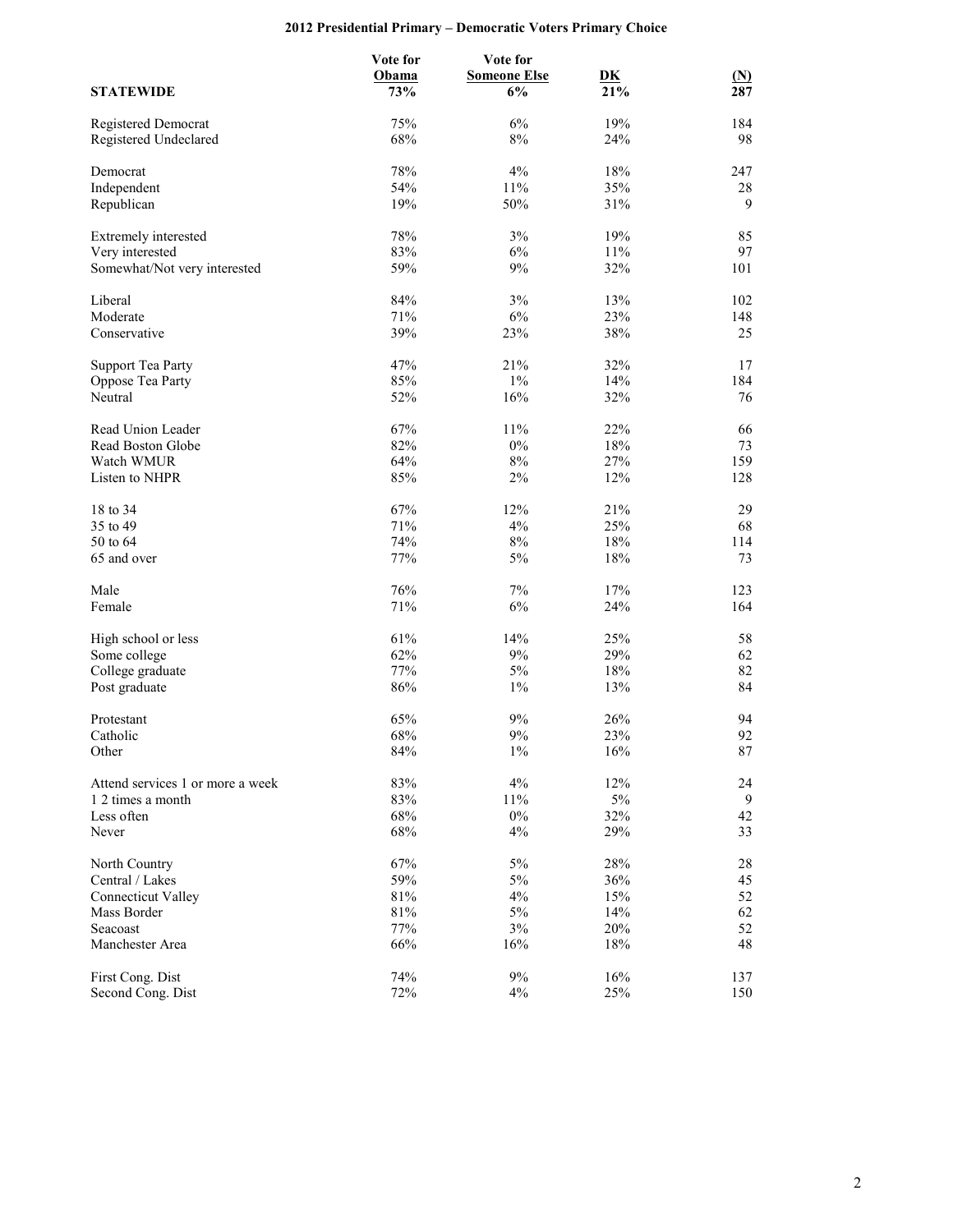## **Support for GOP Candidate**

| <b>STATEWIDE</b>                                | <b>Romney</b><br>32% | Paul<br>9%      | Gingrich<br>6% | Giuliani<br>6% | Palin<br>5%    | Other<br>25%  | Don't Know<br>17% | $(N=)$<br>347 |
|-------------------------------------------------|----------------------|-----------------|----------------|----------------|----------------|---------------|-------------------|---------------|
| Registered Undeclared<br>Registered Republican  | 28%<br>34%           | 11%<br>$6\%$    | $9\%$<br>$5\%$ | 6%<br>$7\%$    | 6%<br>$4\%$    | 29%<br>23%    | 11%<br>20%        | 133<br>208    |
| Democrat                                        | 22%                  | 11%             | $0\%$          | $0\%$          | 11%            | 44%           | 13%               | 37            |
| Independent                                     | 29%                  | $8\%$           | $5\%$          | 3%             | $0\%$          | 30%           | 26%               | 30            |
| Republican                                      | 33%                  | $9\%$           | $7\%$          | $8\%$          | $5\%$          | 22%           | 16%               | 277           |
| Def. decided vote                               | 32%                  | 13%             | $0\%$          | $0\%$          | 11%            | 43%           | $0\%$             | 15            |
| Leaning toward someone                          | 43%                  | $8\%$           | $0\%$          | $0\%$          | $0\%$          | 44%           | $5\%$             | 30            |
| Still trying to decide                          | 31%                  | $9\%$           | $7\%$          | 7%             | $6\%$          | 22%           | 18%               | 298           |
|                                                 |                      |                 |                |                |                |               |                   |               |
| Extremely interested                            | 23%<br>36%           | 6%<br>10%       | $9\%$<br>$4\%$ | $5\%$<br>$4\%$ | $6\%$<br>$6\%$ | 35%<br>25%    | 15%<br>16%        | 148           |
| Very interested<br>Somewhat/Not very interested | 40%                  | 12%             | $5\%$          | 12%            | 3%             | $8\%$         | 19%               | 108<br>$90\,$ |
|                                                 |                      |                 |                |                |                |               |                   |               |
| Liberal                                         | $10\%$               | 23%             | 12%            | 24%            | 17%            | 15%           | $0\%$             | 18            |
| Moderate                                        | 34%                  | $8\%$           | 4%             | 6%             | $2\%$          | 20%           | 24%               | 116           |
| Conservative                                    | 31%                  | 7%              | $7\%$          | $5\%$          | $6\%$          | 29%           | 14%               | 200           |
| Active Tea Party Member                         | 23%                  | 30%             | 34%            | $0\%$          | 13%            | $0\%$         | $0\%$             | 5             |
| <b>Support Tea Party</b>                        | 25%                  | $7\%$           | $7\%$          | 4%             | $8\%$          | 34%           | 16%               | 138           |
| Oppose Tea Party                                | 26%                  | 11%             | $1\%$          | $7\%$          | $6\%$          | 31%           | 18%               | 53            |
| Neutral                                         | 40%                  | $9\%$           | $8\%$          | 9%             | 2%             | 15%           | 17%               | 139           |
| Read Union Leader                               | 40%                  | 3%              | 5%             | 3%             | 4%             | 31%           | 14%               | 130           |
| Read Boston Globe                               | 38%                  | 11%             | $3\%$          | 7%             | $2\%$          | 19%           | 20%               | 49            |
| Watch WMUR                                      | 36%                  | $8\%$           | 4%             | 8%             | 5%             | 22%           | 17%               | 211           |
| Listen to NHPR                                  | 27%                  | $8\%$           | 4%             | $5\%$          | 5%             | 30%           | 20%               | 88            |
| 18 to 34                                        | 40%                  | 28%             | $5\%$          | 14%            | $4\%$          | 4%            | $5\%$             | 29            |
| 35 to 49                                        | 27%                  | 13%             | $7\%$          | 9%             | 2%             | 26%           | 16%               | 94            |
| 50 to 64                                        | 27%                  | 4%              | 10%            | $5\%$          | 10%            | 24%           | 21%               | 103           |
| 65 and over                                     | 37%                  | 5%              | $3\%$          | 3%             | $5\%$          | 30%           | 17%               | 114           |
| Male                                            | 29%                  | 11%             | 7%             | 3%             | 4%             | 31%           | 14%               | 198           |
| Female                                          | 35%                  | $6\%$           | 6%             | $10\%$         | 7%             | 16%           | 20%               | 149           |
| High school or less                             | 31%                  | 10%             | $7\%$          | $5\%$          | 9%             | 19%           | 20%               | 79            |
| Some college                                    | 31%                  | 13%             | $6\%$          | $4\%$          | $6\%$          | 24%           | 16%               | 84            |
| College graduate                                | 30%                  | 11%             | $7\%$          | $5\%$          | $2\%$          | 29%           | 16%               | 108           |
| Post graduate                                   | 35%                  | $1\%$           | 6%             | 12%            | 5%             | $28\%$        | 14%               | $72\,$        |
| Protestant                                      | 32%                  | $11\%$          | $6\%$          | $5\%$          | 4%             | 25%           | 16%               | 147           |
| Catholic                                        | 33%                  | 4%              | $8\%$          | $10\%$         | $5\%$          | 23%           | 16%               | 123           |
| Other                                           | 24%                  | 13%             | $6\%$          | $4\%$          | 9%             | 26%           | 17%               | 65            |
|                                                 |                      |                 |                |                |                |               |                   |               |
| Attend services 1 or more a week                | 35%                  | 7%              | 5%             | $7\%$          | 9%             | 17%           | 19%               | 35            |
| 1 2 times a month<br>Less often                 | 62%<br>22%           | $8\%$<br>$8\%$  | $0\%$<br>$3\%$ | $0\%$<br>$9\%$ | $4\%$<br>10%   | $18\%$<br>27% | $9\%$<br>20%      | 15<br>39      |
| Never                                           | 30%                  | $18\%$          | $0\%$          | $6\%$          | $0\%$          | 30%           | 17%               | 29            |
|                                                 |                      |                 |                |                |                |               |                   |               |
| North Country                                   | 30%                  | $6\%$           | $0\%$          | 13%            | 15%            | 22%           | 14%               | 21            |
| Central / Lakes                                 | 29%                  | $5\%$           | 10%            | $8\%$          | $5\%$          | 22%           | 21%               | 59            |
| <b>Connecticut Valley</b><br>Mass Border        | 37%<br>32%           | $7\%$<br>$10\%$ | $3\%$<br>4%    | $6\%$<br>$4\%$ | 3%<br>$5\%$    | 35%<br>20%    | $9\%$<br>25%      | 38            |
| Seacoast                                        | 28%                  | 4%              | 11%            | $7\%$          | $8\%$          | 32%           | $10\%$            | 104<br>59     |
| Manchester Area                                 | 33%                  | 16%             | $6\%$          | $6\%$          | $3\%$          | 24%           | $11\%$            | 67            |
|                                                 |                      |                 |                |                |                |               |                   |               |
| First Cong. Dist                                | 34%                  | $4\%$           | $7\%$          | $8\%$          | $6\%$          | 25%           | 16%               | 177           |
| Second Cong. Dist                               | 29%                  | 13%             | $6\%$          | $5\%$          | $4\%$          | 25%           | 17%               | 169           |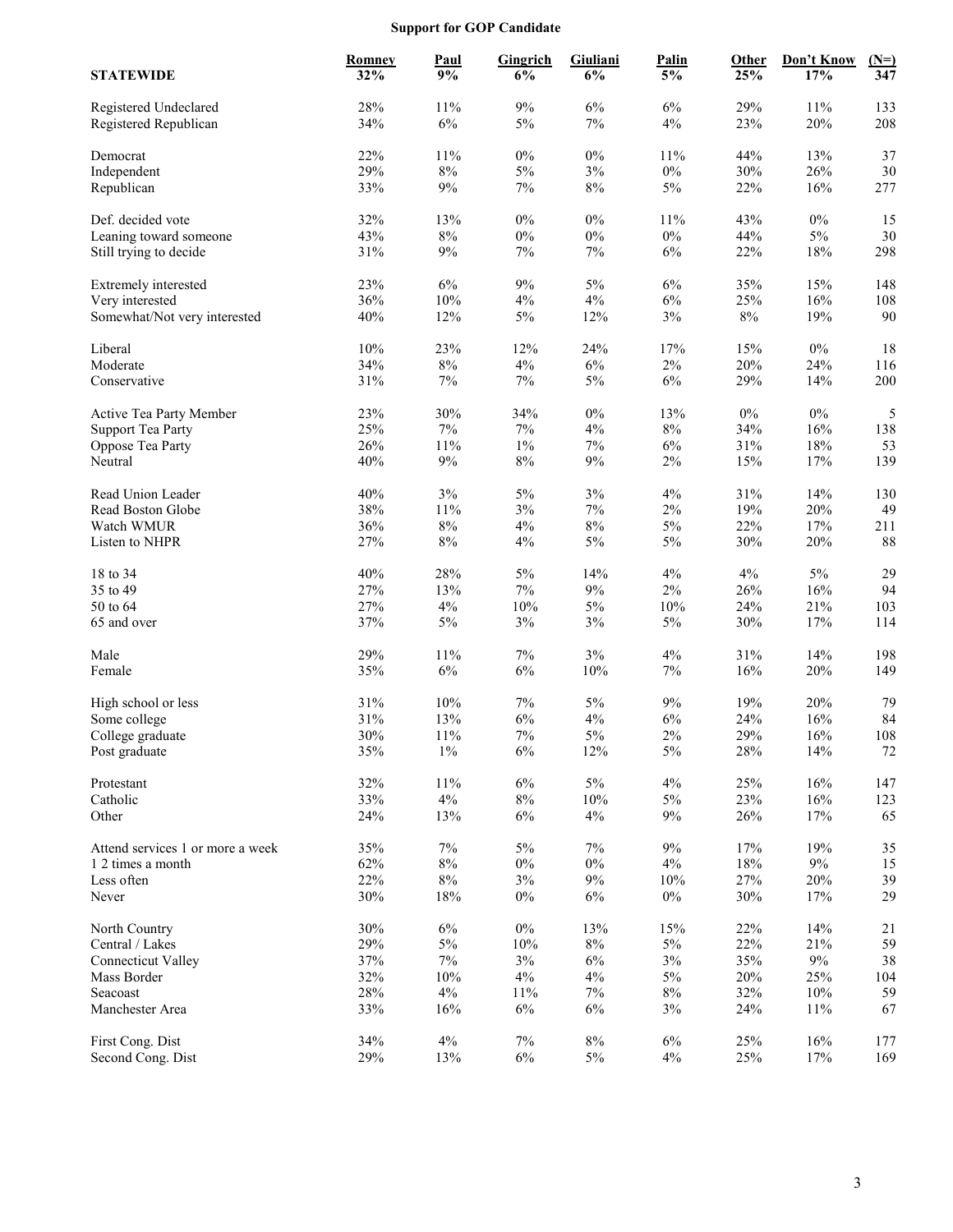## **Support for GOP Candidate – Second Choice**

|                                                |               |                     |                |                       |              | <b>No Second</b> |                  |               |
|------------------------------------------------|---------------|---------------------|----------------|-----------------------|--------------|------------------|------------------|---------------|
| <b>STATEWIDE</b>                               | Romney<br>20% | <b>Palin</b><br>10% | Pawlenty<br>8% | <b>Bachmann</b><br>7% | Other<br>29% | Choice<br>21%    | Don't Know<br>5% | $(N=)$<br>302 |
|                                                | 21%           |                     | 7%             | 8%                    | 29%          | 23%              |                  | 125           |
| Registered Undeclared<br>Registered Republican | 18%           | $8\%$<br>12%        | 10%            | 7%                    | 28%          | 20%              | $5\%$<br>$5\%$   | 171           |
| Democrat                                       | 15%           | $7\%$               | 8%             | 11%                   | 29%          | 21%              | 10%              | 37            |
| Independent                                    | 21%           | $9\%$               | 6%             | $5\%$                 | 29%          | 30%              | $0\%$            | 24            |
| Republican                                     | 20%           | 11%                 | 9%             | 7%                    | 29%          | 20%              | $5\%$            | 240           |
| Def. decided vote                              | $8\%$         | $0\%$               | $0\%$          | 23%                   | 34%          | 24%              | 11%              | 15            |
| Leaning toward someone                         | 11%           | $8\%$               | 26%            | 7%                    | 18%          | 16%              | 14%              | 30            |
| Still trying to decide                         | 21%           | 11%                 | 7%             | 7%                    | 30%          | 21%              | 4%               | 255           |
| Romney supporter                               | $0\%$         | 13%                 | $8\%$          | $3\%$                 | 37%          | 34%              | 6%               | 110           |
| Paul supporter                                 | 16%           | $9\%$               | $0\%$          | 17%                   | 31%          | 23%              | 4%               | 30            |
| Gingrich supporter                             | 50%           | 19%                 | 11%            | 0%                    | 6%           | 15%              | $0\%$            | $22\,$        |
| Giuliani supporter                             | 56%           | 12%                 | $5\%$          | 3%                    | $9\%$        | 11%              | $5\%$            | 22            |
| Palin supporter                                | 34%           | $0\%$               | 3%             | 20%                   | 37%          | 3%               | 3%               | 18            |
| Cain supporter                                 | $8\%$         | 4%                  | 18%            | 53%                   | 14%          | 4%               | $0\%$            | 14            |
| Support other candidate                        | 28%           | 8%                  | 14%            | 3%                    | 30%          | 11%              | 6%               | 72            |
| Extremely interested                           | 20%           | 7%                  | 12%            | $8\%$                 | 31%          | 17%              | $5\%$            | 133           |
| Very interested                                | 19%           | 11%                 | $8\%$          | 10%                   | 27%          | 21%              | 4%               | 96            |
| Somewhat/Not very interested                   | 20%           | 14%                 | $2\%$          | 3%                    | 27%          | 28%              | 6%               | 72            |
| Liberal                                        | 24%           | 31%                 | $0\%$          | 11%                   | 17%          | $8\%$            | 9%               | 18            |
| Moderate                                       | 17%           | $9\%$               | $5\%$          | $4\%$                 | 31%          | 27%              | $6\%$            | 98            |
| Conservative                                   | 21%           | 9%                  | 11%            | 9%                    | 30%          | 16%              | $5\%$            | 176           |
| Active Tea Party Member                        | $0\%$         | 34%                 | $0\%$          | 34%                   | 23%          | 9%               | $0\%$            | 5             |
| <b>Support Tea Party</b>                       | 22%           | 11%                 | 11%            | 12%                   | 33%          | $9\%$            | $2\%$            | 120           |
| Oppose Tea Party                               | 16%           | $6\%$               | $5\%$          | $4\%$                 | 25%          | 30%              | 15%              | 49            |
| Neutral                                        | 21%           | 10%                 | $8\%$          | 2%                    | 26%          | 30%              | 3%               | 117           |
| Read Union Leader                              | 13%           | 15%                 | 9%             | 11%                   | 27%          | 22%              | 2%               | 117           |
| Read Boston Globe                              | 13%           | $9\%$               | 13%            | $3\%$                 | 24%          | 27%              | 11%              | 43            |
| Watch WMUR                                     | 21%           | $8\%$               | 7%             | $8\%$                 | 27%          | 24%              | $5\%$            | 185           |
| Listen to NHPR                                 | 17%           | 4%                  | 6%             | 7%                    | 29%          | 29%              | $7\%$            | 73            |
| 18 to 34                                       | 24%           | 5%                  | 11%            | 2%                    | 39%          | 11%              | 7%               | 28            |
| 35 to 49                                       | 22%           | 16%                 | 14%            | $8\%$                 | 23%          | 14%              | 3%               | 80            |
| 50 to 64                                       | 24%           | $8\%$               | 5%             | 7%                    | 20%          | 30%              | $7\%$            | 90            |
| 65 and over                                    | 11%           | 8%                  | 7%             | 9%                    | 39%          | 20%              | 5%               | 97            |
| Male                                           | 22%           | $10\%$              | $10\%$         | $10\%$                | 27%          | $19\%$           | $2\%$            | 178           |
| Female                                         | 16%           | $9\%$               | $6\%$          | $3\%$                 | 32%          | 24%              | 9%               | 124           |
| High school or less                            | 18%           | 11%                 | $5\%$          | 10%                   | 28%          | 20%              | 9%               | 64            |
| Some college                                   | 16%           | 13%                 | $8\%$          | $9\%$                 | 29%          | 19%              | 7%               | 74            |
| College graduate                               | 23%           | 14%                 | $5\%$          | $5\%$                 | 25%          | 24%              | 4%               | 94            |
| Post graduate                                  | 22%           | $0\%$               | 17%            | 6%                    | 35%          | 17%              | $3\%$            | 67            |
| Protestant                                     | 22%           | $8\%$               | 9%             | 6%                    | 32%          | 19%              | 5%               | 129           |
| Catholic                                       | 21%           | $11\%$              | 7%             | $6\%$                 | 28%          | 21%              | 5%               | 107           |
| Other                                          | 14%           | 13%                 | 7%             | 11%                   | 26%          | 22%              | $7\%$            | 56            |
| Attend services 1 or more a week               | 10%           | 15%                 | 6%             | $8\%$                 | 28%          | 13%              | 20%              | 31            |
| 1 2 times a month                              | $9\%$         | $0\%$               | 15%            | $0\%$                 | 37%          | 29%              | 11%              | 14            |
| Less often                                     | 33%           | 6%                  | 3%             | $8\%$                 | 24%          | 24%              | 3%               | 33            |
| Never                                          | 12%           | $5\%$               | $5\%$          | 14%                   | 46%          | 18%              | $0\%$            | 26            |
| North Country                                  | 8%            | 6%                  | 6%             | 11%                   | 14%          | 46%              | 9%               | 18            |
| Central / Lakes                                | 26%           | 22%                 | 4%             | $2\%$                 | 26%          | 15%              | 6%               | 52            |
| <b>Connecticut Valley</b>                      | 24%           | $10\%$              | $5\%$          | 7%                    | 23%          | 24%              | $9\%$            | 36            |
| Mass Border                                    | 16%           | 3%                  | 15%            | 11%                   | 37%          | 15%              | $2\%$            | 80            |
| Seacoast                                       | 19%           | $8\%$               | $8\%$          | 5%                    | 29%          | 23%              | $8\%$            | 56            |
| Manchester Area                                | 19%           | 12%                 | 7%             | 9%                    | 27%          | 23%              | $3\%$            | 60            |
| First Cong. Dist                               | 18%           | 11%                 | $8\%$          | $6\%$                 | 32%          | 21%              | 4%               | 155           |
| Second Cong. Dist                              | 22%           | $9\%$               | $8\%$          | $9\%$                 | 25%          | $21\%$           | $6\%$            | 147           |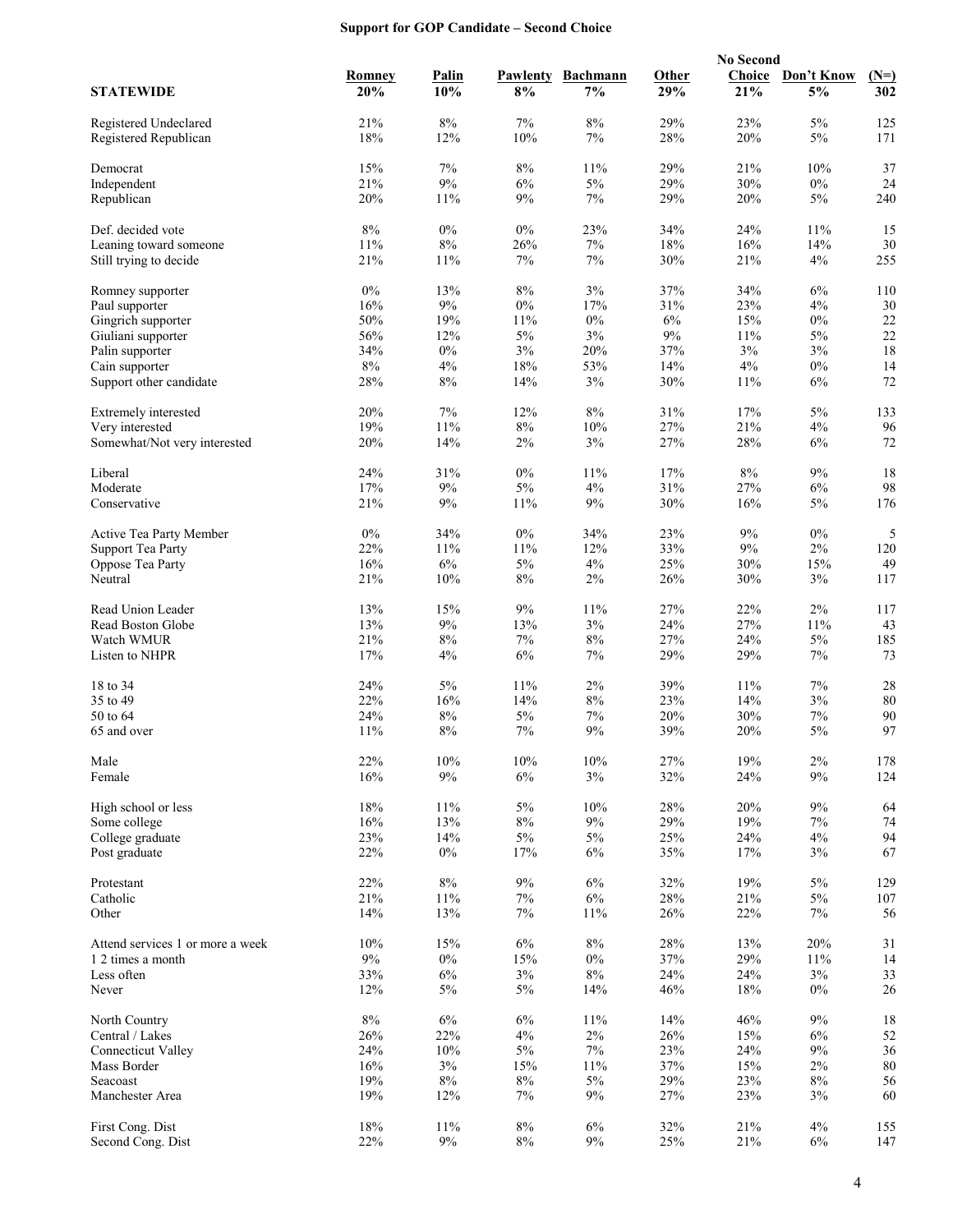## **Support for GOP Candidate – Third Choice**

|                                                  |              |                    |                |                       |              | <b>No Third</b> |                  |               |
|--------------------------------------------------|--------------|--------------------|----------------|-----------------------|--------------|-----------------|------------------|---------------|
| <b>STATEWIDE</b>                                 | Romney<br>9% | <b>Palin</b><br>6% | Pawlenty<br>5% | <b>Bachmann</b><br>5% | Other<br>20% | Choice<br>52%   | Don't Know<br>4% | $(N=)$<br>285 |
|                                                  |              |                    |                |                       |              |                 |                  |               |
| Registered Undeclared<br>Registered Republican   | 8%<br>9%     | 4%<br>7%           | $5\%$<br>$5\%$ | 4%<br>6%              | 18%<br>21%   | 58%<br>48%      | 3%<br>4%         | 117<br>162    |
| Democrat                                         | $8\%$        | $0\%$              | $8\%$          | $0\%$                 | 17%          | 61%             | 6%               | 33            |
| Independent                                      | 14%          | $5\%$              | 11%            | $0\%$                 | 14%          | 56%             | $0\%$            | 24            |
| Republican                                       | 8%           | 7%                 | 4%             | 6%                    | 21%          | 51%             | 4%               | 227           |
|                                                  |              |                    |                |                       |              |                 |                  |               |
| Def. decided vote                                | $0\%$<br>14% | $5\%$<br>$0\%$     | $5\%$<br>$0\%$ | $7\%$<br>14%          | 16%<br>24%   | $68\%$<br>43%   | $0\%$<br>4%      | 13<br>26      |
| Leaning toward someone<br>Still trying to decide | 9%           | 6%                 | $5\%$          | 4%                    | 19%          | 52%             | 4%               | 245           |
|                                                  |              |                    |                |                       |              |                 |                  |               |
| Romney supporter                                 | $0\%$        | 4%                 | 3%             | 2%                    | 22%          | 67%             | $2\%$            | 104           |
| Paul supporter                                   | 19%          | $9\%$              | $8\%$          | $0\%$                 | 11%          | 49%             | 4%               | 29            |
| Gingrich supporter                               | 19%          | 10%                | $0\%$          | 3%                    | 4%           | 56%             | 8%               | 22            |
| Giuliani supporter                               | 12%          | $8\%$              | $0\%$          | $0\%$                 | 17%          | 57%             | $5\%$            | 21            |
| Palin supporter                                  | 6%<br>10%    | $0\%$              | 4%             | 14%<br>18%            | 19%<br>45%   | 37%             | 20%              | 18            |
| Cain supporter<br>Support other candidate        | 13%          | $0\%$<br>9%        | $0\%$<br>11%   | 9%                    | 19%          | 28%<br>37%      | $0\%$<br>$2\%$   | 14<br>67      |
|                                                  |              |                    |                |                       |              |                 |                  |               |
| Extremely interested                             | 12%          | $8\%$              | 6%             | 8%                    | 22%          | 41%             | 3%               | 125           |
| Very interested                                  | $8\%$        | 4%                 | $5\%$          | 4%                    | 19%          | 55%             | $5\%$            | 92            |
| Somewhat/Not very interested                     | 5%           | 5%                 | $2\%$          | $0\%$                 | 15%          | 70%             | 3%               | 68            |
| Liberal                                          | 16%          | $0\%$              | 9%             | $0\%$                 | 4%           | 57%             | 15%              | 16            |
| Moderate                                         | 9%           | $2\%$              | $2\%$          | $1\%$                 | 22%          | 61%             | $3\%$            | 91            |
| Conservative                                     | 8%           | 9%                 | 6%             | 8%                    | 21%          | 45%             | 3%               | 167           |
| Active Tea Party Member                          | 34%          | $0\%$              | 13%            | $0\%$                 | 44%          | 9%              | $0\%$            | 5             |
| <b>Support Tea Party</b>                         | 10%          | $9\%$              | 7%             | 9%                    | 21%          | 41%             | $2\%$            | 117           |
| Oppose Tea Party                                 | 7%           | 3%                 | 7%             | $0\%$                 | 20%          | 55%             | 9%               | 41            |
| Neutral                                          | 6%           | 4%                 | $2\%$          | 3%                    | 17%          | 65%             | 3%               | 114           |
| Read Union Leader                                | 7%           | 7%                 | 3%             | 4%                    | 26%          | 50%             | 2%               | 114           |
| Read Boston Globe                                | $3\%$        | $2\%$              | $5\%$          | $5\%$                 | 24%          | 62%             | $0\%$            | 39            |
| Watch WMUR                                       | 6%           | $5\%$              | 4%             | $6\%$                 | 20%          | 56%             | 4%               | 175           |
| Listen to NHPR                                   | 11%          | 3%                 | 4%             | 6%                    | 19%          | 53%             | 4%               | 68            |
| 18 to 34                                         | 5%           | $2\%$              | $0\%$          | 7%                    | 10%          | 66%             | 9%               | 26            |
| 35 to 49                                         | 12%          | 4%                 | 7%             | $1\%$                 | 26%          | 48%             | $1\%$            | $78\,$        |
| 50 to 64                                         | $8\%$        | $8\%$              | 3%             | 7%                    | 13%          | 58%             | 4%               | 83            |
| 65 and over                                      | 8%           | 7%                 | $5\%$          | 6%                    | 24%          | 46%             | 5%               | 92            |
| Male                                             | $10\%$       | $5\%$              | $5\%$          | $5\%$                 | 22%          | $48\%$          | 3%               | 173           |
| Female                                           | $6\%$        | 6%                 | $4\%$          | 4%                    | 15%          | 59%             | 5%               | 112           |
|                                                  |              |                    |                |                       |              |                 |                  |               |
| High school or less                              | 14%          | 11%                | 4%             | 10%                   | 17%          | 38%             | $6\%$            | 58            |
| Some college                                     | $3\%$        | $3\%$              | 5%             | 3%                    | 23%          | 61%             | $2\%$            | 69            |
| College graduate                                 | 11%          | 7%                 | 3%             | $2\%$                 | 15%          | 59%             | 4%               | 90            |
| Post graduate                                    | $8\%$        | $2\%$              | $8\%$          | 7%                    | 26%          | 46%             | 4%               | 65            |
| Protestant                                       | 10%          | 7%                 | $8\%$          | $5\%$                 | 24%          | 42%             | 3%               | 122           |
| Catholic                                         | $7\%$        | $5\%$              | 4%             | 4%                    | 20%          | 57%             | $3\%$            | 101           |
| Other                                            | 10%          | 4%                 | 0%             | 4%                    | 10%          | 65%             | $7\%$            | 51            |
| Attend services 1 or more a week                 | 18%          | $8\%$              | $5\%$          | $0\%$                 | 30%          | 38%             | 2%               | 25            |
| 1 2 times a month                                | $0\%$        | $0\%$              | 10%            | 12%                   | $5\%$        | 74%             | $0\%$            | 12            |
| Less often                                       | 10%          | $2\%$              | 6%             | $5\%$                 | 18%          | 46%             | 13%              | 32            |
| Never                                            | $0\%$        | 16%                | $11\%$         | $0\%$                 | 13%          | 60%             | $0\%$            | 26            |
| North Country                                    | 7%           | 7%                 | $0\%$          | $0\%$                 | 22%          | 53%             | 12%              | 16            |
| Central / Lakes                                  | 22%          | 4%                 | 3%             | 10%                   | 16%          | 40%             | 6%               | 49            |
| <b>Connecticut Valley</b>                        | 4%           | $4\%$              | $0\%$          | 4%                    | 19%          | 64%             | $5\%$            | 32            |
| Mass Border                                      | 6%           | $7\%$              | $8\%$          | 3%                    | 17%          | 56%             | 3%               | $78\,$        |
| Seacoast                                         | 6%           | 4%                 | 6%             | 9%                    | 23%          | 50%             | $2\%$            | 52            |
| Manchester Area                                  | 6%           | $8\%$              | 5%             | $0\%$                 | 25%          | 54%             | $2\%$            | 58            |
| First Cong. Dist                                 | $8\%$        | 6%                 | $5\%$          | 4%                    | 18%          | 52%             | 5%               | 147           |
| Second Cong. Dist                                | $9\%$        | 6%                 | 4%             | $5\%$                 | 21%          | 53%             | $2\%$            | 138           |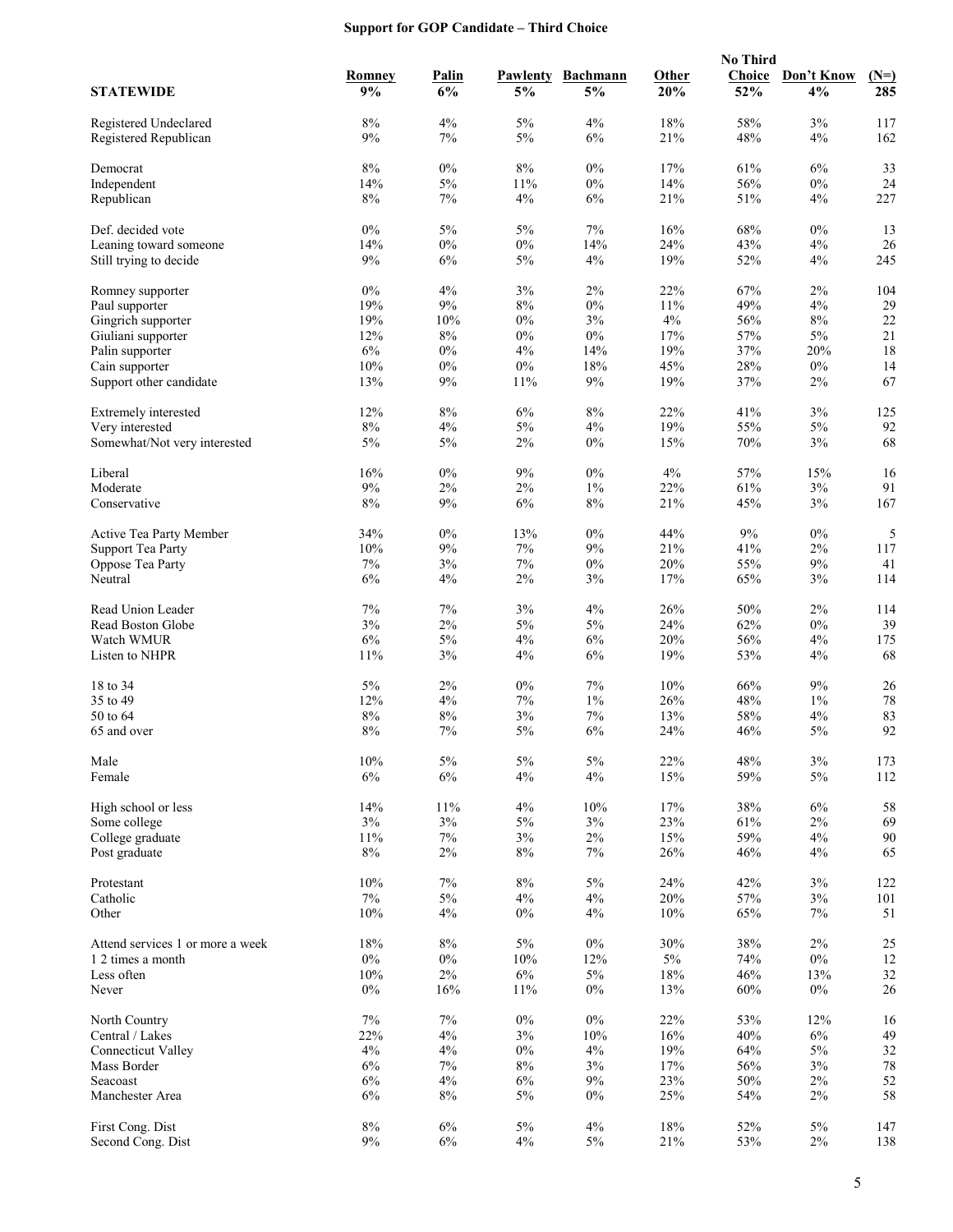## **Satisfaction with Republican Field**

|                                  | <b>Very</b>      | Somewhat         | Somewhat | Very  |                                            |        |
|----------------------------------|------------------|------------------|----------|-------|--------------------------------------------|--------|
|                                  | <b>Satisfied</b> | <b>Satisfied</b> |          |       | <b>Dissatisfied Dissatsfied Don't Know</b> | $(N=)$ |
| <b>STATEWIDE</b>                 | 9%               | 42%              | 28%      | 15%   | 6%                                         | 353    |
|                                  |                  | 37%              | 29%      | 21%   | 6%                                         | 135    |
| Registered Undeclared            | $7\%$            |                  |          |       |                                            |        |
| Registered Republican            | 10%              | 44%              | 28%      | 12%   | $6\%$                                      | 212    |
| Democrat                         | 10%              | 17%              | 27%      | 34%   | 12%                                        | 38     |
| Independent                      | $5\%$            | 31%              | 38%      | 22%   | $5\%$                                      | 30     |
| Republican                       | $9\%$            | 47%              | 27%      | 12%   | $5\%$                                      | 282    |
| Def. decided vote                | 28%              | 36%              | 13%      | 22%   | $0\%$                                      | 15     |
| Leaning toward someone           | $7\%$            | 63%              | 10%      | 12%   | $8\%$                                      | 30     |
| Still trying to decide           | 8%               | 41%              | 30%      | 15%   | 6%                                         | 304    |
|                                  |                  |                  |          |       |                                            |        |
| Romney supporter                 | 11%              | 54%              | 15%      | 16%   | 4%                                         | 110    |
| Paul supporter                   | 4%               | 42%              | 34%      | 13%   | 6%                                         | 30     |
| Gingrich supporter               | $8\%$            | 48%              | 31%      | 13%   | $0\%$                                      | 22     |
| Giuliani supporter               | 10%              | 29%              | 29%      | 14%   | 18%                                        | 22     |
| Palin supporter                  | 11%              | 37%              | 43%      | $5\%$ | 3%                                         | 18     |
| Cain supporter                   | 16%              | 55%              | 28%      | $0\%$ | $0\%$                                      | 14     |
| Support other candidate          | 12%              | 40%              | 26%      | 17%   | $5\%$                                      | 72     |
|                                  | 11%              | 42%              | 27%      | 16%   | 4%                                         |        |
| Extremely interested             |                  |                  |          |       |                                            | 151    |
| Very interested                  | 12%              | 39%              | 34%      | 11%   | 4%                                         | 110    |
| Somewhat/Not very interested     | 3%               | 46%              | 22%      | 19%   | 11%                                        | 92     |
| Liberal                          | 13%              | 15%              | 26%      | 28%   | 18%                                        | 19     |
| Moderate                         | $8\%$            | 31%              | 27%      | 28%   | $7\%$                                      | 118    |
| Conservative                     | 10%              | 52%              | 27%      | 7%    | $5\%$                                      | 204    |
|                                  |                  |                  |          |       |                                            |        |
| Active Tea Party Member          | 20%              | 30%              | 50%      | $0\%$ | $0\%$                                      | 6      |
| <b>Support Tea Party</b>         | $9\%$            | 55%              | 27%      | $7\%$ | 3%                                         | 140    |
| Oppose Tea Party                 | 10%              | 12%              | 29%      | 42%   | 7%                                         | 53     |
| Neutral                          | $8\%$            | 42%              | 27%      | 15%   | $7\%$                                      | 142    |
| Read Union Leader                | 12%              | 52%              | 23%      | 12%   | 2%                                         | 132    |
| Read Boston Globe                | $11\%$           | 38%              | $28\%$   | 22%   | $0\%$                                      | 49     |
| Watch WMUR                       | $9\%$            | 41%              | 29%      | 16%   | $5\%$                                      | 217    |
| Listen to NHPR                   | 9%               | 26%              | 30%      | 29%   | 6%                                         | 89     |
|                                  |                  |                  |          |       |                                            |        |
| 18 to 34                         | 4%               | 49%              | 24%      | $5\%$ | 19%                                        | 29     |
| 35 to 49                         | 13%              | 39%              | 32%      | 11%   | 6%                                         | 94     |
| 50 to 64                         | 10%              | 40%              | 25%      | 22%   | 4%                                         | 108    |
| 65 and over                      | 7%               | 45%              | 29%      | 14%   | $5\%$                                      | 115    |
| Male                             | $8\%$            | 41%              | $30\%$   | 14%   | 7%                                         | 201    |
| Female                           | 11%              | 43%              | 25%      | 17%   | 4%                                         | 152    |
|                                  |                  |                  |          |       |                                            |        |
| High school or less              | 10%              | 42%              | 34%      | $7\%$ | $7\%$                                      | 80     |
| Some college                     | $5\%$            | 50%              | 27%      | 12%   | 5%                                         | 86     |
| College graduate                 | 12%              | 39%              | 25%      | 17%   | 7%                                         | 109    |
| Post graduate                    | $9\%$            | 36%              | 26%      | 25%   | $5\%$                                      | 74     |
| Protestant                       | 10%              | 45%              | 28%      | 12%   | 4%                                         | 150    |
| Catholic                         | $7\%$            | 48%              | 24%      | 12%   | $8\%$                                      | 126    |
| Other                            | 10%              | 25%              | 32%      | 28%   | 6%                                         | 66     |
| Attend services 1 or more a week | $7\%$            | 49%              | 18%      | 13%   | 13%                                        | 36     |
|                                  |                  |                  |          |       |                                            | 15     |
| 1 2 times a month                | $0\%$            | 55%              | 13%      | 31%   | $0\%$                                      |        |
| Less often                       | 10%              | 30%              | 28%      | 29%   | 3%                                         | 40     |
| Never                            | $5\%$            | 47%              | 22%      | 20%   | 6%                                         | 29     |
| North Country                    | 10%              | 42%              | 38%      | 9%    | $0\%$                                      | 21     |
| Central / Lakes                  | 11%              | 45%              | 21%      | 17%   | 6%                                         | 59     |
| <b>Connecticut Valley</b>        | $9\%$            | 28%              | 21%      | 24%   | 19%                                        | 39     |
| Mass Border                      | $8\%$            | 42%              | 30%      | 15%   | 5%                                         | 106    |
| Seacoast                         | 4%               | 49%              | 29%      | 14%   | 4%                                         | 60     |
| Manchester Area                  | 13%              | 42%              | 29%      | 12%   | 3%                                         | 68     |
|                                  |                  |                  |          |       |                                            |        |
| First Cong. Dist                 | $8\%$            | 46%              | $30\%$   | 13%   | 3%                                         | 180    |
| Second Cong. Dist                | 10%              | $38\%$           | 25%      | 18%   | 9%                                         | 173    |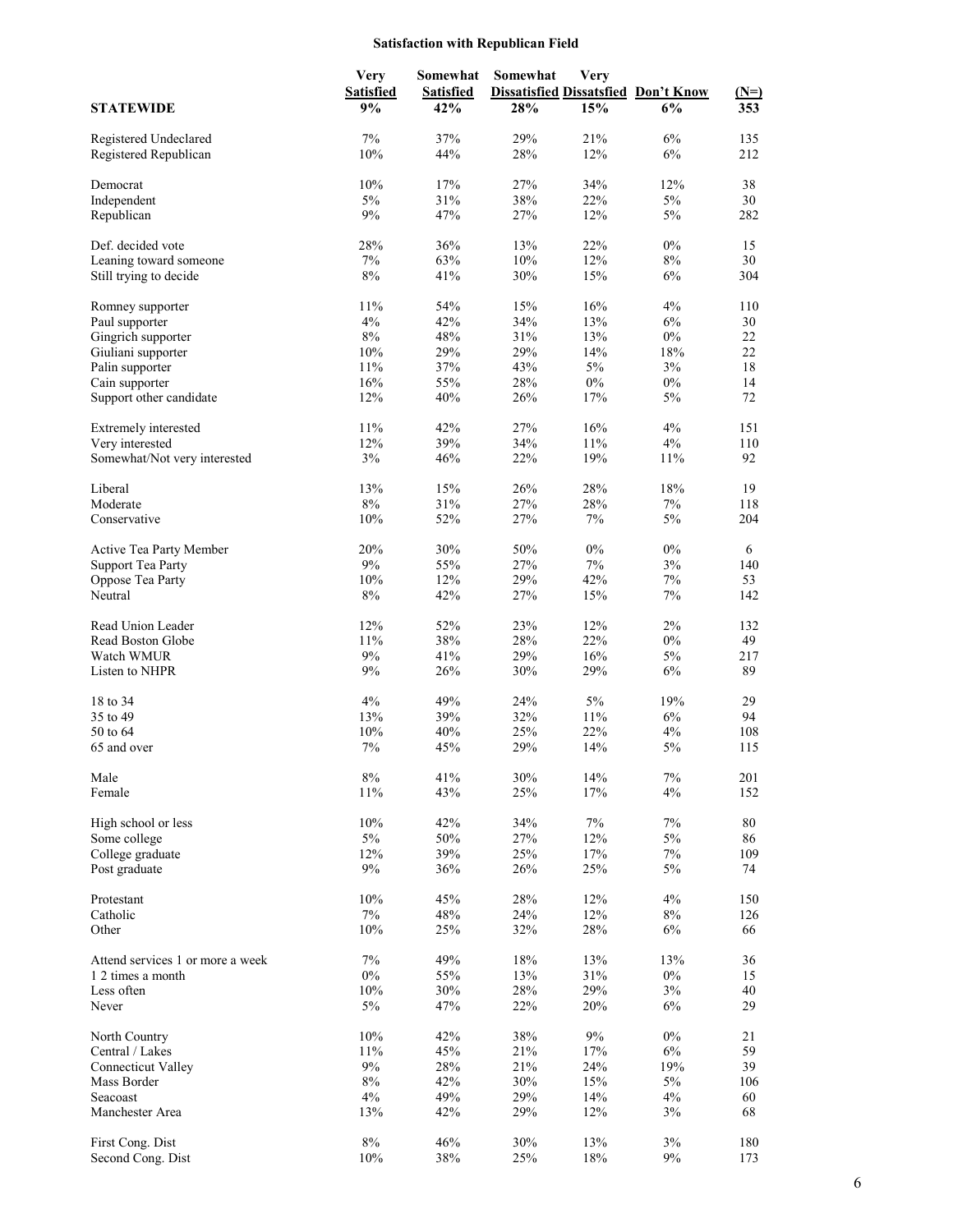## **Which Republican candidate is the strongest leader?**

|                                                |            |              |                 |             |            | None of        |               |            |
|------------------------------------------------|------------|--------------|-----------------|-------------|------------|----------------|---------------|------------|
|                                                | Romney     | Giuliani     | <b>Gingrich</b> | <b>Paul</b> | Other      | <b>Them</b>    | Don't Know    | $(N=)$     |
| <b>STATEWIDE</b>                               | 40%        | 12%          | 11%             | 3%          | 13%        | 4%             | 16%           | 348        |
|                                                |            |              |                 |             |            |                |               |            |
| Registered Undeclared<br>Registered Republican | 35%<br>43% | 12%<br>13%   | 12%<br>11%      | 6%<br>$1\%$ | 17%<br>12% | $1\%$<br>$5\%$ | 17%<br>15%    | 134<br>208 |
|                                                |            |              |                 |             |            |                |               |            |
| Democrat                                       | 60%        | $3\%$        | 7%              | $5\%$       | 13%        | $1\%$          | 11%           | 38         |
| Independent                                    | 26%        | 13%          | 12%             | $0\%$       | 11%        | 14%            | 25%           | 30         |
| Republican                                     | 39%        | 13%          | 12%             | 3%          | 14%        | 3%             | 15%           | 279        |
|                                                |            |              |                 |             |            |                |               |            |
| Def. decided vote                              | 46%        | $0\%$        | 11%             | 4%          | 39%        | $0\%$          | $0\%$         | 15         |
| Leaning toward someone                         | 55%<br>39% | $5\%$<br>13% | $7\%$           | $0\%$<br>4% | 27%<br>11% | $0\%$<br>4%    | $7\%$         | 30<br>300  |
| Still trying to decide                         |            |              | 12%             |             |            |                | 17%           |            |
| Romney supporter                               | 70%        | $9\%$        | 4%              | $1\%$       | $2\%$      | 4%             | 10%           | 106        |
| Paul supporter                                 | 28%        | 11%          | 4%              | 27%         | $8\%$      | $0\%$          | 21%           | 30         |
| Gingrich supporter                             | 15%        | $0\%$        | 74%             | 0%          | 3%         | $0\%$          | $8\%$         | $22\,$     |
| Giuliani supporter                             | 7%         | 66%          | 7%              | $0\%$       | $0\%$      | $0\%$          | 20%           | 22         |
| Palin supporter                                | 33%        | $3\%$        | 10%             | $5\%$       | 38%        | $5\%$          | $5\%$         | 18         |
| Cain supporter                                 | 24%        | $0\%$        | 7%              | $0\%$       | 41%        | $0\%$          | 28%           | 14         |
| Support other candidate                        | 35%        | 9%           | $11\%$          | $1\%$       | 35%        | 2%             | $8\%$         | 72         |
| Extremely interested                           | 37%        | 13%          | 12%             | 3%          | 19%        | 3%             | 14%           | 151        |
| Very interested                                | 44%        | 11%          | 10%             | 3%          | 15%        | 3%             | 14%           | 108        |
| Somewhat/Not very interested                   | 43%        | 12%          | 12%             | 3%          | 3%         | 6%             | 20%           | 90         |
|                                                |            |              |                 |             |            |                |               |            |
| Liberal                                        | 37%        | 13%          | 8%              | $9\%$       | 18%        | $0\%$          | 15%           | 19         |
| Moderate                                       | 42%        | 15%          | $9\%$           | 2%          | $9\%$      | 5%             | 17%           | 118        |
| Conservative                                   | 40%        | 10%          | 13%             | 3%          | 16%        | 3%             | 15%           | 200        |
|                                                |            |              |                 |             |            |                |               |            |
| Active Tea Party Member                        | 19%        | 20%          | 31%             | $0\%$       | 23%        | $0\%$          | $8\%$         | 6          |
| <b>Support Tea Party</b>                       | 35%        | 12%          | 10%             | 4%          | 20%        | $2\%$          | 16%           | 138        |
| Oppose Tea Party<br>Neutral                    | 49%<br>43% | 14%<br>10%   | $9\%$<br>13%    | $2\%$<br>2% | 14%<br>7%  | $0\%$<br>6%    | $10\%$<br>18% | 53<br>141  |
|                                                |            |              |                 |             |            |                |               |            |
| Read Union Leader                              | 43%        | 11%          | 10%             | $0\%$       | 16%        | 4%             | 15%           | 132        |
| Read Boston Globe                              | 42%        | $18\%$       | $8\%$           | 3%          | 16%        | 3%             | 11%           | 47         |
| Watch WMUR                                     | 44%        | 14%          | $8\%$           | $1\%$       | 11%        | $5\%$          | 17%           | 214        |
| Listen to NHPR                                 | 39%        | 15%          | 7%              | 3%          | 11%        | 7%             | 19%           | 89         |
|                                                |            |              |                 |             |            |                |               |            |
| 18 to 34                                       | 50%        | 18%          | 5%              | $8\%$       | 6%         | $0\%$          | 13%           | 29         |
| 35 to 49<br>50 to 64                           | 33%<br>41% | 16%<br>11%   | 15%<br>15%      | 6%<br>$1\%$ | 12%<br>13% | 4%<br>3%       | 15%<br>17%    | 93<br>105  |
| 65 and over                                    | 43%        | 8%           | 7%              | 2%          | 18%        | 5%             | 16%           | 115        |
|                                                |            |              |                 |             |            |                |               |            |
| Male                                           | 42%        | $11\%$       | 12%             | $5\%$       | 15%        | 3%             | $11\%$        | 199        |
| Female                                         | 38%        | 13%          | 10%             | $1\%$       | 11%        | 4%             | 22%           | 149        |
|                                                |            |              |                 |             |            |                |               |            |
| High school or less                            | 45%        | 11%          | 11%             | $4\%$       | $8\%$      | $2\%$          | 19%           | 80         |
| Some college                                   | 35%        | $8\%$        | 11%             | 4%          | 20%        | 4%             | 17%           | 86         |
| College graduate                               | 34%        | 13%          | 12%             | 4%          | 14%        | 4%             | 18%           | 108        |
| Post graduate                                  | 52%        | 16%          | 10%             | $0\%$       | 11%        | 3%             | $8\%$         | 72         |
| Protestant                                     | 40%        | $11\%$       | 12%             | 3%          | 14%        | $2\%$          | 17%           | 149        |
| Catholic                                       | 45%        | 12%          | 10%             | 3%          | 12%        | 6%             | 13%           | 123        |
| Other                                          | 37%        | 13%          | 12%             | 4%          | 15%        | 3%             | 16%           | 66         |
|                                                |            |              |                 |             |            |                |               |            |
| Attend services 1 or more a week               | 51%        | $10\%$       | $5\%$           | 2%          | 10%        | $0\%$          | 23%           | 36         |
| 1 2 times a month                              | 45%        | 27%          | $8\%$           | $0\%$       | $9\%$      | $0\%$          | 11%           | 15         |
| Less often                                     | 36%        | 13%          | 14%             | 2%          | 17%        | 4%             | 14%           | 40         |
| Never                                          | 34%        | 23%          | $2\%$           | $6\%$       | 24%        | 2%             | $9\%$         | 29         |
| North Country                                  | 37%        | 19%          | 9%              | 7%          | 17%        | 6%             | 6%            | 19         |
| Central / Lakes                                | 41%        | 13%          | 11%             | $6\%$       | 12%        | 9%             | $8\%$         | 59         |
| <b>Connecticut Valley</b>                      | 40%        | $5\%$        | 14%             | $0\%$       | 11%        | $2\%$          | 29%           | 39         |
| Mass Border                                    | 38%        | 13%          | $9\%$           | 5%          | 15%        | $0\%$          | 20%           | 105        |
| Seacoast                                       | 45%        | 10%          | 14%             | $2\%$       | 11%        | 3%             | 14%           | 58         |
| Manchester Area                                | 40%        | 14%          | $11\%$          | $1\%$       | 15%        | $6\%$          | 12%           | 68         |
|                                                |            |              |                 |             |            |                |               |            |
| First Cong. Dist                               | 41%        | 12%          | 11%             | $2\%$       | 13%        | 5%             | 16%           | 177        |
| Second Cong. Dist                              | 40%        | 12%          | 12%             | $4\%$       | 14%        | $3\%$          | 16%           | 172        |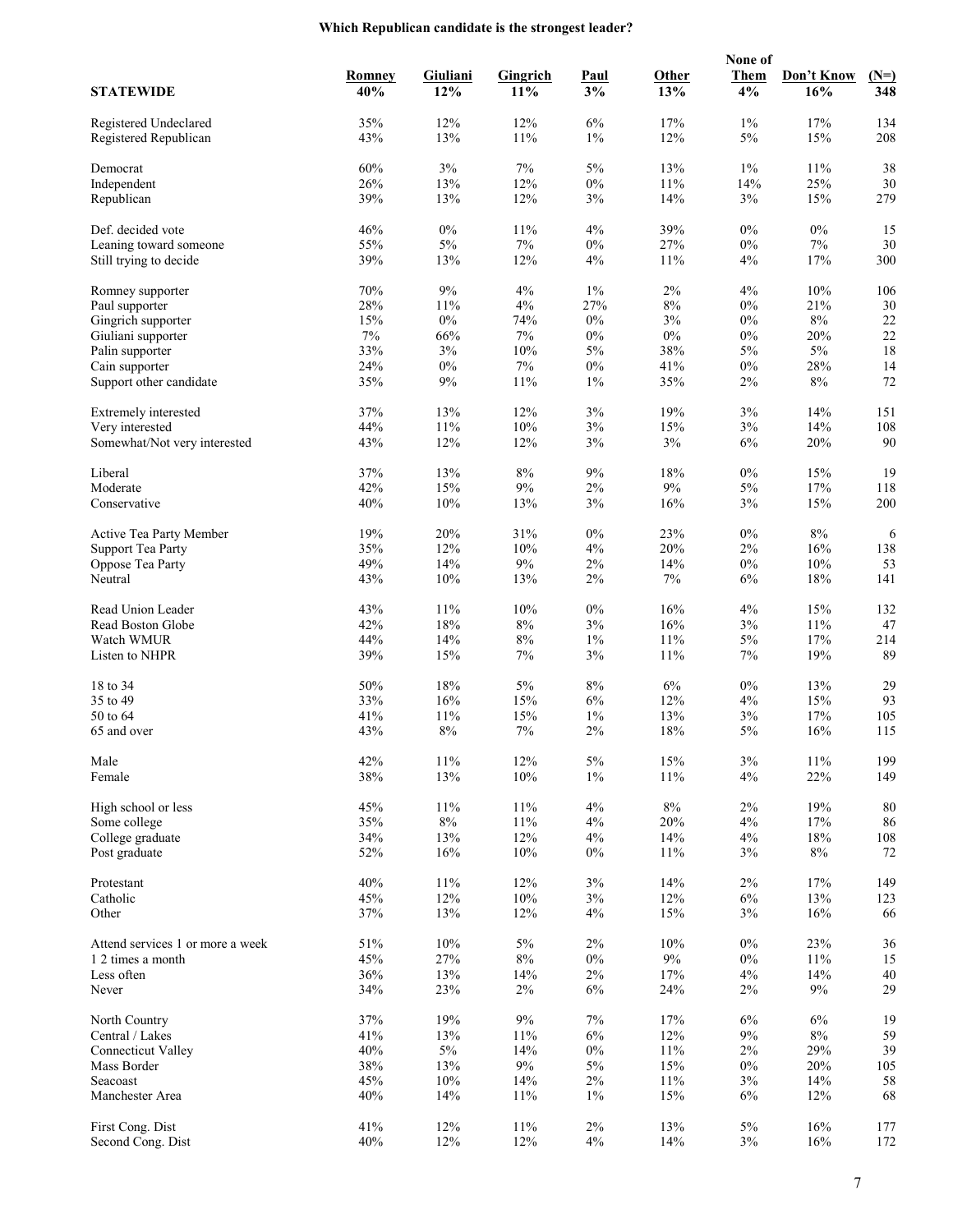## **Which Republican candidate is the most believable?**

|                                                  |            |              |                 |              |            | None of      |            |            |
|--------------------------------------------------|------------|--------------|-----------------|--------------|------------|--------------|------------|------------|
|                                                  | Romney     | <b>Paul</b>  | <b>Gingrich</b> | <b>Palin</b> | Other      | <b>Them</b>  | Don't Know | $(N=)$     |
| <b>STATEWIDE</b>                                 | 20%        | 12%          | 7%              | 6%           | 32%        | 9%           | 14%        | 349        |
|                                                  |            |              |                 |              |            |              |            |            |
| Registered Undeclared<br>Registered Republican   | 19%<br>22% | 19%<br>7%    | 8%<br>6%        | 4%<br>7%     | 27%<br>36% | 12%<br>$8\%$ | 10%<br>15% | 135<br>208 |
|                                                  |            |              |                 |              |            |              |            |            |
| Democrat                                         | 19%        | 27%          | $0\%$           | 3%           | 32%        | 16%          | 4%         | 38         |
| Independent                                      | $8\%$      | 14%          | 14%             | 6%           | 24%        | 16%          | 18%        | 30         |
| Republican                                       | 22%        | $9\%$        | 7%              | 7%           | 33%        | $8\%$        | 14%        | 280        |
|                                                  |            |              |                 |              |            |              |            |            |
| Def. decided vote                                | 35%        | 13%          | $0\%$           | $5\%$        | 33%        | 11%          | 4%         | 15         |
| Leaning toward someone<br>Still trying to decide | 27%<br>19% | 11%<br>11%   | 11%<br>7%       | $0\%$<br>7%  | 41%<br>30% | $0\%$<br>10% | 10%<br>14% | 30<br>300  |
|                                                  |            |              |                 |              |            |              |            |            |
| Romney supporter                                 | 53%        | 6%           | $8\%$           | $1\%$        | 16%        | 7%           | 9%         | 107        |
| Paul supporter                                   | 5%         | 69%          | $0\%$           | 4%           | $8\%$      | $0\%$        | 14%        | 30         |
| Gingrich supporter                               | 9%         | $0\%$        | 57%             | 13%          | $0\%$      | 15%          | $5\%$      | 22         |
| Giuliani supporter                               | $6\%$      | $0\%$        | 3%              | $0\%$        | 52%        | 17%          | 22%        | 21         |
| Palin supporter                                  | 12%        | 16%          | $0\%$           | 56%          | $0\%$      | $5\%$        | 11%        | 18         |
| Cain supporter                                   | $0\%$      | $0\%$        | $0\%$           | $0\%$        | 93%        | $0\%$        | $7\%$      | 14         |
| Support other candidate                          | 2%         | 12%          | 2%              | $1\%$        | 72%        | $8\%$        | $2\%$      | 72         |
| Extremely interested                             | 18%        | 11%          | $7\%$           | 6%           | 42%        | $9\%$        | 7%         | 149        |
| Very interested                                  | 20%        | 13%          | $7\%$           | $5\%$        | 33%        | 7%           | 14%        | 107        |
| Somewhat/Not very interested                     | 25%        | 11%          | 7%              | $8\%$        | 13%        | 12%          | 24%        | 92         |
|                                                  |            |              |                 |              |            |              |            |            |
| Liberal                                          | 7%         | 32%          | 3%              | 12%          | 19%        | 15%          | 12%        | 19         |
| Moderate                                         | 26%        | $10\%$       | $5\%$           | $3\%$        | 26%        | 17%          | 13%        | 118        |
| Conservative                                     | 19%        | 10%          | $8\%$           | 7%           | 38%        | 4%           | 14%        | 201        |
|                                                  |            |              |                 |              |            |              |            |            |
| Active Tea Party Member                          | $0\%$      | 20%          | $0\%$           | 45%          | 34%        | $0\%$        | $0\%$      | 6          |
| <b>Support Tea Party</b>                         | 12%        | $8\%$        | 9%              | 11%          | 43%        | 5%           | 11%        | 138        |
| Oppose Tea Party<br>Neutral                      | 22%<br>28% | 19%<br>11%   | 4%<br>7%        | $0\%$<br>2%  | 26%<br>23% | 19%<br>11%   | 10%<br>18% | 53<br>142  |
|                                                  |            |              |                 |              |            |              |            |            |
| Read Union Leader                                | 24%        | 4%           | 8%              | 5%           | 38%        | $8\%$        | 13%        | 131        |
| Read Boston Globe                                | 22%        | 15%          | $5\%$           | 6%           | 27%        | 15%          | $10\%$     | 49         |
| Watch WMUR                                       | 24%        | 11%          | 6%              | $7\%$        | 30%        | $8\%$        | 14%        | 215        |
| Listen to NHPR                                   | 17%        | 12%          | 4%              | 4%           | 29%        | 15%          | 19%        | 89         |
|                                                  |            |              |                 |              |            |              |            |            |
| 18 to 34                                         | 27%        | 18%          | 12%             | 7%           | 11%        | 9%           | 17%        | 28         |
| 35 to 49<br>50 to 64                             | 14%<br>22% | 22%<br>$8\%$ | 7%<br>4%        | $7\%$<br>6%  | 29%<br>24% | 4%<br>19%    | 17%<br>15% | 94<br>105  |
| 65 and over                                      | 23%        | 6%           | 9%              | 5%           | 44%        | 4%           | $8\%$      | 116        |
|                                                  |            |              |                 |              |            |              |            |            |
| Male                                             | 15%        | $14\%$       | $8\%$           | $5\%$        | 36%        | $9\%$        | 13%        | 199        |
| Female                                           | 28%        | $8\%$        | $5\%$           | $8\%$        | 26%        | 10%          | 14%        | 150        |
|                                                  |            |              |                 |              |            |              |            |            |
| High school or less                              | 24%        | 11%          | $7\%$           | 13%          | 24%        | 6%           | 16%        | $80\,$     |
| Some college                                     | 18%        | 14%          | 10%             | $7\%$        | 30%        | 10%          | 11%        | 85         |
| College graduate                                 | 19%        | 10%          | $7\%$           | 4%           | 34%        | $9\%$        | 16%        | 109        |
| Post graduate                                    | 21%        | 11%          | $5\%$           | $0\%$        | 40%        | 14%          | 10%        | 72         |
| Protestant                                       | 21%        | 12%          | $7\%$           | 6%           | 34%        | 7%           | 12%        | 151        |
| Catholic                                         | 21%        | $5\%$        | $8\%$           | $5\%$        | 34%        | $9\%$        | 18%        | 123        |
| Other                                            | 17%        | 25%          | $5\%$           | 9%           | 17%        | 15%          | $11\%$     | 64         |
|                                                  |            |              |                 |              |            |              |            |            |
| Attend services 1 or more a week                 | 19%        | 10%          | 6%              | 10%          | 24%        | 10%          | 20%        | 36         |
| 1 2 times a month                                | 26%        | $8\%$        | 14%             | $0\%$        | 27%        | $0\%$        | 25%        | 15         |
| Less often                                       | 17%        | 14%          | $5\%$           | $8\%$        | 39%        | 13%          | $5\%$      | $40\,$     |
| Never                                            | 24%        | 27%          | $0\%$           | 4%           | 22%        | 12%          | 11%        | 29         |
| North Country                                    | 13%        | 22%          | $0\%$           | 17%          | 30%        | 10%          | $8\%$      | 19         |
| Central / Lakes                                  | 22%        | $5\%$        | 20%             | $4\%$        | 27%        | 14%          | $8\%$      | 59         |
| <b>Connecticut Valley</b>                        | 22%        | 22%          | 3%              | $4\%$        | 23%        | 10%          | 16%        | 40         |
| Mass Border                                      | 19%        | $10\%$       | $6\%$           | 4%           | 32%        | 10%          | 18%        | 103        |
| Seacoast                                         | 24%        | $8\%$        | 4%              | 9%           | 41%        | 9%           | 4%         | 60         |
| Manchester Area                                  | 19%        | 14%          | $5\%$           | 6%           | 33%        | 4%           | 19%        | 68         |
|                                                  |            |              |                 |              |            |              |            |            |
| First Cong. Dist                                 | 25%        | $7\%$        | 5%              | $5\%$        | 36%        | 10%          | 11%        | 177        |
| Second Cong. Dist                                | 16%        | 16%          | $9\%$           | $7\%$        | 27%        | $9\%$        | 16%        | 172        |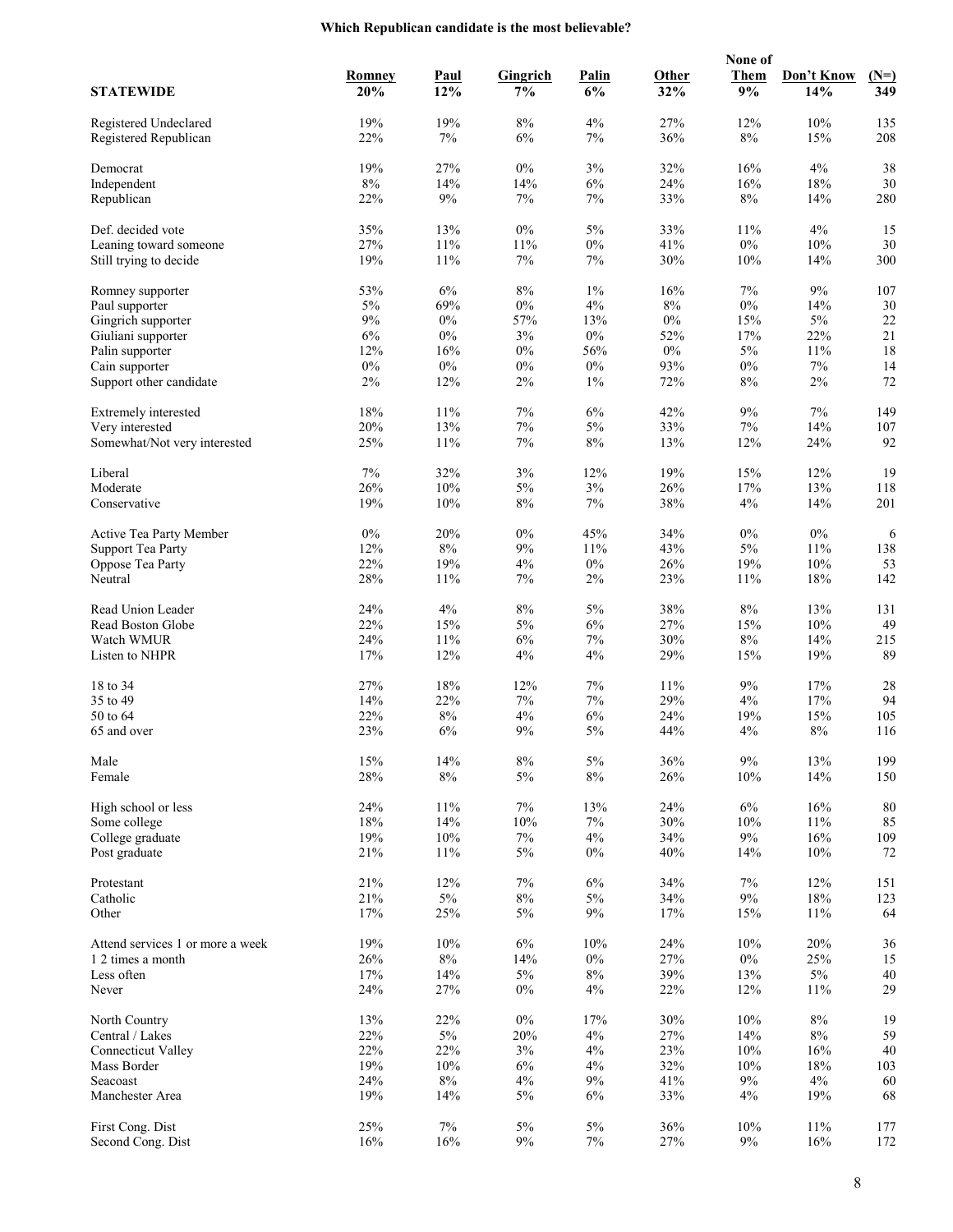## **Which Republican candidate is the most likeable?**

|                                                  |            |              |                |              |            | None of        |              |            |
|--------------------------------------------------|------------|--------------|----------------|--------------|------------|----------------|--------------|------------|
|                                                  | Romney     | <b>Palin</b> | Giuliani       | <b>Paul</b>  | Other      | <b>Them</b>    | Don't Know   | $(N=)$     |
| <b>STATEWIDE</b>                                 | 29%        | 10%          | 8%             | 7%           | 28%        | 3%             | 14%          | 347        |
|                                                  |            |              |                |              |            |                |              |            |
| Registered Undeclared<br>Registered Republican   | 27%<br>31% | 10%<br>11%   | $8\%$<br>$8\%$ | 12%<br>3%    | 31%<br>26% | 4%<br>3%       | 9%<br>17%    | 132<br>209 |
|                                                  |            |              |                |              |            |                |              |            |
| Democrat                                         | 35%        | 3%           | 3%             | 11%          | 37%        | 7%             | $5\%$        | 38         |
| Independent                                      | $18\%$     | 14%          | 3%             | 11%          | 24%        | $8\%$          | 21%          | 30         |
| Republican                                       | 30%        | 11%          | 10%            | 6%           | 27%        | $2\%$          | 14%          | 278        |
|                                                  |            |              |                |              |            |                |              |            |
| Def. decided vote                                | 37%        | 11%          | $0\%$          | 4%           | 37%        | $0\%$          | 11%          | 15         |
| Leaning toward someone<br>Still trying to decide | 20%<br>30% | $2\%$<br>11% | $5\%$<br>9%    | $7\%$<br>7%  | 47%<br>25% | 5%<br>4%       | 14%<br>14%   | 30<br>298  |
|                                                  |            |              |                |              |            |                |              |            |
| Romney supporter                                 | 52%        | 4%           | 9%             | 4%           | 17%        | 4%             | 10%          | 104        |
| Paul supporter                                   | 20%        | 14%          | $5\%$          | 37%          | 19%        | $0\%$          | 6%           | 30         |
| Gingrich supporter                               | 57%        | 15%          | $0\%$          | $0\%$        | 24%        | $0\%$          | $5\%$        | $22\,$     |
| Giuliani supporter                               | 12%        | $0\%$        | 55%            | 11%          | $5\%$      | 6%             | 12%          | 22         |
| Palin supporter                                  | $18\%$     | 59%          | $0\%$          | 12%          | $5\%$      | $0\%$          | 6%           | 18         |
| Cain supporter                                   | 28%        | 4%           | $0\%$          | $0\%$        | 65%        | $0\%$          | 3%           | 14         |
| Support other candidate                          | 11%        | 4%           | $5\%$          | 5%           | 62%        | 4%             | 9%           | 72         |
| Extremely interested                             | 27%        | 8%           | 9%             | $4\%$        | 39%        | 3%             | 9%           | 148        |
| Very interested                                  | 32%        | 11%          | $5\%$          | 7%           | 27%        | 3%             | 14%          | 107        |
| Somewhat/Not very interested                     | 28%        | 14%          | 11%            | 12%          | 10%        | 4%             | 21%          | 92         |
|                                                  |            |              |                |              |            |                |              |            |
| Liberal                                          | 33%        | 15%          | 21%            | $9\%$        | 15%        | 7%             | $0\%$        | 19         |
| Moderate                                         | 28%        | $9\%$        | 6%             | 10%          | 26%        | 6%             | 15%          | 116        |
| Conservative                                     | 30%        | 10%          | 9%             | $5\%$        | 31%        | $2\%$          | 14%          | 201        |
|                                                  |            |              |                |              |            |                |              |            |
| Active Tea Party Member                          | 53%        | 12%          | 22%            | $0\%$        | 12%        | $0\%$          | $0\%$        | 6          |
| <b>Support Tea Party</b>                         | 23%        | 14%<br>2%    | $8\%$<br>$7\%$ | $5\%$<br>10% | 36%<br>31% | $2\%$<br>$5\%$ | 12%          | 136        |
| Oppose Tea Party<br>Neutral                      | 32%<br>32% | 11%          | 9%             | 8%           | 21%        | 4%             | 13%<br>16%   | 51<br>143  |
|                                                  |            |              |                |              |            |                |              |            |
| Read Union Leader                                | 33%        | 10%          | 6%             | 4%           | 32%        | 4%             | 11%          | 132        |
| Read Boston Globe                                | 17%        | 11%          | 6%             | 12%          | 42%        | 3%             | $8\%$        | 46         |
| Watch WMUR                                       | 32%        | $9\%$        | $9\%$          | $7\%$        | 25%        | 4%             | 16%          | 215        |
| Listen to NHPR                                   | 30%        | 13%          | 3%             | 10%          | 29%        | 5%             | 10%          | 88         |
|                                                  |            |              |                |              |            |                |              |            |
| 18 to 34<br>35 to 49                             | 15%<br>25% | 9%<br>14%    | 28%<br>10%     | 17%<br>12%   | 25%<br>20% | 5%<br>4%       | $0\%$<br>14% | 28<br>94   |
| 50 to 64                                         | 31%        | 13%          | $2\%$          | 7%           | 26%        | 4%             | 18%          | 104        |
| 65 and over                                      | 36%        | 6%           | 6%             | $1\%$        | 35%        | 2%             | 13%          | 115        |
|                                                  |            |              |                |              |            |                |              |            |
| Male                                             | 31%        | $9\%$        | $3\%$          | $9\%$        | 33%        | 4%             | 12%          | 199        |
| Female                                           | 27%        | 12%          | 15%            | 5%           | 21%        | 3%             | 16%          | 148        |
|                                                  |            |              |                |              |            |                |              |            |
| High school or less                              | 35%        | 12%          | $7\%$          | $10\%$       | 18%        | $2\%$          | 17%          | 81         |
| Some college                                     | 37%        | $9\%$        | 6%             | $5\%$        | 28%        | $1\%$          | 13%          | 85         |
| College graduate                                 | 23%        | 12%          | 12%            | $4\%$        | 31%        | 4%             | 14%          | 108        |
| Post graduate                                    | 23%        | $8\%$        | 6%             | 11%          | 34%        | 7%             | 10%          | 71         |
| Protestant                                       | 32%        | 12%          | $5\%$          | $6\%$        | 30%        | $1\%$          | 14%          | 149        |
| Catholic                                         | 27%        | $9\%$        | 13%            | $5\%$        | 25%        | 3%             | 17%          | 123        |
| Other                                            | 31%        | 10%          | $6\%$          | 15%          | 23%        | 9%             | $6\%$        | 64         |
|                                                  |            |              |                |              |            |                |              |            |
| Attend services 1 or more a week                 | 46%        | 13%          | $0\%$          | $2\%$        | 21%        | $0\%$          | 18%          | 36         |
| 1 2 times a month                                | 33%        | $10\%$       | $0\%$          | $0\%$        | 39%        | $0\%$          | 19%          | 13         |
| Less often                                       | 29%        | 17%          | $8\%$          | $8\%$        | 29%        | $0\%$          | $9\%$        | $40\,$     |
| Never                                            | 21%        | $0\%$        | 14%            | 14%          | 40%        | $5\%$          | 6%           | 29         |
| North Country                                    | 18%        | 6%           | 11%            | 12%          | 30%        | $0\%$          | 23%          | 19         |
| Central / Lakes                                  | 28%        | $11\%$       | $8\%$          | $8\%$        | 29%        | 5%             | $11\%$       | 59         |
| <b>Connecticut Valley</b>                        | 38%        | $6\%$        | 4%             | $7\%$        | 27%        | $0\%$          | 19%          | 40         |
| Mass Border                                      | 29%        | 14%          | $8\%$          | $7\%$        | 24%        | 3%             | 14%          | 103        |
| Seacoast                                         | 29%        | 10%          | 12%            | 5%           | 36%        | 2%             | 7%           | 57         |
| Manchester Area                                  | 29%        | 9%           | $8\%$          | $7\%$        | 25%        | $6\%$          | 16%          | 68         |
|                                                  |            |              |                |              |            |                |              |            |
| First Cong. Dist                                 | 31%        | $8\%$        | 11%            | 4%           | 28%        | 4%             | 14%          | 175        |
| Second Cong. Dist                                | $28\%$     | 13%          | $5\%$          | $11\%$       | 27%        | $3\%$          | 14%          | 172        |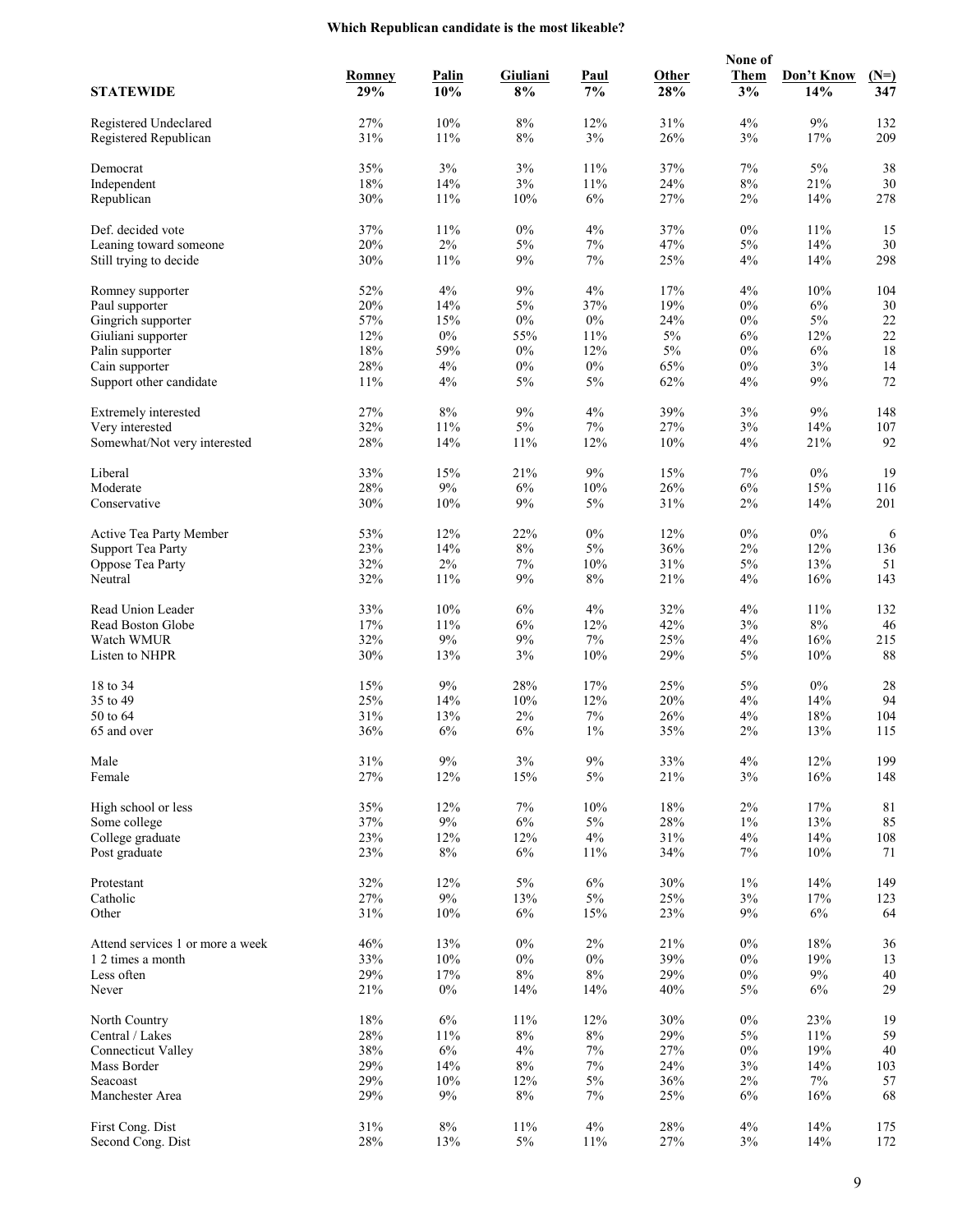|                                  |        |          |          |              |       | None of     |            |        |
|----------------------------------|--------|----------|----------|--------------|-------|-------------|------------|--------|
|                                  | Romney | Pawlenty | Giuliani | <b>Palin</b> | Other | <b>Them</b> | Don't Know | $(N=)$ |
| <b>STATEWIDE</b>                 | 42%    | 4%       | 4%       | 3%           | 21%   | 9%          | 18%        | 348    |
|                                  |        |          |          |              |       |             |            |        |
| Registered Undeclared            | 39%    | 4%       | 3%       | 4%           | 22%   | 13%         | 15%        | 134    |
| Registered Republican            | 44%    | 4%       | 4%       | 2%           | 21%   | 6%          | 19%        | 208    |
| Democrat                         | 50%    | 3%       | $0\%$    | $5\%$        | 23%   | $9\%$       | $9\%$      | 38     |
| Independent                      | 44%    | 5%       | 3%       | $0\%$        | 11%   | 18%         | 19%        | 30     |
| Republican                       | 41%    | 4%       | 4%       | 3%           | 22%   | $8\%$       | 18%        | 279    |
|                                  |        |          |          |              |       |             |            |        |
| Def. decided vote                | 38%    | $5\%$    | $0\%$    | 11%          | 34%   | $8\%$       | 4%         | 15     |
| Leaning toward someone           | 38%    | $8\%$    | $0\%$    | $0\%$        | 25%   | 14%         | 16%        | 30     |
| Still trying to decide           | 42%    | 4%       | 4%       | 3%           | 20%   | $8\%$       | 18%        | 299    |
|                                  |        |          |          |              |       |             |            |        |
| Romney supporter                 | 69%    | $0\%$    | 4%       | $0\%$        | $8\%$ | $7\%$       | 11%        | 107    |
| Paul supporter                   | 33%    | 4%       | 12%      | $0\%$        | 20%   | 11%         | 19%        | 30     |
| Gingrich supporter               | 46%    | $0\%$    | $0\%$    | $0\%$        | 35%   | $0\%$       | 19%        | $21\,$ |
| Giuliani supporter               | 39%    | $5\%$    | 17%      | 6%           | $5\%$ | 9%          | 20%        | 22     |
| Palin supporter                  | 20%    | $0\%$    | $0\%$    | 46%          | 17%   | $2\%$       | 14%        | 18     |
| Cain supporter                   | 13%    | $0\%$    | $0\%$    | $0\%$        | 60%   | $0\%$       | 27%        | 14     |
| Support other candidate          | 27%    | 16%      | $1\%$    | $0\%$        | 42%   | 11%         | 3%         | 72     |
|                                  |        |          |          |              |       |             |            |        |
| Extremely interested             | 42%    | 7%       | 2%       | 4%           | 24%   | 7%          | 14%        | 149    |
| Very interested                  | 41%    | 3%       | $8\%$    | 3%           | 25%   | 7%          | 13%        | 108    |
| Somewhat/Not very interested     | 43%    | $0\%$    | $1\%$    | $2\%$        | 11%   | 13%         | $28\%$     | 90     |
| Liberal                          | 46%    | $0\%$    | $6\%$    | 3%           | 10%   | 11%         | 25%        | 19     |
|                                  |        |          |          |              |       |             |            |        |
| Moderate                         | 45%    | 3%       | 4%       | 3%           | 19%   | 12%         | 14%        | 118    |
| Conservative                     | 40%    | 5%       | 3%       | 3%           | 24%   | 7%          | 18%        | 200    |
| Active Tea Party Member          | 70%    | $0\%$    | $0\%$    | 11%          | $0\%$ | $0\%$       | 19%        | 6      |
| <b>Support Tea Party</b>         | 37%    | 6%       | $0\%$    | 4%           | 32%   | 6%          | 15%        | 137    |
| Oppose Tea Party                 | 50%    | $2\%$    | 4%       | 2%           | 20%   | 16%         | $4\%$      | 53     |
| Neutral                          | 43%    | 3%       | 7%       | $2\%$        | 13%   | 9%          | 23%        | 142    |
|                                  |        |          |          |              |       |             |            |        |
| Read Union Leader                | 45%    | 2%       | $5\%$    | $2\%$        | 22%   | $8\%$       | 16%        | 132    |
| Read Boston Globe                | 60%    | $0\%$    | $5\%$    | $2\%$        | 15%   | 6%          | 12%        | 47     |
| Watch WMUR                       | 45%    | 3%       | $5\%$    | 3%           | 15%   | 11%         | 17%        | 213    |
| Listen to NHPR                   | 47%    | 4%       | 2%       | 2%           | 21%   | 11%         | 12%        | 89     |
|                                  |        |          |          |              |       |             |            |        |
| 18 to 34                         | 48%    | $0\%$    | $1\%$    | $2\%$        | 23%   | 5%          | 21%        | 29     |
| 35 to 49                         | 49%    | 6%       | 4%       | $1\%$        | 15%   | $7\%$       | 18%        | 94     |
| 50 to 64                         | 43%    | $0\%$    | 6%       | 6%           | 22%   | 5%          | 18%        | 105    |
| 65 and over                      | 32%    | 7%       | $2\%$    | 2%           | 25%   | 15%         | 17%        | 114    |
|                                  |        |          |          |              |       |             |            |        |
| Male                             | 45%    | 4%       | $2\%$    | $3\%$        | 27%   | $7\%$       | 12%        | 199    |
| Female                           | 38%    | 3%       | $6\%$    | 4%           | 14%   | 11%         | 25%        | 149    |
| High school or less              | 41%    | 4%       | 3%       | $8\%$        | 15%   | $9\%$       | 21%        | 78     |
| Some college                     | 36%    | $5\%$    | $6\%$    | 3%           | 19%   | 9%          | $23\%$     | 86     |
| College graduate                 | 37%    | $2\%$    | 4%       | $0\%$        | 33%   | $8\%$       | 16%        | 108    |
| Post graduate                    | 59%    | 6%       | $0\%$    | $2\%$        | 14%   | 10%         | 8%         | 73     |
|                                  |        |          |          |              |       |             |            |        |
| Protestant                       | 39%    | $5\%$    | 4%       | $2\%$        | 23%   | 9%          | 19%        | 150    |
| Catholic                         | 44%    | 3%       | 3%       | 4%           | 18%   | 9%          | 18%        | 122    |
| Other                            | 46%    | $2\%$    | 4%       | 4%           | 21%   | 9%          | 14%        | 66     |
|                                  |        |          |          |              |       |             |            |        |
| Attend services 1 or more a week | 40%    | $0\%$    | $0\%$    | 7%           | 19%   | 11%         | 23%        | 36     |
| 1 2 times a month                | 53%    | $0\%$    | 14%      | $0\%$        | $4\%$ | 13%         | 17%        | 15     |
| Less often                       | 42%    | $5\%$    | 6%       | $7\%$        | 14%   | 17%         | $9\%$      | $40\,$ |
| Never                            | 47%    | $8\%$    | $0\%$    | $0\%$        | 17%   | 12%         | 16%        | 29     |
|                                  |        |          |          |              |       | $6\%$       |            |        |
| North Country                    | 32%    | 18%      | $0\%$    | 6%           | 16%   |             | 23%        | 19     |
| Central / Lakes                  | 30%    | $2\%$    | $3\%$    | 4%           | 33%   | 17%         | $11\%$     | 59     |
| <b>Connecticut Valley</b>        | 33%    | 4%       | $7\%$    | $0\%$        | 27%   | 15%         | 14%        | 39     |
| Mass Border                      | 40%    | $5\%$    | 6%       | 3%           | 16%   | $6\%$       | 24%        | 104    |
| Seacoast                         | 45%    | $0\%$    | $2\%$    | 5%           | 25%   | 5%          | $18\%$     | 58     |
| Manchester Area                  | 59%    | 4%       | $2\%$    | $2\%$        | 14%   | 6%          | 14%        | 68     |
| First Cong. Dist                 | 47%    | $2\%$    | 3%       | 3%           | 20%   | $6\%$       | 19%        | 177    |
| Second Cong. Dist                | 36%    | 6%       | $5\%$    | $3\%$        | 23%   | 12%         | 16%        | 170    |
|                                  |        |          |          |              |       |             |            |        |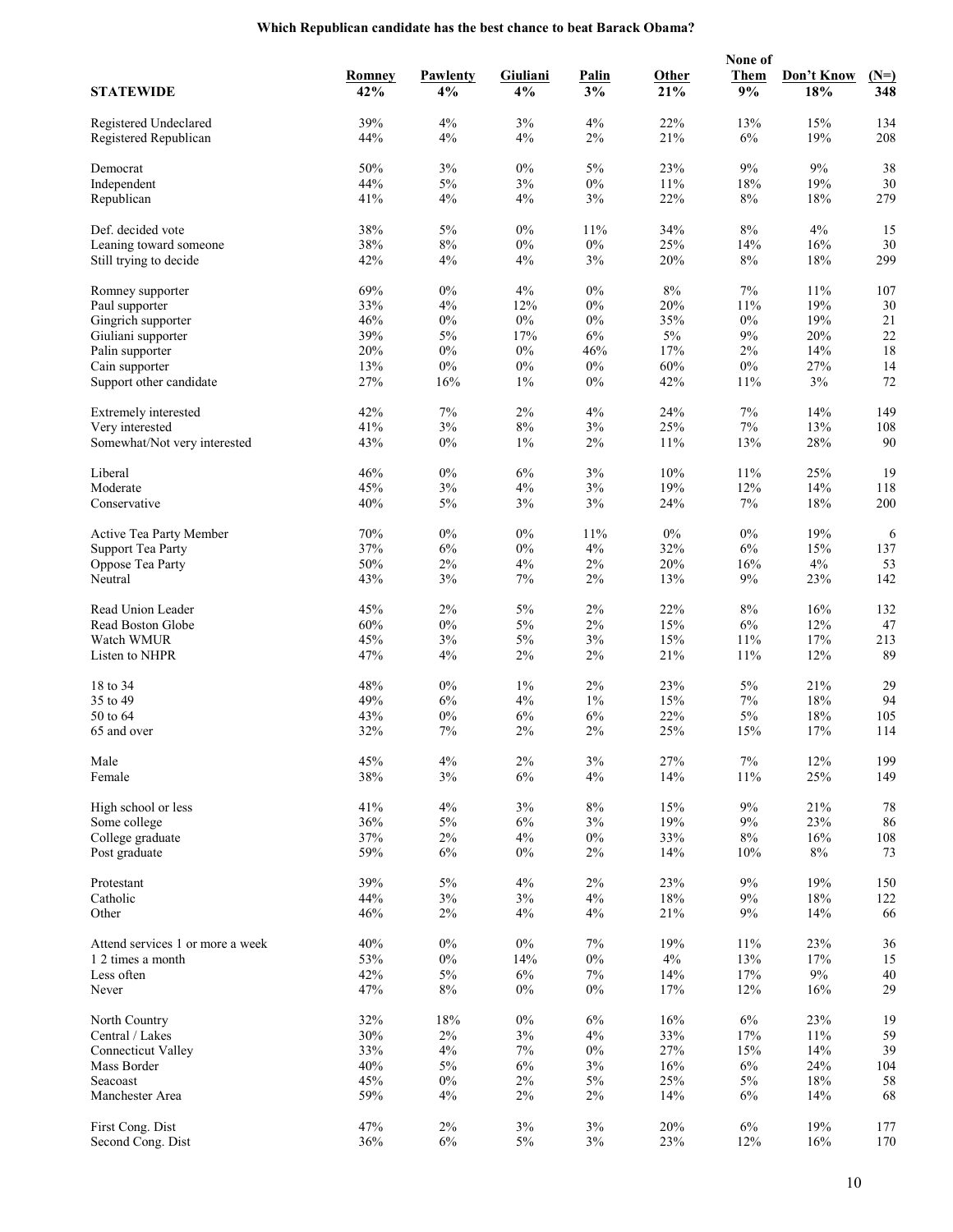## **Which Republican candidate best represents Republican values?**

|                                                  |              |               |                |                 |            | None of        |              |              |
|--------------------------------------------------|--------------|---------------|----------------|-----------------|------------|----------------|--------------|--------------|
|                                                  | Romney       | <b>Paul</b>   | Gingrich       | <b>Bachmann</b> | Other      | <b>Them</b>    | Don't Know   | $(N=)$       |
| <b>STATEWIDE</b>                                 | 24%          | 9%            | 8%             | 7%              | 29%        | 9%             | 13%          | 348          |
|                                                  |              |               |                |                 |            |                |              |              |
| Registered Undeclared<br>Registered Republican   | 22%<br>26%   | 12%<br>7%     | 9%<br>$8\%$    | 7%<br>7%        | 28%<br>29% | 12%<br>7%      | 9%<br>16%    | 133<br>209   |
|                                                  |              |               |                |                 |            |                |              |              |
| Democrat                                         | 14%          | $9\%$         | 3%             | 3%              | 25%        | 32%            | 14%          | 38           |
| Independent                                      | 24%          | 17%           | $0\%$          | 20%             | 19%        | 10%            | 11%          | 30           |
| Republican                                       | 26%          | $8\%$         | 10%            | 6%              | 31%        | 6%             | 13%          | 279          |
|                                                  |              |               |                |                 |            |                |              |              |
| Def. decided vote                                | 23%          | 13%           | $0\%$          | $6\%$           | 35%        | 19%            | 4%           | 15           |
| Leaning toward someone<br>Still trying to decide | 29%<br>24%   | 11%<br>9%     | $0\%$<br>9%    | 12%<br>7%       | 40%<br>28% | $0\%$<br>9%    | $8\%$<br>15% | 30<br>300    |
|                                                  |              |               |                |                 |            |                |              |              |
| Romney supporter                                 | 65%          | $2\%$         | $5\%$          | $1\%$           | 16%        | 7%             | 4%           | 106          |
| Paul supporter                                   | $0\%$        | 77%           | $0\%$          | $0\%$           | $9\%$      | 4%             | 10%          | 30           |
| Gingrich supporter                               | 5%           | $0\%$         | 75%            | 6%              | $5\%$      | $8\%$          | $0\%$        | $22\,$       |
| Giuliani supporter                               | $5\%$        | $0\%$         | 11%            | $0\%$           | 47%        | 12%            | 25%          | 22           |
| Palin supporter                                  | 12%          | $0\%$         | $0\%$          | $6\%$           | 52%        | 11%            | 20%          | 18           |
| Cain supporter                                   | $0\%$        | $0\%$         | $0\%$          | 31%             | 63%        | $0\%$          | 7%           | 14           |
| Support other candidate                          | 9%           | 6%            | 2%             | 15%             | 51%        | 9%             | 9%           | 72           |
| Extremely interested                             | 19%          | 6%            | $8\%$          | 11%             | 38%        | 10%            | $8\%$        | 151          |
| Very interested                                  | 28%          | 11%           | $7\%$          | 7%              | 28%        | 6%             | 12%          | 107          |
| Somewhat/Not very interested                     | 29%          | 12%           | 11%            | $0\%$           | 15%        | 9%             | 24%          | 91           |
|                                                  |              |               |                |                 |            |                |              |              |
| Liberal                                          | 9%           | 12%           | 11%            | $0\%$           | 23%        | 24%            | 21%          | 19           |
| Moderate                                         | 30%          | $8\%$         | 4%             | $3\%$           | 25%        | 18%            | 12%          | 116          |
| Conservative                                     | 23%          | 10%           | 10%            | 11%             | 33%        | 2%             | 12%          | 202          |
|                                                  |              |               |                |                 |            |                |              |              |
| Active Tea Party Member                          | $0\%$<br>15% | 26%<br>10%    | 31%<br>$8\%$   | 11%<br>15%      | 32%<br>41% | $0\%$<br>$1\%$ | $0\%$<br>10% | 6<br>137     |
| <b>Support Tea Party</b><br>Oppose Tea Party     | 20%          | $7\%$         | $3\%$          | $3\%$           | 23%        | 32%            | 11%          | 53           |
| Neutral                                          | 34%          | 9%            | 11%            | $1\%$           | 20%        | $8\%$          | 17%          | 142          |
|                                                  |              |               |                |                 |            |                |              |              |
| Read Union Leader                                | 28%          | 4%            | 7%             | 10%             | 37%        | 2%             | 10%          | 131          |
| Read Boston Globe                                | 23%          | 11%           | 7%             | $0\%$           | 39%        | $8\%$          | 12%          | 47           |
| Watch WMUR                                       | 27%          | $9\%$         | $7\%$          | 4%              | 31%        | 7%             | 14%          | 213          |
| Listen to NHPR                                   | 20%          | 9%            | 6%             | 6%              | 31%        | 17%            | 12%          | 89           |
|                                                  |              |               | 7%             |                 |            |                |              | 29           |
| 18 to 34<br>35 to 49                             | 31%<br>19%   | 17%<br>17%    | 10%            | $0\%$<br>7%     | 28%<br>33% | $0\%$<br>4%    | 18%<br>11%   | 94           |
| 50 to 64                                         | 24%          | 6%            | $8\%$          | 10%             | 20%        | 17%            | 15%          | 105          |
| 65 and over                                      | 26%          | 4%            | 8%             | 7%              | 34%        | 9%             | 12%          | 114          |
|                                                  |              |               |                |                 |            |                |              |              |
| Male                                             | 23%          | $11\%$        | $8\%$          | $9\%$           | 31%        | $9\%$          | $8\%$        | 200          |
| Female                                           | 26%          | $6\%$         | $9\%$          | 5%              | 26%        | 9%             | 21%          | 148          |
|                                                  |              |               |                |                 |            |                |              |              |
| High school or less                              | 28%          | 10%           | 11%            | 7%              | 22%        | 4%             | 18%          | 80           |
| Some college                                     | 24%          | 14%           | $9\%$          | $5\%$           | 25%        | 12%            | 12%          | 85           |
| College graduate<br>Post graduate                | 26%<br>17%   | 10%<br>$2\%$  | 6%<br>9%       | 9%<br>7%        | 31%<br>38% | $5\%$<br>17%   | 14%<br>10%   | 108<br>73    |
|                                                  |              |               |                |                 |            |                |              |              |
| Protestant                                       | 22%          | $9\%$         | 9%             | 9%              | 30%        | 10%            | 11%          | 150          |
| Catholic                                         | 28%          | $7\%$         | 9%             | 4%              | 32%        | $2\%$          | 18%          | 123          |
| Other                                            | 22%          | 14%           | 7%             | 8%              | 19%        | 18%            | 13%          | 66           |
|                                                  |              |               |                |                 |            |                |              |              |
| Attend services 1 or more a week                 | 26%          | 7%            | $0\%$          | 2%              | 28%        | 14%            | 23%          | 35           |
| 1 2 times a month                                | 40%          | $8\%$         | 14%            | 18%             | $9\%$      | $8\%$          | 4%           | 15           |
| Less often<br>Never                              | 12%<br>27%   | 12%<br>$18\%$ | $8\%$<br>7%    | 7%<br>$0\%$     | 37%<br>27% | 17%<br>10%     | 7%<br>11%    | $40\,$<br>29 |
|                                                  |              |               |                |                 |            |                |              |              |
| North Country                                    | 7%           | $0\%$         | 14%            | $7\%$           | 37%        | 22%            | 12%          | 19           |
| Central / Lakes                                  | 26%          | $5\%$         | 16%            | $6\%$           | 30%        | 10%            | $7\%$        | 59           |
| <b>Connecticut Valley</b>                        | 33%          | 12%           | 4%             | $7\%$           | 15%        | 7%             | 22%          | 40           |
| Mass Border                                      | 22%          | $8\%$         | 5%             | $6\%$           | 33%        | $8\%$          | 18%          | 105          |
| Seacoast                                         | 25%          | $8\%$         | $8\%$          | 12%             | 27%        | 11%            | 9%           | 58           |
| Manchester Area                                  | 24%          | 16%           | $8\%$          | 6%              | 29%        | $5\%$          | 10%          | 67           |
|                                                  |              |               |                |                 |            |                |              |              |
| First Cong. Dist<br>Second Cong. Dist            | 25%<br>23%   | $5\%$<br>13%  | $8\%$<br>$8\%$ | $8\%$<br>$7\%$  | 28%<br>29% | 12%<br>6%      | 13%<br>14%   | 176<br>172   |
|                                                  |              |               |                |                 |            |                |              |              |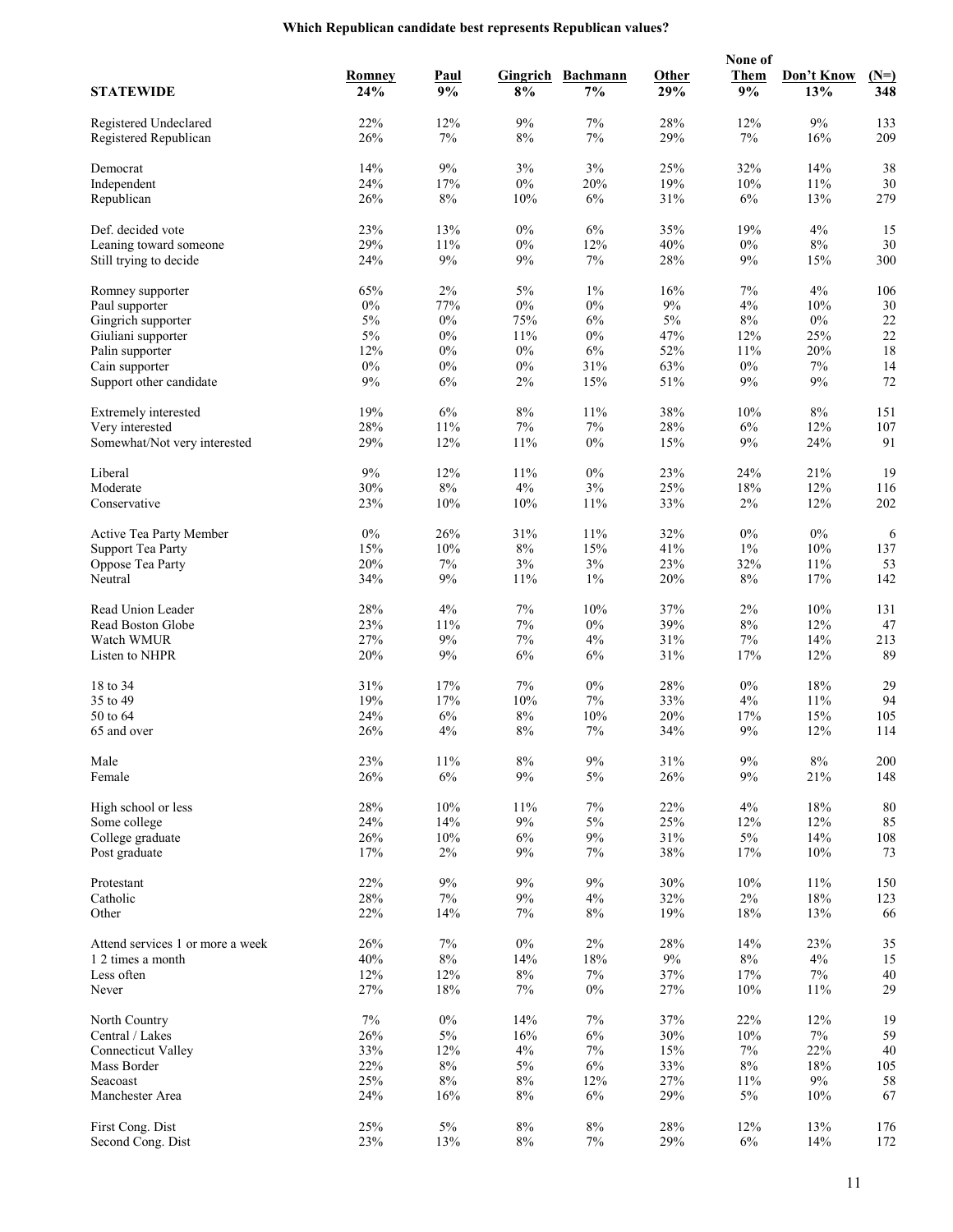|                                  |        |                 |          |             |        | None of     |            |        |
|----------------------------------|--------|-----------------|----------|-------------|--------|-------------|------------|--------|
|                                  | Romney | <b>Gingrich</b> | Giuliani | <b>Paul</b> | Other  | <b>Them</b> | Don't Know | $(N=)$ |
| <b>STATEWIDE</b>                 | 37%    | 13%             | 6%       | 6%          | 16%    | 7%          | 16%        | 349    |
|                                  |        |                 |          |             |        |             |            |        |
| Registered Undeclared            | 38%    | 14%             | 6%       | 9%          | 15%    | $8\%$       | $9\%$      | 132    |
| Registered Republican            | 36%    | 12%             | 7%       | $2\%$       | 16%    | 5%          | 21%        | 210    |
| Democrat                         | 37%    | $5\%$           | 6%       | $8\%$       | 22%    | 10%         | 13%        | 38     |
|                                  |        | $5\%$           |          | 16%         | 14%    |             | 19%        | 29     |
| Independent                      | 31%    |                 | 3%       |             |        | 12%         |            |        |
| Republican                       | 37%    | 15%             | 7%       | 4%          | 16%    | 6%          | 15%        | 280    |
| Def. decided vote                | 27%    | $0\%$           | 7%       | 9%          | 34%    | 19%         | 4%         | 15     |
| Leaning toward someone           | 39%    | $5\%$           | $0\%$    | 7%          | 31%    | $0\%$       | 18%        | 30     |
| Still trying to decide           | 37%    | 14%             | 7%       | 5%          | 14%    | 7%          | 16%        | 300    |
|                                  |        |                 |          |             |        |             |            |        |
| Romney supporter                 | 69%    | 11%             | 3%       | $0\%$       | 3%     | 4%          | 10%        | 108    |
| Paul supporter                   | $18\%$ | $4\%$           | 14%      | 41%         | 4%     | $8\%$       | 11%        | 30     |
| Gingrich supporter               | 12%    | 82%             | $0\%$    | $0\%$       | 6%     | $0\%$       | $0\%$      | $22\,$ |
| Giuliani supporter               | 11%    | $3\%$           | 43%      | $0\%$       | $5\%$  | 17%         | 22%        | 22     |
| Palin supporter                  | 30%    | 13%             | 5%       | $5\%$       | 35%    | 2%          | $9\%$      | 18     |
| Cain supporter                   | $7\%$  | 10%             | $0\%$    | $0\%$       | 53%    | 4%          | 26%        | 14     |
| Support other candidate          | 25%    | 6%              | 3%       | 7%          | 44%    | 6%          | 10%        | 71     |
|                                  |        |                 |          |             |        |             |            |        |
| Extremely interested             | 33%    | 13%             | 7%       | $5\%$       | 22%    | $6\%$       | 14%        | 149    |
| Very interested                  | 36%    | 17%             | 4%       | 5%          | 18%    | 6%          | 14%        | 109    |
| Somewhat/Not very interested     | 43%    | 9%              | 8%       | $8\%$       | 4%     | $8\%$       | 21%        | $90\,$ |
| Liberal                          | 22%    |                 |          | $9\%$       | 16%    | 18%         |            | 19     |
|                                  |        | 11%             | 12%      |             |        |             | 12%        |        |
| Moderate                         | $40\%$ | $9\%$           | 4%       | 6%          | 14%    | 9%          | 18%        | 116    |
| Conservative                     | 37%    | 16%             | 8%       | 5%          | 18%    | 3%          | 13%        | 201    |
| Active Tea Party Member          | 39%    | 42%             | $0\%$    | $0\%$       | 11%    | $0\%$       | $8\%$      | 6      |
| <b>Support Tea Party</b>         | 31%    | 18%             | 6%       | 7%          | 21%    | $2\%$       | 15%        | 138    |
| Oppose Tea Party                 | 37%    | 10%             | $9\%$    | $0\%$       | 18%    | 17%         | $9\%$      | 51     |
| Neutral                          | 41%    | 9%              | 7%       | 6%          | 11%    | 7%          | 19%        | 142    |
|                                  |        |                 |          |             |        |             |            |        |
| Read Union Leader                | 40%    | 15%             | 5%       | 3%          | 22%    | 3%          | 12%        | 132    |
| Read Boston Globe                | $28\%$ | $18\%$          | 7%       | 7%          | 22%    | $8\%$       | 10%        | 46     |
| Watch WMUR                       | 38%    | 12%             | 9%       | 4%          | 13%    | 7%          | 18%        | 213    |
| Listen to NHPR                   | 39%    | 6%              | 8%       | 5%          | 16%    | $8\%$       | 19%        | 88     |
|                                  |        |                 |          |             |        |             |            |        |
| 18 to 34                         | 38%    | 10%             | 10%      | 17%         | $8\%$  | $0\%$       | 17%        | 29     |
| 35 to 49                         | 34%    | 11%             | 6%       | 10%         | 19%    | 4%          | 16%        | 94     |
| 50 to 64                         | 40%    | 17%             | 6%       | 3%          | 10%    | 9%          | 14%        | 104    |
| 65 and over                      | 36%    | 11%             | 7%       | 2%          | 20%    | 7%          | 16%        | 115    |
| Male                             | $38\%$ | 14%             | 3%       | $9\%$       | 19%    | $4\%$       | 12%        | 200    |
| Female                           | 35%    | 12%             | 11%      | $1\%$       | 12%    | 10%         | 21%        | 149    |
|                                  |        |                 |          |             |        |             |            |        |
| High school or less              | 44%    | 12%             | $8\%$    | $6\%$       | $7\%$  | 5%          | 19%        | 80     |
| Some college                     | 29%    | 11%             | 11%      | 11%         | 15%    | 9%          | 15%        | 86     |
| College graduate                 | 38%    | 16%             | $2\%$    | 4%          | 17%    | 6%          | $18\%$     | 107    |
| Post graduate                    | 36%    | 14%             | 6%       | $2\%$       | 26%    | 6%          | 10%        | 71     |
|                                  |        |                 |          |             |        |             |            |        |
| Protestant                       | 37%    | $16\%$          | 5%       | $5\%$       | 14%    | 7%          | 17%        | 150    |
| Catholic                         | 36%    | 12%             | 10%      | $4\%$       | 17%    | 5%          | 15%        | 122    |
| Other                            | 37%    | 9%              | $5\%$    | 10%         | 17%    | 9%          | 12%        | 66     |
| Attend services 1 or more a week | 30%    | 11%             | 10%      | $0\%$       | 21%    | $7\%$       | 21%        | 36     |
| 1 2 times a month                | 22%    | 32%             | $0\%$    | $0\%$       | 27%    | $8\%$       | 11%        | 15     |
| Less often                       | 31%    | 6%              | 12%      | $7\%$       | 16%    | 10%         | 18%        | $40\,$ |
| Never                            | 34%    | $2\%$           | 9%       | 16%         | 19%    | $8\%$       | 13%        | 29     |
|                                  |        |                 |          |             |        |             |            |        |
| North Country                    | 31%    | $8\%$           | 12%      | $0\%$       | 21%    | 6%          | 23%        | 21     |
| Central / Lakes                  | 38%    | $15\%$          | $5\%$    | $5\%$       | $16\%$ | 6%          | $15\%$     | 59     |
| <b>Connecticut Valley</b>        | 30%    | 10%             | $3\%$    | $9\%$       | $18\%$ | 13%         | 17%        | 39     |
| Mass Border                      | 37%    | $9\%$           | 6%       | $8\%$       | 16%    | 4%          | 19%        | 105    |
| Seacoast                         | 30%    | 23%             | $5\%$    | $2\%$       | 20%    | 9%          | 11%        | 57     |
| Manchester Area                  | 45%    | 12%             | 10%      | $5\%$       | 10%    | 6%          | 12%        | 68     |
|                                  |        |                 |          |             |        |             |            |        |
| First Cong. Dist                 | 39%    | 14%             | 10%      | 4%          | 11%    | 7%          | 15%        | 176    |
| Second Cong. Dist                | 34%    | 12%             | 3%       | $8\%$       | $21\%$ | $6\%$       | 16%        | 173    |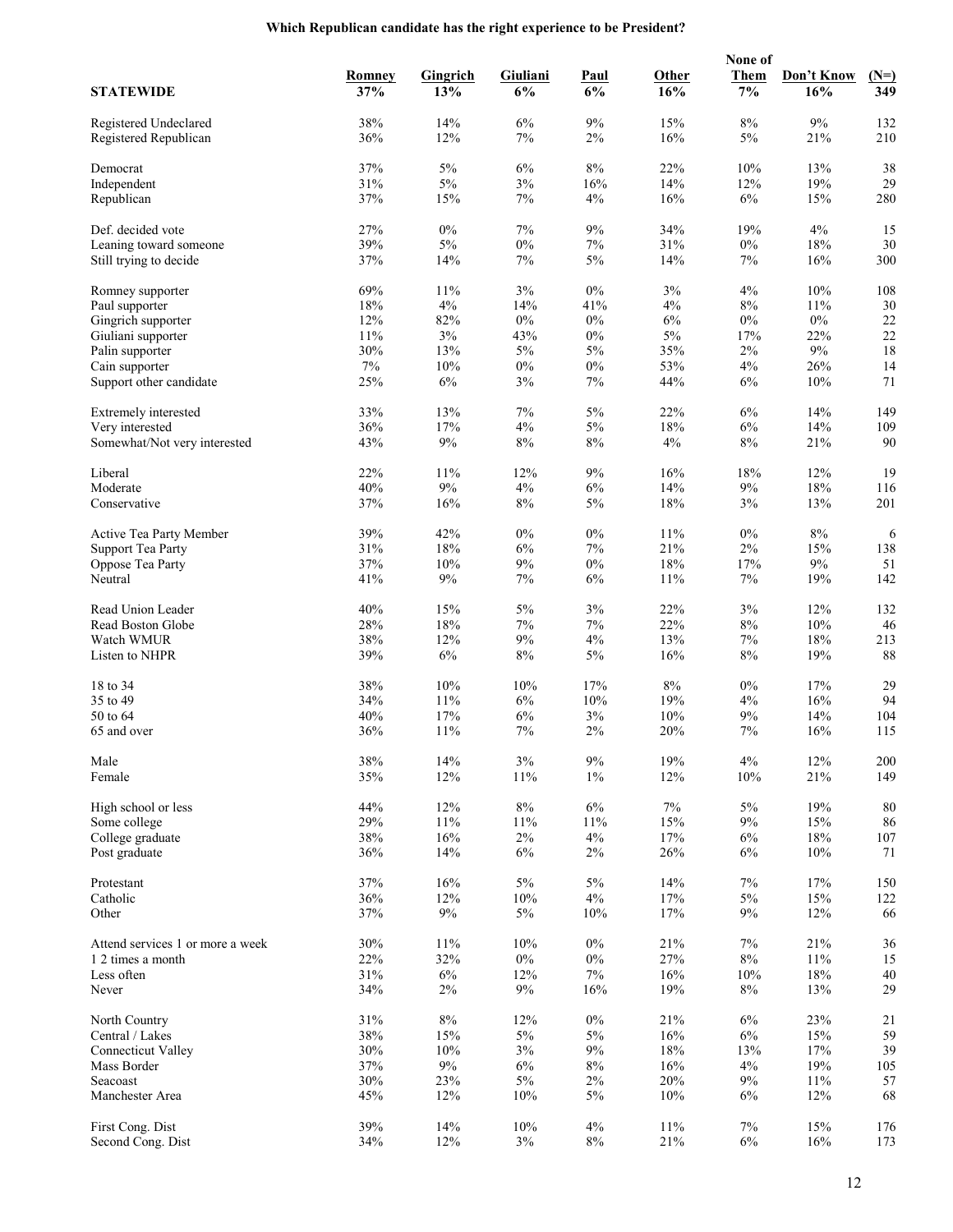## **Which Republican candidate can best handle the economy?**

|                                                |            |                 |             |              |            | None of        |               |            |
|------------------------------------------------|------------|-----------------|-------------|--------------|------------|----------------|---------------|------------|
|                                                | Romney     | <b>Gingrich</b> | <b>Paul</b> | <b>Cain</b>  | Other      | <b>Them</b>    | Don't Know    | $(N=)$     |
| <b>STATEWIDE</b>                               | 44%        | 7%              | 6%          | 4%           | 17%        | 4%             | 18%           | 347        |
|                                                |            |                 |             |              |            |                |               |            |
| Registered Undeclared<br>Registered Republican | 46%<br>43% | 5%<br>8%        | 6%<br>6%    | 6%<br>2%     | 18%<br>16% | 7%<br>3%       | 13%<br>22%    | 133<br>209 |
|                                                |            |                 |             |              |            |                |               |            |
| Democrat                                       | 51%        | $0\%$           | 6%          | $5\%$        | 16%        | $9\%$          | 13%           | 38         |
| Independent                                    | 43%        | $7\%$           | $6\%$       | $0\%$        | 13%        | 14%            | 18%           | 30         |
| Republican                                     | 43%        | 8%              | 6%          | 4%           | 18%        | 3%             | 19%           | 278        |
|                                                |            |                 |             |              |            |                |               |            |
| Def. decided vote                              | 49%        | $0\%$           | 13%         | $6\%$        | 12%        | $8\%$          | 11%           | 15         |
| Leaning toward someone                         | 56%<br>42% | 7%              | 4%          | 19%          | 11%<br>18% | $0\%$<br>$5\%$ | $3\%$         | 30<br>298  |
| Still trying to decide                         |            | 7%              | 6%          | $2\%$        |            |                | 20%           |            |
| Romney supporter                               | 72%        | 5%              | 3%          | $0\%$        | $5\%$      | 3%             | 11%           | 107        |
| Paul supporter                                 | 20%        | $5\%$           | 48%         | $0\%$        | $0\%$      | $0\%$          | 27%           | 29         |
| Gingrich supporter                             | 51%        | 37%             | 3%          | $0\%$        | 3%         | 7%             | $0\%$         | 22         |
| Giuliani supporter                             | 26%        | 14%             | $0\%$       | $0\%$        | 28%        | $5\%$          | 28%           | 22         |
| Palin supporter                                | 33%        | $0\%$           | 11%         | $0\%$        | 36%        | $0\%$          | 20%           | 18         |
| Cain supporter                                 | 24%        | 7%              | $0\%$       | 69%          | $0\%$      | $0\%$          | $0\%$         | 14         |
| Support other candidate                        | 38%        | 3%              | 3%          | $1\%$        | 39%        | 3%             | 12%           | 72         |
| Extremely interested                           | 40%        | 5%              | 10%         | $5\%$        | 22%        | 3%             | 15%           | 151        |
| Very interested                                | 50%        | 7%              | $5\%$       | 5%           | 14%        | 4%             | 15%           | 107        |
| Somewhat/Not very interested                   | 43%        | 9%              | $1\%$       | $0\%$        | 12%        | 7%             | 28%           | 89         |
|                                                |            |                 |             |              |            |                |               |            |
| Liberal                                        | 33%        | 4%              | $6\%$       | $0\%$        | 14%        | 18%            | 25%           | 19         |
| Moderate                                       | 49%        | 5%              | 3%          | $1\%$        | 18%        | 6%             | 18%           | 116        |
| Conservative                                   | 42%        | 8%              | $8\%$       | 6%           | 17%        | $2\%$          | 17%           | 201        |
|                                                |            |                 |             |              |            |                |               |            |
| Active Tea Party Member                        | 32%        | 31%             | 26%         | $0\%$        | 11%        | $0\%$          | $0\%$         | 6          |
| <b>Support Tea Party</b>                       | 44%        | 7%              | 7%          | $8\%$        | 20%        | $1\%$          | 13%           | 138        |
| Oppose Tea Party                               | 43%        | $1\%$           | $7\%$       | $0\%$        | 22%        | 7%             | 20%           | 53         |
| Neutral                                        | 45%        | 8%              | 5%          | $1\%$        | 13%        | 6%             | 22%           | 140        |
| Read Union Leader                              | 48%        | 7%              | 3%          | 6%           | 19%        | $2\%$          | 15%           | 131        |
| Read Boston Globe                              | 44%        | $0\%$           | 11%         | 3%           | $18\%$     | 10%            | 14%           | 46         |
| Watch WMUR                                     | 46%        | 7%              | $5\%$       | 3%           | 15%        | $5\%$          | 18%           | 214        |
| Listen to NHPR                                 | 43%        | 6%              | 6%          | $1\%$        | 20%        | 5%             | 19%           | 87         |
|                                                |            |                 |             |              |            |                |               |            |
| 18 to 34                                       | 41%        | 7%              | 7%          | $0\%$        | 12%        | $0\%$          | 33%           | 27         |
| 35 to 49                                       | 42%        | 10%             | 9%          | 3%           | 17%        | $5\%$          | 14%           | 94         |
| 50 to 64<br>65 and over                        | 47%<br>41% | 3%<br>7%        | 5%<br>6%    | 4%<br>5%     | 13%<br>23% | 5%<br>4%       | 23%<br>14%    | 105<br>115 |
|                                                |            |                 |             |              |            |                |               |            |
| Male                                           | 49%        | $8\%$           | $7\%$       | $5\%$        | 16%        | $3\%$          | 14%           | 198        |
| Female                                         | 37%        | 6%              | $6\%$       | 3%           | 18%        | 6%             | 25%           | 149        |
|                                                |            |                 |             |              |            |                |               |            |
| High school or less                            | 50%        | $7\%$           | 4%          | $3\%$        | 11%        | 6%             | 19%           | 78         |
| Some college                                   | 41%        | $9\%$           | 9%          | $7\%$        | 12%        | 4%             | 19%           | 86         |
| College graduate                               | 36%        | 6%              | 6%          | 4%           | 23%        | $5\%$          | 19%           | 108        |
| Post graduate                                  | 51%        | $5\%$           | 6%          | $0\%$        | 21%        | $2\%$          | 15%           | 72         |
| Protestant                                     | 49%        | 6%              | $7\%$       | $5\%$        | 14%        | 3%             | 18%           | 150        |
| Catholic                                       | 42%        | $7\%$           | 5%          | $2\%$        | 19%        | 6%             | 18%           | 121        |
| Other                                          | 33%        | $10\%$          | $8\%$       | $1\%$        | 21%        | 5%             | 23%           | 66         |
|                                                |            |                 |             |              |            |                |               |            |
| Attend services 1 or more a week               | 44%        | $5\%$           | 4%          | $0\%$        | 29%        | $1\%$          | 17%           | 36         |
| 1 2 times a month                              | 36%        | 22%             | $0\%$       | $0\%$        | 23%        | $8\%$          | 11%           | 15         |
| Less often                                     | 37%        | 12%             | $0\%$       | $5\%$        | 18%        | 6%             | 23%           | $40\,$     |
| Never                                          | 39%        | $4\%$           | $11\%$      | 4%           | 22%        | $8\%$          | 12%           | 29         |
|                                                |            |                 |             |              |            |                |               |            |
| North Country<br>Central / Lakes               | 25%<br>44% | 6%<br>$7\%$     | $7\%$<br>4% | 12%<br>$0\%$ | 22%<br>22% | 3%<br>4%       | 25%<br>$18\%$ | 19<br>59   |
| <b>Connecticut Valley</b>                      | 34%        | $10\%$          | 6%          | 3%           | $18\%$     | 3%             | 26%           | 39         |
| Mass Border                                    | 44%        | $8\%$           | $7\%$       | 4%           | 15%        | 2%             | 20%           | 103        |
| Seacoast                                       | 44%        | $5\%$           | $7\%$       | 7%           | 15%        | $8\%$          | 15%           | 58         |
| Manchester Area                                | 53%        | $5\%$           | $7\%$       | $2\%$        | 15%        | 6%             | 12%           | 68         |
|                                                |            |                 |             |              |            |                |               |            |
| First Cong. Dist                               | 46%        | $5\%$           | $6\%$       | $6\%$        | 14%        | $6\%$          | 17%           | 177        |
| Second Cong. Dist                              | 41%        | $9\%$           | $6\%$       | $2\%$        | 20%        | $2\%$          | $20\%$        | 170        |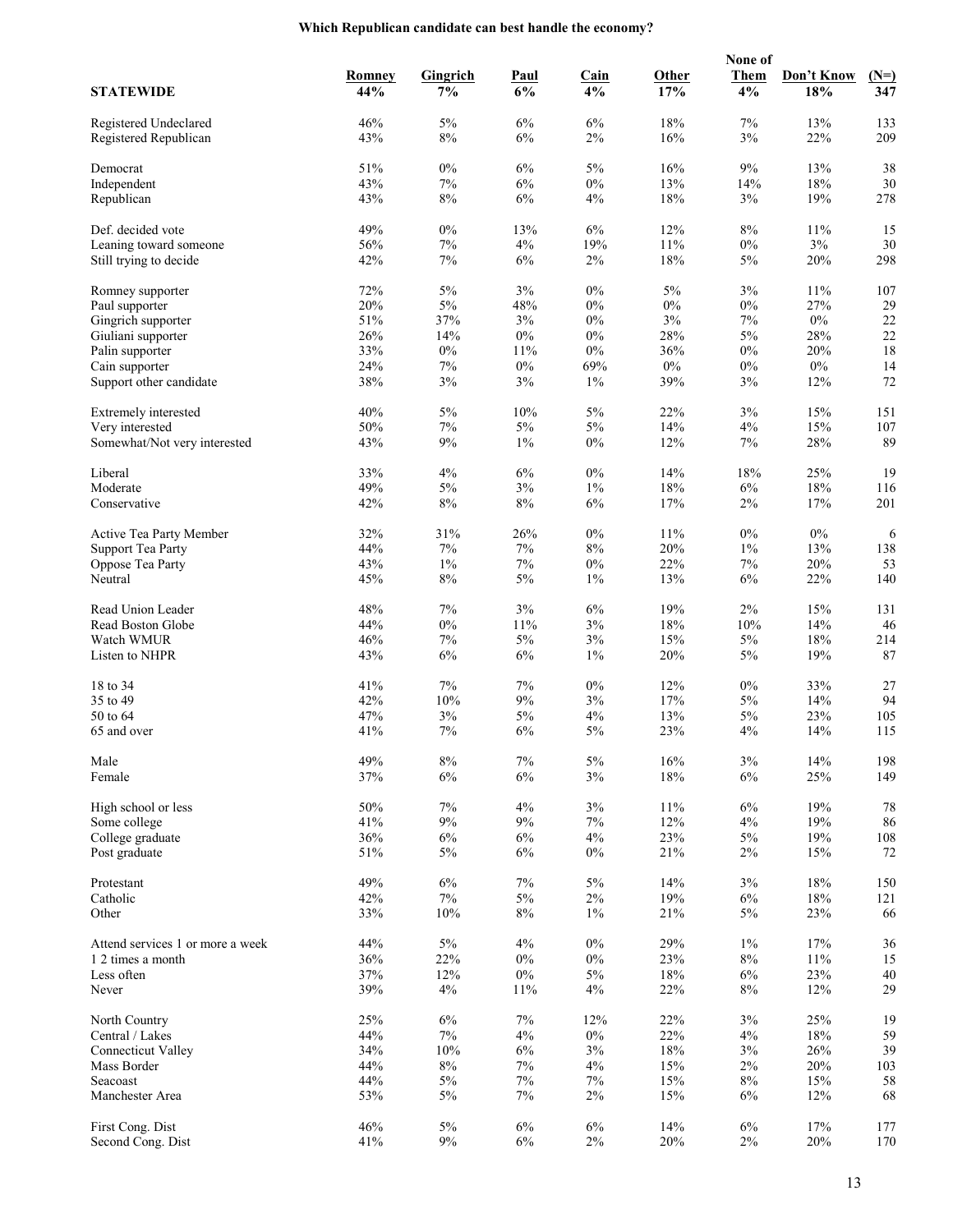## **Which Republican candidate can best handle the budget deficit?**

|                                                |            |              |                 |                |              | None of        |            |              |
|------------------------------------------------|------------|--------------|-----------------|----------------|--------------|----------------|------------|--------------|
|                                                | Romney     | <b>Paul</b>  | <b>Gingrich</b> | <b>Daniels</b> | <b>Other</b> | <b>Them</b>    | Don't Know | $(N=)$       |
| <b>STATEWIDE</b>                               | 37%        | 7%           | 7%              | 5%             | 23%          | 7%             | 16%        | 348          |
|                                                |            |              |                 |                |              |                |            |              |
| Registered Undeclared<br>Registered Republican | 40%<br>35% | 7%<br>7%     | 7%<br>$7\%$     | 3%<br>6%       | 25%<br>22%   | 7%<br>6%       | 11%<br>18% | 133<br>209   |
|                                                |            |              |                 |                |              |                |            |              |
| Democrat                                       | 46%        | $6\%$        | $0\%$           | $7\%$          | 18%          | 11%            | 12%        | 38           |
| Independent                                    | 43%        | 11%          | 12%             | $0\%$          | 7%           | 10%            | 18%        | 30           |
| Republican                                     | 35%        | 7%           | 7%              | 5%             | 25%          | 5%             | 16%        | 279          |
|                                                |            |              |                 |                |              |                |            |              |
| Def. decided vote                              | 35%        | 13%          | $0\%$           | $0\%$          | 33%          | 19%            | $0\%$      | 15           |
| Leaning toward someone                         | 37%        | 8%           | 9%              | $0\%$          | 34%          | 5%             | $8\%$      | 30           |
| Still trying to decide                         | 36%        | 7%           | $7\%$           | 5%             | 21%          | 6%             | 17%        | 300          |
| Romney supporter                               | 66%        | 3%           | $5\%$           | $2\%$          | $8\%$        | 3%             | 13%        | 107          |
| Paul supporter                                 | $8\%$      | 48%          | 4%              | $0\%$          | 12%          | $8\%$          | 20%        | 30           |
| Gingrich supporter                             | 21%        | 6%           | 46%             | $0\%$          | 20%          | 7%             | $0\%$      | $22\,$       |
| Giuliani supporter                             | 32%        | $0\%$        | 6%              | $5\%$          | 35%          | $5\%$          | 17%        | 22           |
| Palin supporter                                | 34%        | 12%          | $0\%$           | $0\%$          | 27%          | 6%             | 21%        | 18           |
| Cain supporter                                 | $0\%$      | $0\%$        | $0\%$           | $0\%$          | 93%          | $0\%$          | $7\%$      | 14           |
| Support other candidate                        | 24%        | 5%           | 4%              | 17%            | 38%          | 10%            | $2\%$      | 72           |
| Extremely interested                           | 35%        | 9%           | 5%              | $6\%$          | 31%          | 7%             | 7%         | 151          |
| Very interested                                | $40\%$     | 7%           | $8\%$           | 6%             | 20%          | 6%             | 13%        | 107          |
| Somewhat/Not very interested                   | 36%        | 3%           | $8\%$           | $0\%$          | 12%          | $8\%$          | 33%        | 90           |
|                                                |            |              |                 |                |              |                |            |              |
| Liberal                                        | 33%        | 6%           | $0\%$           | $0\%$          | 19%          | 18%            | 24%        | 19           |
| Moderate                                       | 41%        | 4%           | $7\%$           | 3%             | 20%          | 9%             | 16%        | 118          |
| Conservative                                   | 36%        | 9%           | 7%              | 6%             | 25%          | 4%             | 13%        | 201          |
|                                                |            |              |                 |                |              |                |            |              |
| Active Tea Party Member                        | 34%        | 20%          | 33%             | $0\%$          | 12%          | $0\%$          | $0\%$      | 6            |
| <b>Support Tea Party</b><br>Oppose Tea Party   | 32%<br>43% | 9%<br>$8\%$  | 6%<br>$2\%$     | $8\%$<br>$5\%$ | 32%<br>16%   | $1\%$<br>12%   | 11%<br>14% | 138<br>53    |
| Neutral                                        | 41%        | 4%           | 9%              | $1\%$          | 17%          | 10%            | 18%        | 141          |
|                                                |            |              |                 |                |              |                |            |              |
| Read Union Leader                              | 43%        | 4%           | 4%              | $5\%$          | 26%          | 4%             | 13%        | 131          |
| Read Boston Globe                              | 51%        | 10%          | $1\%$           | 13%            | 7%           | $8\%$          | 11%        | 47           |
| Watch WMUR                                     | 43%        | 7%           | 6%              | 3%             | 18%          | $8\%$          | 16%        | 214          |
| Listen to NHPR                                 | 42%        | 5%           | $5\%$           | $5\%$          | 22%          | 5%             | 16%        | 89           |
|                                                |            |              |                 |                |              |                |            |              |
| 18 to 34<br>35 to 49                           | 28%<br>30% | 7%<br>$8\%$  | 11%<br>12%      | 4%<br>$1\%$    | 7%<br>26%    | 5%<br>7%       | 38%<br>16% | 29<br>94     |
| 50 to 64                                       | 42%        | 7%           | 4%              | $1\%$          | 22%          | $8\%$          | 16%        | 105          |
| 65 and over                                    | 39%        | 7%           | 5%              | 10%            | 25%          | 6%             | 9%         | 114          |
|                                                |            |              |                 |                |              |                |            |              |
| Male                                           | $38\%$     | $9\%$        | $9\%$           | $6\%$          | 25%          | $4\%$          | $9\%$      | 199          |
| Female                                         | 35%        | 5%           | 4%              | $2\%$          | 19%          | 10%            | 24%        | 149          |
|                                                |            |              |                 |                |              |                |            |              |
| High school or less                            | 42%        | 10%          | $5\%$           | $2\%$          | 15%          | 7%             | 20%        | 80           |
| Some college<br>College graduate               | 33%<br>29% | $9\%$<br>6%  | $9\%$<br>6%     | $3\%$<br>$4\%$ | 24%<br>31%   | 6%<br>9%       | 17%<br>16% | 86<br>108    |
| Post graduate                                  | 48%        | 3%           | 9%              | 11%            | 19%          | 4%             | $7\%$      | 72           |
|                                                |            |              |                 |                |              |                |            |              |
| Protestant                                     | 42%        | $7\%$        | 6%              | 3%             | 25%          | $5\%$          | 12%        | 150          |
| Catholic                                       | 39%        | $4\%$        | $6\%$           | 5%             | 23%          | $6\%$          | 18%        | 123          |
| Other                                          | 23%        | 14%          | 12%             | 4%             | 15%          | 12%            | 19%        | 65           |
|                                                |            |              |                 |                |              |                |            |              |
| Attend services 1 or more a week               | 28%<br>31% | 10%<br>$0\%$ | $0\%$           | 10%<br>$9\%$   | 26%          | $1\%$<br>$8\%$ | 23%<br>25% | 36           |
| 1 2 times a month<br>Less often                | 48%        | $2\%$        | 14%<br>$8\%$    | $0\%$          | 13%<br>28%   | $9\%$          | $5\%$      | 15<br>$40\,$ |
| Never                                          | 30%        | $18\%$       | $2\%$           | 14%            | 11%          | 13%            | 10%        | 29           |
|                                                |            |              |                 |                |              |                |            |              |
| North Country                                  | 38%        | 10%          | 3%              | $6\%$          | 29%          | $0\%$          | 15%        | 19           |
| Central / Lakes                                | 30%        | $7\%$        | 11%             | $7\%$          | 27%          | 7%             | 11%        | 59           |
| <b>Connecticut Valley</b>                      | 35%        | $6\%$        | 12%             | $0\%$          | 18%          | 13%            | 16%        | 39           |
| Mass Border                                    | 41%        | $7\%$        | 5%              | 4%             | 18%          | 5%             | 21%        | 105          |
| Seacoast                                       | 31%        | 4%           | $6\%$           | 10%            | 26%          | 10%            | 13%        | 58           |
| Manchester Area                                | 42%        | 10%          | $5\%$           | $2\%$          | 24%          | 4%             | 14%        | 68           |
| First Cong. Dist                               | 42%        | 6%           | 4%              | 5%             | 23%          | 7%             | 14%        | 177          |
| Second Cong. Dist                              | 32%        | $9\%$        | 10%             | 4%             | 23%          | 6%             | $18\%$     | 171          |
|                                                |            |              |                 |                |              |                |            |              |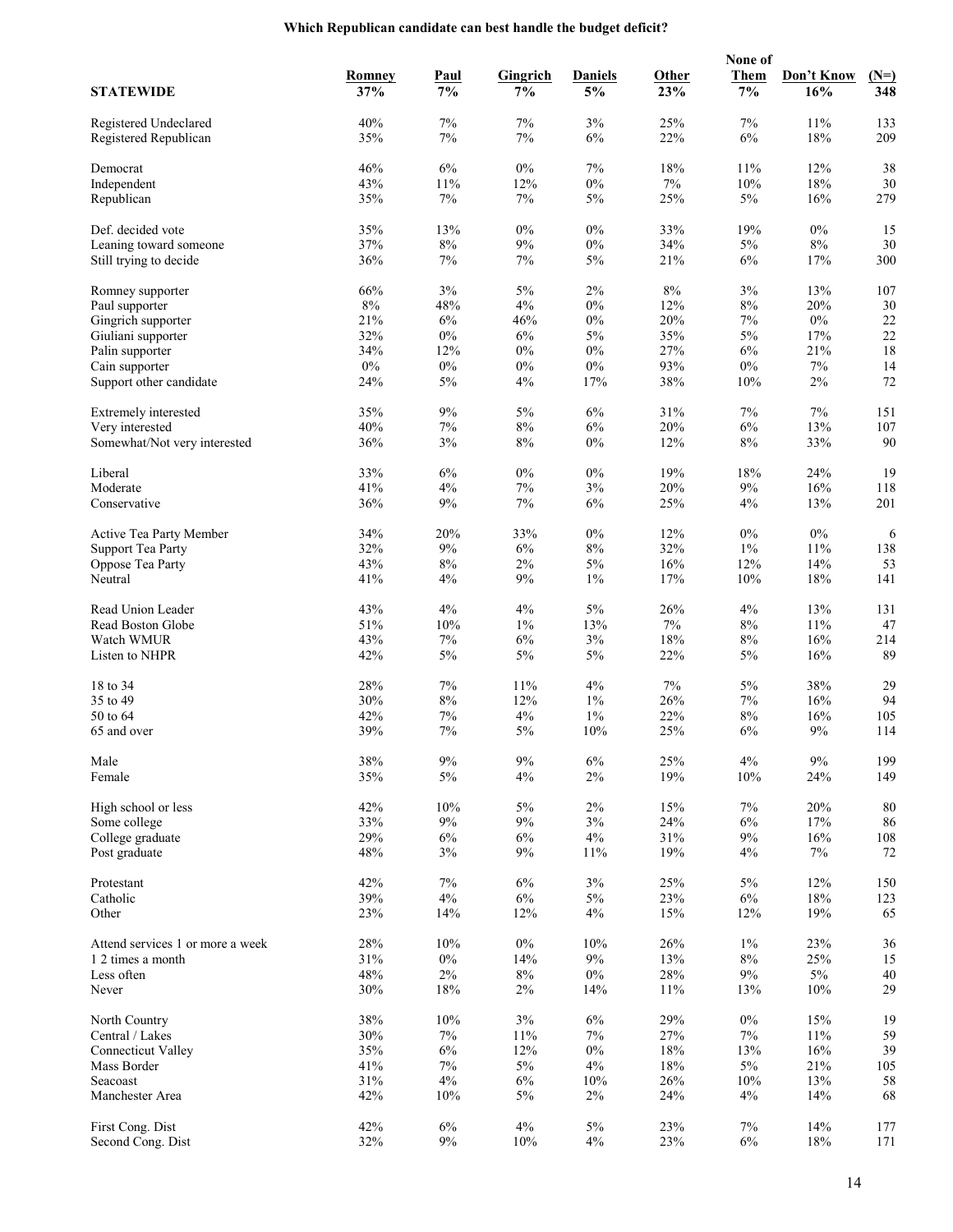## **Which Republican candidate can best handle health care issues?**

|                                  |            |             |                 |              |            | None of     |            |           |
|----------------------------------|------------|-------------|-----------------|--------------|------------|-------------|------------|-----------|
|                                  | Romney     | <b>Paul</b> | <b>Gingrich</b> | <b>Palin</b> | Other      | <b>Them</b> | Don't Know | $(N=)$    |
| <b>STATEWIDE</b>                 | 31%        | 8%          | 7%              | 5%           | 18%        | 8%          | 23%        | 348       |
| Registered Undeclared            | 32%        | 11%         | 7%              | 5%           | 20%        | $9\%$       | 16%        | 134       |
| Registered Republican            | 31%        | 6%          | 7%              | 4%           | 18%        | 7%          | 27%        | 208       |
|                                  |            |             |                 |              |            |             |            |           |
| Democrat                         | 43%        | 12%         | $0\%$           | $5\%$        | 18%        | 10%         | 11%        | 38        |
| Independent                      | 26%        | 17%         | $0\%$           | $0\%$        | 14%        | 18%         | 25%        | 30        |
| Republican                       | 30%        | 6%          | $8\%$           | 6%           | 19%        | 6%          | 24%        | 279       |
|                                  |            |             |                 |              |            |             |            |           |
| Def. decided vote                | 42%        | 13%         | $0\%$           | 11%          | 14%        | 11%         | $8\%$      | 15        |
| Leaning toward someone           | 30%        | 11%         | $2\%$           | $0\%$        | 40%        | $0\%$       | 16%        | 30        |
| Still trying to decide           | 30%        | 7%          | 7%              | 5%           | 17%        | 9%          | 25%        | 300       |
| Romney supporter                 | 57%        | $2\%$       | 3%              | $3\%$        | $8\%$      | 4%          | 22%        | 106       |
| Paul supporter                   | 9%         | 54%         | $0\%$           | 17%          | $8\%$      | $2\%$       | $9\%$      | 30        |
| Gingrich supporter               | 21%        | $0\%$       | 60%             | 4%           | $8\%$      | 7%          | $0\%$      | 22        |
| Giuliani supporter               | 14%        | $7\%$       | $5\%$           | $5\%$        | 29%        | 12%         | 28%        | 21        |
| Palin supporter                  | 16%        | $0\%$       | 3%              | 39%          | 19%        | $8\%$       | 15%        | 18        |
| Cain supporter                   | 28%        | $0\%$       | $0\%$           | 4%           | 52%        | $0\%$       | 17%        | 14        |
| Support other candidate          | 27%        | 6%          | $1\%$           | $0\%$        | 43%        | 9%          | 15%        | 72        |
|                                  |            |             |                 |              |            |             |            |           |
| Extremely interested             | 31%        | 5%          | 6%              | 4%           | 28%        | $8\%$       | 18%        | 151       |
| Very interested                  | 34%        | $9\%$       | $8\%$           | 3%           | 18%        | $8\%$       | 20%        | 108       |
| Somewhat/Not very interested     | 27%        | 12%         | 6%              | 9%           | 3%         | $8\%$       | 35%        | 90        |
|                                  |            |             |                 |              |            |             |            |           |
| Liberal                          | 30%        | 21%         | 3%              | 3%           | 6%         | 26%         | 12%        | 19        |
| Moderate                         | 39%        | $6\%$       | 5%              | 7%           | $9\%$      | 10%         | 24%        | 116       |
| Conservative                     | 27%        | 7%          | $8\%$           | 4%           | 26%        | $4\%$       | 23%        | 202       |
| Active Tea Party Member          | $0\%$      | 26%         | 31%             | 11%          | 32%        | $0\%$       | $0\%$      | 6         |
| <b>Support Tea Party</b>         | 25%        | $8\%$       | 9%              | 6%           | 28%        | 3%          | 20%        | 138       |
| Oppose Tea Party                 | 48%        | 7%          | $1\%$           | 2%           | 16%        | 13%         | 13%        | 51        |
| Neutral                          | 32%        | 6%          | 6%              | $5\%$        | 11%        | 11%         | 29%        | 142       |
|                                  |            |             |                 |              |            |             |            |           |
| Read Union Leader                | 37%        | 4%          | $5\%$           | 4%           | 20%        | 4%          | 27%        | 132       |
| Read Boston Globe                | 29%        | 7%          | 3%              | 6%           | 21%        | 11%         | 22%        | 47        |
| Watch WMUR                       | 32%        | $7\%$       | 6%              | 3%           | 18%        | $8\%$       | 26%        | 213       |
| Listen to NHPR                   | 38%        | 7%          | 4%              | $5\%$        | 16%        | 5%          | 24%        | 88        |
|                                  |            |             |                 |              |            |             |            |           |
| 18 to 34                         | 28%        | 13%         | 12%             | 12%          | 15%        | $0\%$       | 20%        | 29        |
| 35 to 49<br>50 to 64             | 24%<br>30% | 15%<br>6%   | 10%<br>5%       | 9%<br>4%     | 17%<br>19% | 7%<br>14%   | 18%<br>23% | 94<br>103 |
| 65 and over                      | 36%        | 3%          | 4%              | 2%           | 20%        | 6%          | 29%        | 116       |
|                                  |            |             |                 |              |            |             |            |           |
| Male                             | 34%        | $10\%$      | $7\%$           | $5\%$        | 22%        | $6\%$       | 16%        | 199       |
| Female                           | 26%        | $5\%$       | $7\%$           | $5\%$        | 14%        | 11%         | 33%        | 149       |
|                                  |            |             |                 |              |            |             |            |           |
| High school or less              | 21%        | $7\%$       | $9\%$           | $6\%$        | 16%        | $8\%$       | 33%        | 80        |
| Some college                     | 29%        | 16%         | 4%              | 5%           | 17%        | 9%          | 21%        | 86        |
| College graduate                 | 30%        | $6\%$       | 9%              | 6%           | 20%        | 10%         | 20%        | 108       |
| Post graduate                    | 47%        | 3%          | $5\%$           | 3%           | 21%        | 4%          | 17%        | 71        |
|                                  |            |             |                 |              |            |             |            |           |
| Protestant                       | 32%        | $5\%$       | 7%              | $8\%$        | 20%        | 5%          | 23%        | 150       |
| Catholic                         | 32%        | $6\%$       | $6\%$           | $5\%$        | 16%        | 10%         | 25%        | 122       |
| Other                            | 26%        | 19%         | $8\%$           | $1\%$        | 19%        | 11%         | $18\%$     | 66        |
| Attend services 1 or more a week | 32%        | $3\%$       | $0\%$           | 12%          | 18%        | 4%          | 32%        | 34        |
| 1 2 times a month                | 53%        | $0\%$       | $5\%$           | $0\%$        | $8\%$      | $0\%$       | 34%        | 15        |
| Less often                       | 33%        | 11%         | 6%              | 3%           | 17%        | 15%         | 15%        | 40        |
| Never                            | 29%        | 20%         | $6\%$           | $0\%$        | 11%        | 15%         | $20\%$     | 29        |
|                                  |            |             |                 |              |            |             |            |           |
| North Country                    | 35%        | 7%          | 6%              | 11%          | 14%        | 3%          | 26%        | 19        |
| Central / Lakes                  | 26%        | $0\%$       | 13%             | $10\%$       | 17%        | 13%         | 22%        | 58        |
| <b>Connecticut Valley</b>        | 27%        | $9\%$       | $7\%$           | $0\%$        | 16%        | 10%         | 32%        | 39        |
| Mass Border                      | 32%        | 9%          | $5\%$           | 3%           | 21%        | 5%          | 24%        | 105       |
| Seacoast                         | 29%        | 5%          | 7%              | 7%           | 19%        | 11%         | 21%        | 58        |
| Manchester Area                  | 37%        | 15%         | 3%              | 3%           | 17%        | $6\%$       | $18\%$     | 68        |
|                                  |            |             |                 |              |            |             |            |           |
| First Cong. Dist                 | 35%        | 6%          | $6\%$           | 4%           | 20%        | 9%          | 20%        | 177       |
| Second Cong. Dist                | 26%        | $10\%$      | 7%              | 6%           | 17%        | 6%          | 27%        | 171       |